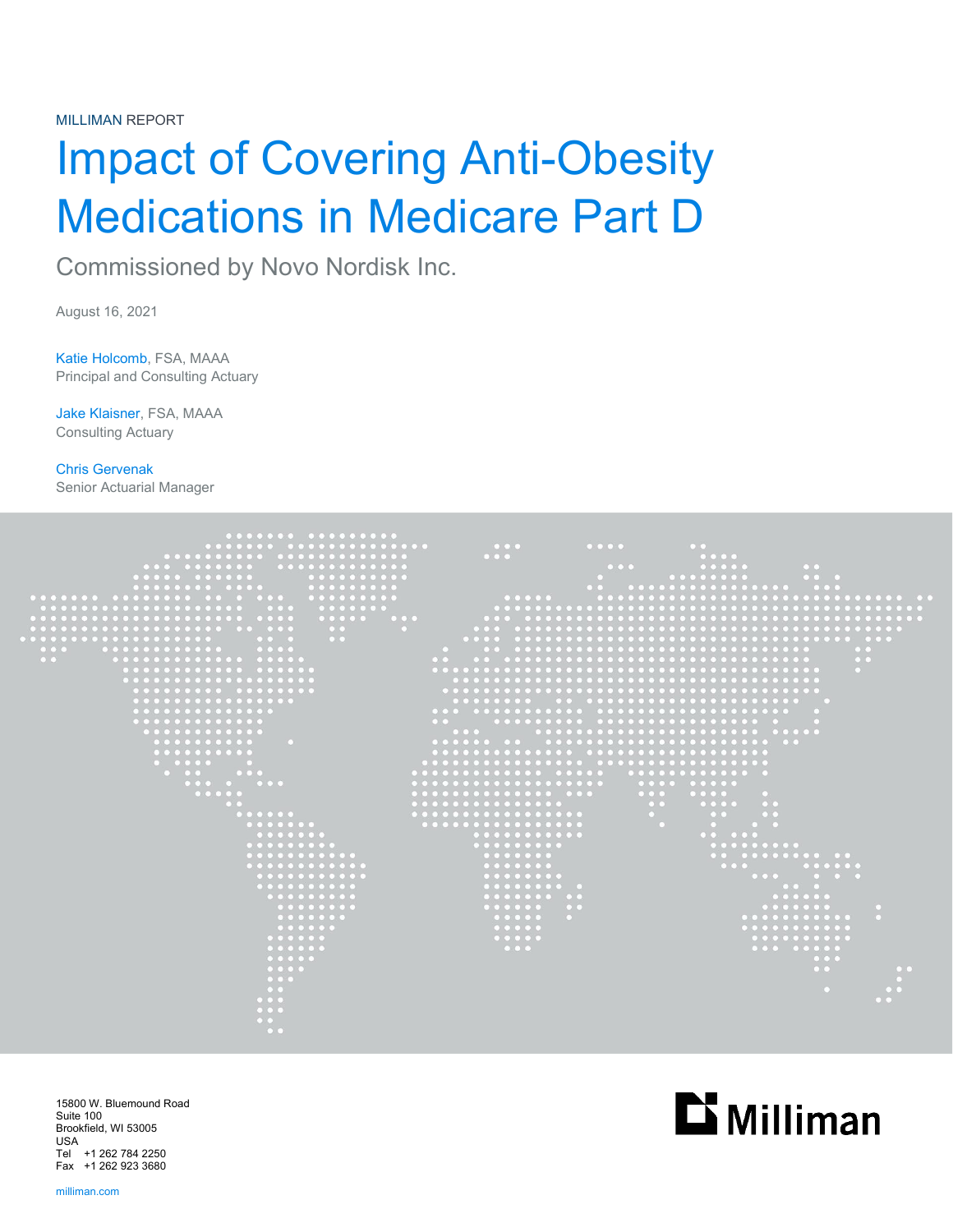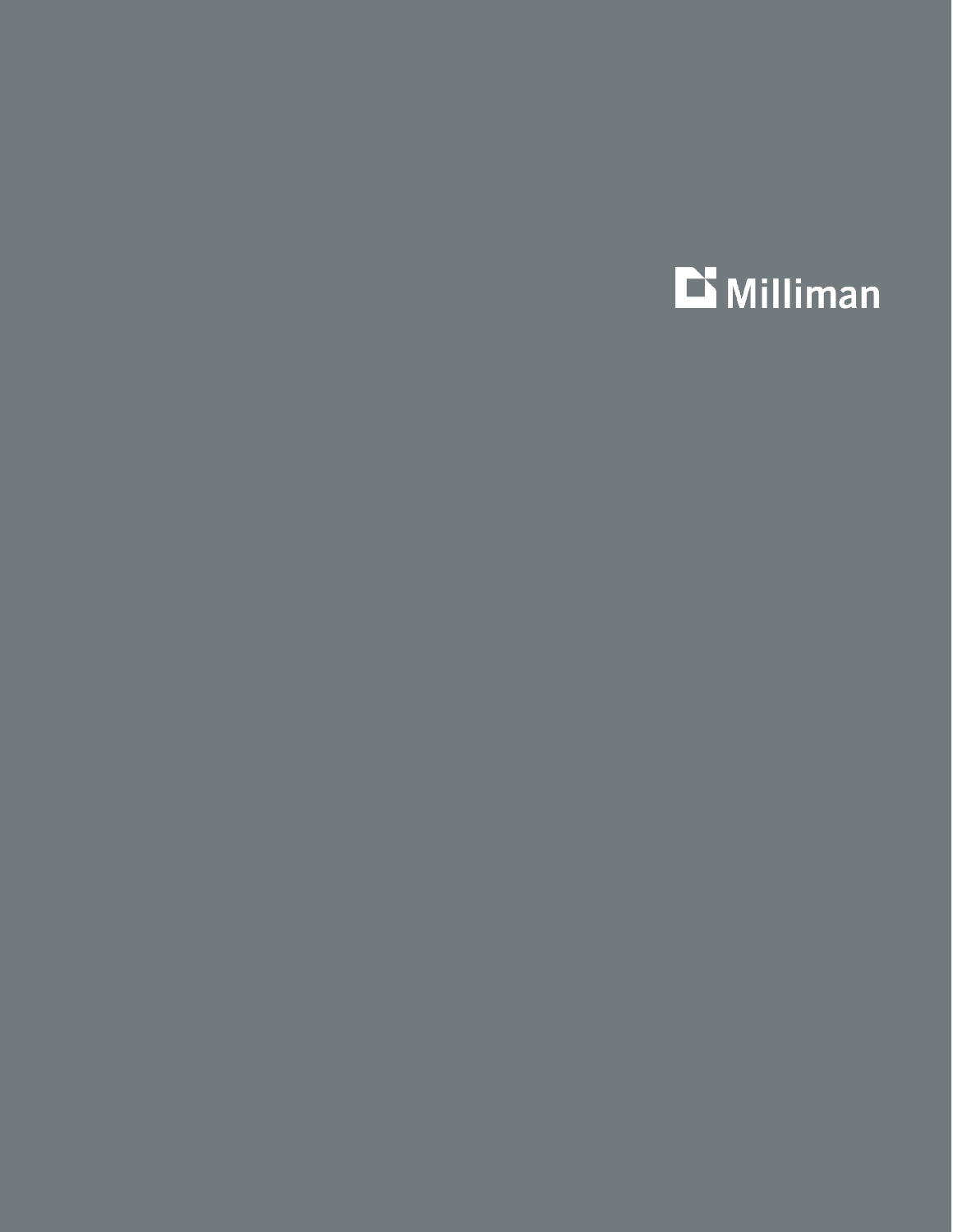### Table of Contents

#### **APPENDICES**

Appendix A: 2022 through 2031 Stakeholder Costs and Changes by Scenario and by Year (in billions) Appendix B: 2022 through 2031 Stakeholder Costs and Changes by Scenario and by Year (PMPM) Appendix C: Annual Medical and Pharmacy Claim Costs for Potential AOM Users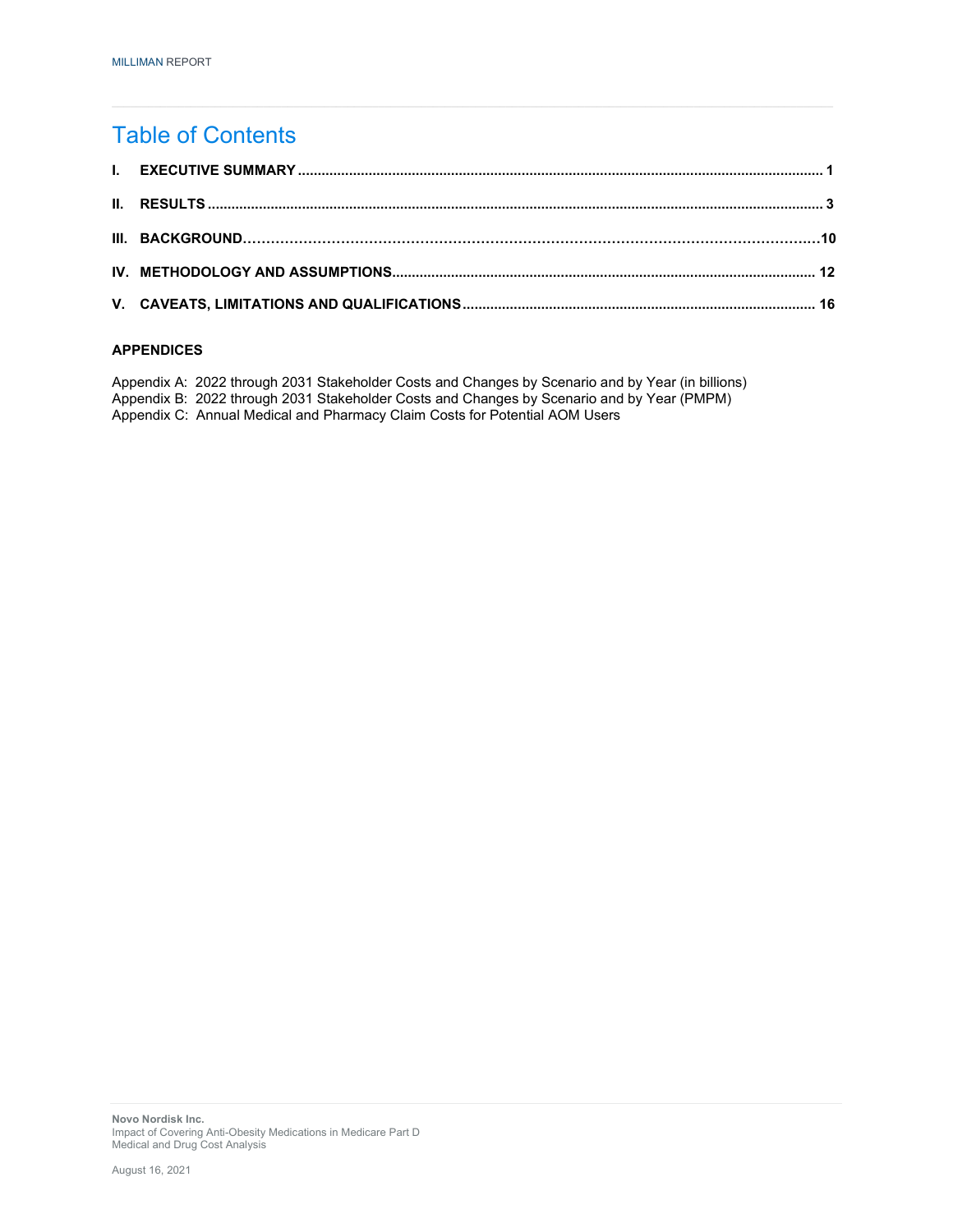### I. EXECUTIVE SUMMARY

Novo Nordisk (Novo) engaged Milliman to analyze the impact of modifying Part D policy to permit anti-obesity medications (AOMs) to be covered under Medicare Part D. Currently, AOMs are not covered by Part D and, as such, AOM claims are not adjudicated within the typical Part D design framework. This report focuses on how requiring Part D coverage of the AOM class could affect Medicare as a whole, including both the costs of AOM claims, as well as potential savings offsets related to weight loss achieved by AOM users. For illustration, we present a range of potential savings associated with weight loss in this study, from no savings to aggressive savings. However, a cost effectiveness analysis was outside of the scope of our study. We analyzed the impact over a 10-year time horizon from 2022 through 2031.

Figure 1 shows the estimated 10-year impact of AOM coverage in Medicare Part D on total Medicare costs. Our results reflect assumptions for total AOM utilization and the level of offsetting claim savings from published literature, with two primary limitations: the literature does not specifically address the over 65 population, and the medical costs for patients that lose weight are assumed to decrease in proportion to BMI (as there is limited research available specifically relating weight loss to future healthcare costs). Our analysis makes assumptions for Part D formulary coverage and patient adherence, but excludes any additional Part D stakeholder behavioral changes, such as potential benefit design modifications. The five scenarios shown vary in terms of the degree of medical savings and AOM uptake assumed.

|                                                                                                                              |            | <b>Figure 1</b>             |                                                       |            |            |
|------------------------------------------------------------------------------------------------------------------------------|------------|-----------------------------|-------------------------------------------------------|------------|------------|
| 2022 Through 2031 Potential Changes in Stakeholder Costs (in billions) by Scenario                                           |            |                             |                                                       |            |            |
|                                                                                                                              |            | <b>All Medicare Members</b> |                                                       |            |            |
|                                                                                                                              |            |                             | <b>Changes in Pharmacy Costs Relative to Baseline</b> |            |            |
|                                                                                                                              | Scenario 1 | <b>Scenario 2</b>           | Scenario 3                                            | Scenario 4 | Scenario 5 |
| Member <sup>1</sup>                                                                                                          | $-$0.2$    | \$1.1                       | \$1.1                                                 | \$0.1      | \$2.5      |
| Federal Government <sup>2</sup>                                                                                              | \$1.0      | \$2.5                       | \$4.5                                                 | \$0.6      | \$3.6      |
| Manufacturer <sup>3</sup>                                                                                                    | -\$0.9     | -\$0.1                      | $-$1.4$                                               | -\$0.1     | \$0.9      |
| Total <sup>4</sup>                                                                                                           | $-$0.1$    | \$3.5                       | \$4.3                                                 | \$0.5      | \$6.9      |
|                                                                                                                              |            |                             | <b>Changes in Medical Costs Relative to Baseline</b>  |            |            |
|                                                                                                                              | Scenario 1 | <b>Scenario 2</b>           | Scenario 3                                            | Scenario 4 | Scenario 5 |
| Member <sup>1</sup>                                                                                                          | $-$1.5$    | $-$0.6$                     | $-$ \$2.6                                             | $-$0.3$    | \$0.0      |
| Federal Government <sup>2</sup>                                                                                              | -\$9.0     | -\$4.4                      | -\$16.8                                               | -\$2.1     | \$0.0      |
| Manufacturer <sup>3</sup>                                                                                                    | \$0.0      | \$0.0                       | \$0.0                                                 | \$0.0      | \$0.0      |
| Total <sup>4</sup>                                                                                                           | -\$10.5    | -\$5.0                      | $-$ \$19.4                                            | -\$2.4     | \$0.0      |
|                                                                                                                              |            |                             | <b>Changes in Total Costs Relative to Baseline</b>    |            |            |
|                                                                                                                              | Scenario 1 | <b>Scenario 2</b>           | Scenario 3                                            | Scenario 4 | Scenario 5 |
| Member <sup>1</sup>                                                                                                          | $-$1.6$    | \$0.5                       | $-$1.5$                                               | $-$0.2$    | \$2.5      |
| Federal Government <sup>2</sup>                                                                                              | -\$8.0     | $-$1.9$                     | $-$12.3$                                              | -\$1.5     | \$3.6      |
| Manufacturer <sup>3</sup>                                                                                                    | $-$0.9$    | $-$0.1$                     | $-$1.4$                                               | $-$0.1$    | \$0.9      |
| Total <sup>4</sup><br>1 Member and includes and showing and number For FFO members and showing may be account by Medicaid an | $-$10.6$   | $-$1.5$                     | $-$15.1$                                              | -\$1.9     | \$6.9      |

*1 Member cost includes cost sharing and premium. For FFS members, cost sharing may be covered by Medicaid or employers.*

*2 Government costs include all government claim expenses for Medicare Parts A, B, and D, Medicare Advantage payment rates, and Part D subsidies for low-income members.*

*<sup>3</sup> Manufacturer costs only include CGDP claims.*

*4 Totals may not tie exactly to shown sums due to rounding.*

Results are provided for each of the following scenarios, relative to a projected baseline in which AOMs continue not to be covered in Part D:

- *Scenario 1 – AOM coverage with moderate uptake and high medical savings*: This scenario assumes 1.6% AOM uptake among Part D members, and we assume a high level of claim savings offsets for the portion of AOM users that lose weight.
- *Scenario 2 – AOM coverage with moderate uptake and low medical savings*: This scenario is consistent with Scenario 1, except that we assume a level of savings offsets at the low end of the considered range of savings offsets.
- *Scenario 3 – AOM coverage with high uptake and moderate medical savings*: This scenario assumes moderate claim savings, between those assumed in Scenarios 1 and 2, and that the overall AOM class uptake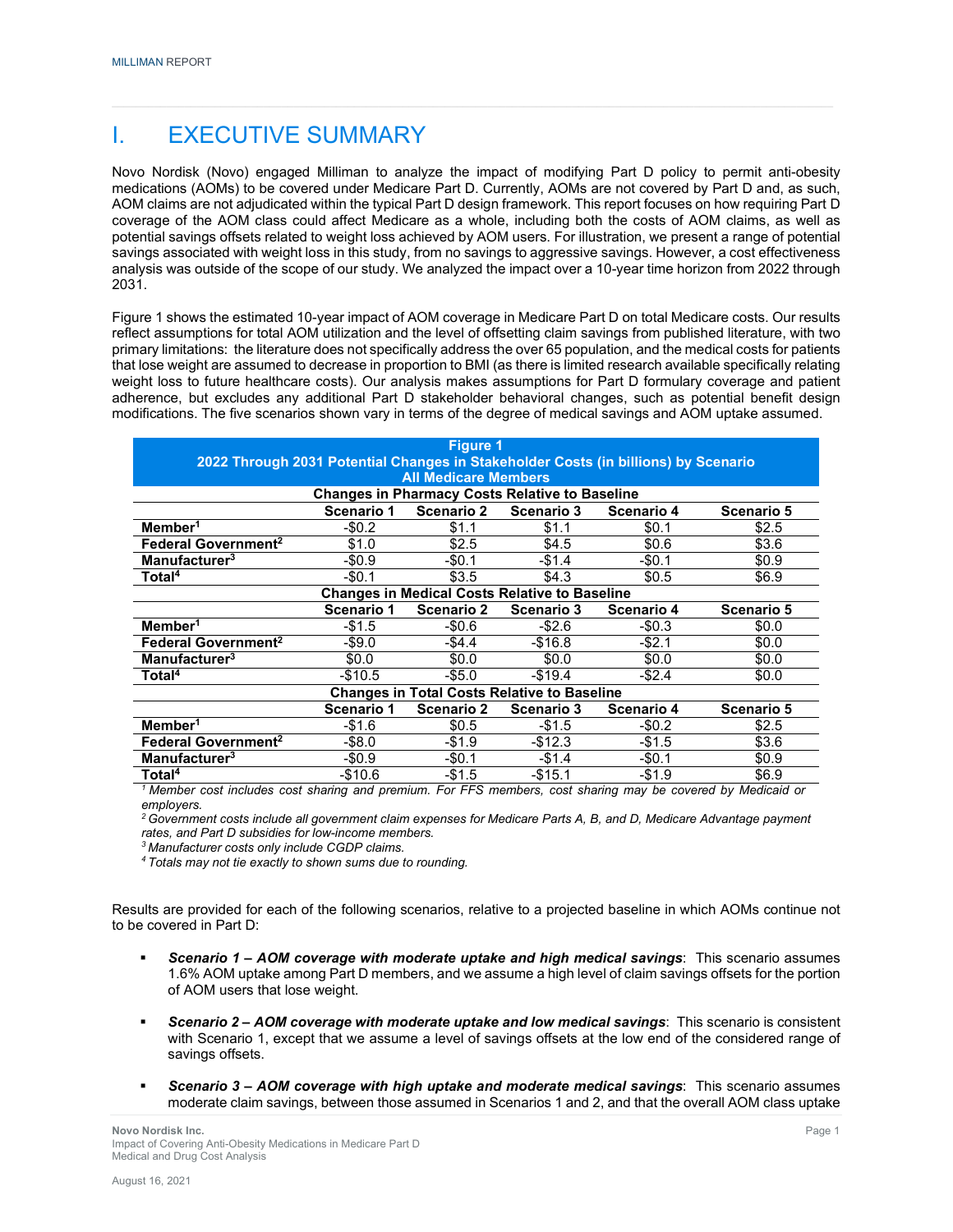is assumed to be greater, with 4.0% of all Part D members using an AOM.

- *Scenario 4 – AOM coverage with low uptake and moderate medical savings*: This scenario is consistent with Scenario 3, except that the overall AOM class uptake is assumed to be lower, with 0.5% of all Part D members using an AOM.
- *Scenario 5 – AOM coverage with moderate uptake and no medical savings*: This scenario assumes 1.6% AOM uptake among Part D members and assumes no medical savings.

In Scenario 5, absent consideration for any medical savings offsets, government costs are projected to increase by \$3.6 billion, and total program costs are projected to increase by \$6.9 billion. Across scenarios which consider potential savings offsets, government costs are projected to decrease by \$1.5 billion to \$12.3 billion over the 10-year period, while total program cost decreases range from \$1.5 billion to \$15.1 billion. If weight loss is able to lower future medical and drug claim spending, as is assumed in Scenarios 1 through 4, total costs are projected to decrease, as the savings related to weight loss more than offsets the projected cost of new AOM claims. There are potential outcomes on the spectrum between these four scenarios and Scenario 5, including those that may not generate enough savings offsets to counteract the increase in pharmacy costs from AOM coverage. For example, the Congressional Budget Office (CBO) typically assumes a 0.2% medical savings for each 1% increase in prescription utilization, which would be unlikely to result in savings across both the medical and pharmacy benefits in aggregate.<sup>[1](#page-4-0)</sup> Please note, these estimates assume the Centers for Medicare and Medicaid Services (CMS) will change AOMs to a Part D-covered class, as opposed to optional supplemental coverage. This range is not appropriate if the AOM class remains excluded from Part D.

The results are particularly sensitive to the assumptions used. The scenarios modeled reflect estimates of the following three critical assumptions:

- **Overall uptake of the AOM class in Part D:** We assumed 0.5% to 4.0% of Part D members would use AOMs, with an average of four scripts per utilizer. We developed assumptions based on research from Novo and studies on obesity prevalence from the Centers for Disease Control and Prevention (CDC). Our moderate uptake scenarios assume about 1.6% of Medicare Part D members will use an AOM. We assume a consistent level of uptake in all years of the projection.
- **Frequency of AOM patients achieving weight loss:** Any savings generated from coverage of AOMs will come from reductions in future health costs from patients who achieve and sustain weight loss. We assumed 22% of AOM users would achieve some level of weight loss, with 50% of those AOM users (11% in total) achieving sustained weight loss.
- **Magnitude of savings offsets:** Coupled with the frequency of AOM patients achieving weight loss, the corresponding change in projected healthcare costs resulting from weight loss is a key assumption in this analysis. It is difficult to predict how AOM utilization will impact future health costs. Scenario 5 represents adding AOM medication coverage with no corresponding future medical savings. While we believe it is likely some level of cost savings can be achieved through weight loss, there is limited research available on the direct impact of AOM utilization, particularly within the Medicare population.

Savings offset assumptions are developed based on reported healthcare cost relativities between cohorts of patients with an obesity related condition (ORC). The research we relied on, funded by Novo, shows different costs for patient cohorts by body mass index (BMI) bands, suggesting a correlation between healthcare costs and BMI for specific condition categories.<sup>[2](#page-4-1)</sup> Leveraging this study, we assume the portion of members who achieve weight loss have lower future healthcare costs.

These assumptions have a material impact on the overall projected use and average costs of AOM patients. These assumptions and others are based on data sources discussed in greater detail in the Methodology and Assumptions section of this report. Throughout the report we discuss the relative impacts of varying these three assumptions.

<sup>&</sup>lt;sup>1</sup> Buntin, Melinda & Hayford, Tamara. (2012). Offsetting Effects of Prescription Drug Use on Medicare's Spending for Medical Services.

<span id="page-4-1"></span><span id="page-4-0"></span><sup>2</sup> Divino, V. et al. (February 2021). Complication-specific direct medical costs by body mass index for 13 obesity-related complications: a retrospective database study. *J Manag Care Spec Pharm*. Funded by Novo Nordisk. Retrieved May 25, 2021, from https://pubmed.ncbi.nlm.nih.gov/33307936/.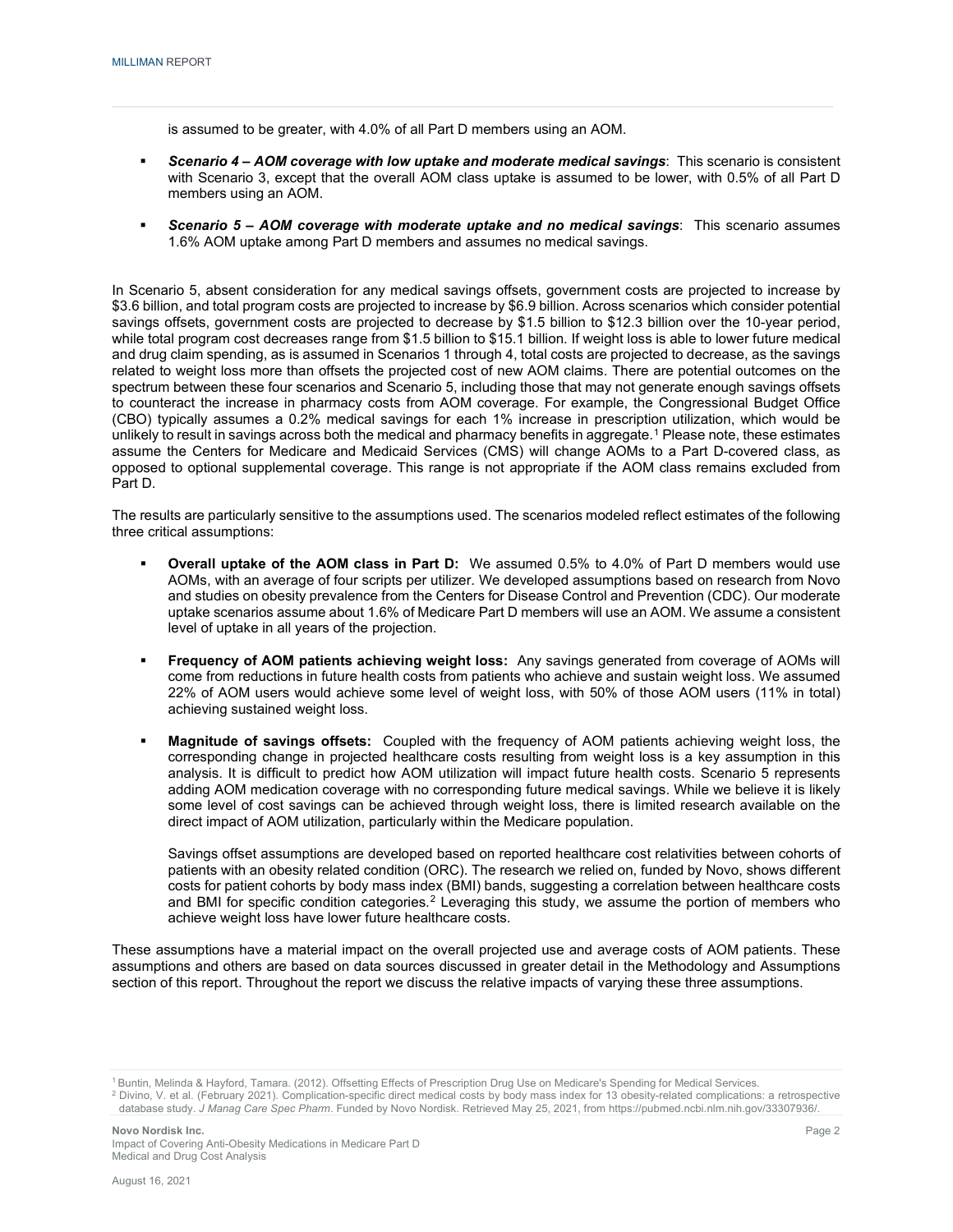## II. RESULTS

#### **STAKEHOLDER IMPACT OF AOM COVERAGE IN MEDICARE PART D**

Figure 2 summarizes the 10-year impact to each stakeholder for five scenarios where AOMs are covered by Medicare. The scenarios, described below, vary in terms of the level of savings generated by weight loss, as well as the proportion of members using AOMs. We present a range of potential savings associated with weight loss in this study, from no savings to aggressive savings. However, a cost effectiveness analysis was outside of the scope of our study.

|                                                                                     |                                                       | Figure <sub>2</sub>         |                                                    |                   |                   |
|-------------------------------------------------------------------------------------|-------------------------------------------------------|-----------------------------|----------------------------------------------------|-------------------|-------------------|
| 2022 Through 2031 Potential Stakeholder Costs and Changes (in billions) by Scenario |                                                       |                             |                                                    |                   |                   |
|                                                                                     |                                                       | <b>All Medicare Members</b> |                                                    |                   |                   |
|                                                                                     | <b>Changes in Pharmacy Costs Relative to Baseline</b> |                             |                                                    |                   |                   |
|                                                                                     | Scenario 1                                            | <b>Scenario 2</b>           | Scenario 3                                         | Scenario 4        | Scenario 5        |
| Member <sup>1</sup>                                                                 | $-$0.2$                                               | \$1.1                       | \$1.1                                              | \$0.1             | \$2.5             |
| Federal Government <sup>2</sup>                                                     | \$1.0                                                 | \$2.5                       | \$4.5                                              | \$0.6             | \$3.6             |
| Manufacturer <sup>3</sup>                                                           | $-$0.9$                                               | $-$0.1$                     | $-$1.4$                                            | -\$0.1            | \$0.9             |
| Total <sup>4</sup>                                                                  | $-$0.1$                                               | \$3.5                       | \$4.3                                              | \$0.5             | \$6.9             |
|                                                                                     | <b>Changes in Medical Costs Relative to Baseline</b>  |                             |                                                    |                   |                   |
|                                                                                     | Scenario 1                                            | Scenario 2                  | <b>Scenario 3</b>                                  | <b>Scenario 4</b> | <b>Scenario 5</b> |
| Member <sup>1</sup>                                                                 | $-$1.5$                                               | $-$0.6$                     | $-$ \$2.6                                          | $-$0.3$           | \$0.0             |
| <b>Federal Government<sup>2</sup></b>                                               | $-$ \$9.0                                             | $-$4.4$                     | $-$16.8$                                           | $-$ \$2.1         | \$0.0             |
| Manufacturer <sup>3</sup>                                                           | \$0.0                                                 | \$0.0                       | \$0.0                                              | \$0.0             | \$0.0             |
| Total <sup>4</sup>                                                                  | $-$10.5$                                              | $-$ \$5.0                   | $-$19.4$                                           | $-$2.4$           | \$0.0             |
|                                                                                     |                                                       |                             | <b>Changes in Total Costs Relative to Baseline</b> |                   |                   |
|                                                                                     | Scenario 1                                            | Scenario 2                  | Scenario 3                                         | Scenario 4        | Scenario 5        |
| Member <sup>1</sup>                                                                 | $-$1.6$                                               | \$0.5                       | $-$ \$1.5                                          | $-$0.2$           | \$2.5             |
| <b>Federal Government<sup>2</sup></b>                                               | $-$ \$8.0                                             | $-$1.9$                     | $-$12.3$                                           | -\$1.5            | \$3.6             |
| Manufacturer <sup>3</sup>                                                           | $-$0.9$                                               | $-50.1$                     | $-$1.4$                                            | -\$0.1            | \$0.9             |
| Total <sup>4</sup>                                                                  | -\$10.6                                               | -\$1.5                      | $-$15.1$                                           | -\$1.9            | \$6.9             |

*<sup>1</sup> Member cost includes cost sharing and premium. For FFS members, cost sharing may be covered by Medicaid or employers.*

*2 Government costs include all government claim expenses for Medicare Parts A, B, and D, Medicare Advantage payment rates, and Part D subsidies for low-income members.*

*<sup>3</sup> Manufacturer costs only include CGDP claims.*

*4 Totals may not tie exactly to shown sums due to rounding.*

In Scenario 5, absent any medical savings offsets, government costs are projected to increase by \$3.6 billion, and total program costs are projected to increase by \$6.9 billion. Across the scenarios which assume potential savings offsets, the estimated change in total program costs ranges from a \$1.5 billion to \$15.1 billion decrease. In these same four scenarios, federal government costs also decrease, ranging from \$1.5 billion to \$12.3 billion in savings. In all scenarios, we project increased Part D claim costs associated with the AOMs themselves. Any net savings are the result of assumed reductions to medical and prescription drug claims for the portion of AOM users who lose weight. Our assumptions related to weight loss rely on a published study funded by Novo showing cost differentials by BMI group for certain ORCs. For most ORCs, members with lower BMIs typically have lower claim costs, though total claim costs can fluctuate among certain BMI ranges. We applied the results of this study, assuming the portion of AOM users who achieve weight loss will have lower future claim costs proportionate to the differentials observed in the study. This is a key assumption, as there is limited research available showing whether a member who shifts from a higher BMI to a lower BMI due to weight loss will experience the same degree of cost differential as a member who was always at a lower BMI for a given ORC. The development of savings offsets leverages relative costs by BMI and does not account for the impact of any permanent increase in healthcare cost due to having ever been obese. Members with obesity who lose weight may have different sustained costs relative to a member with the same BMI who was never obese.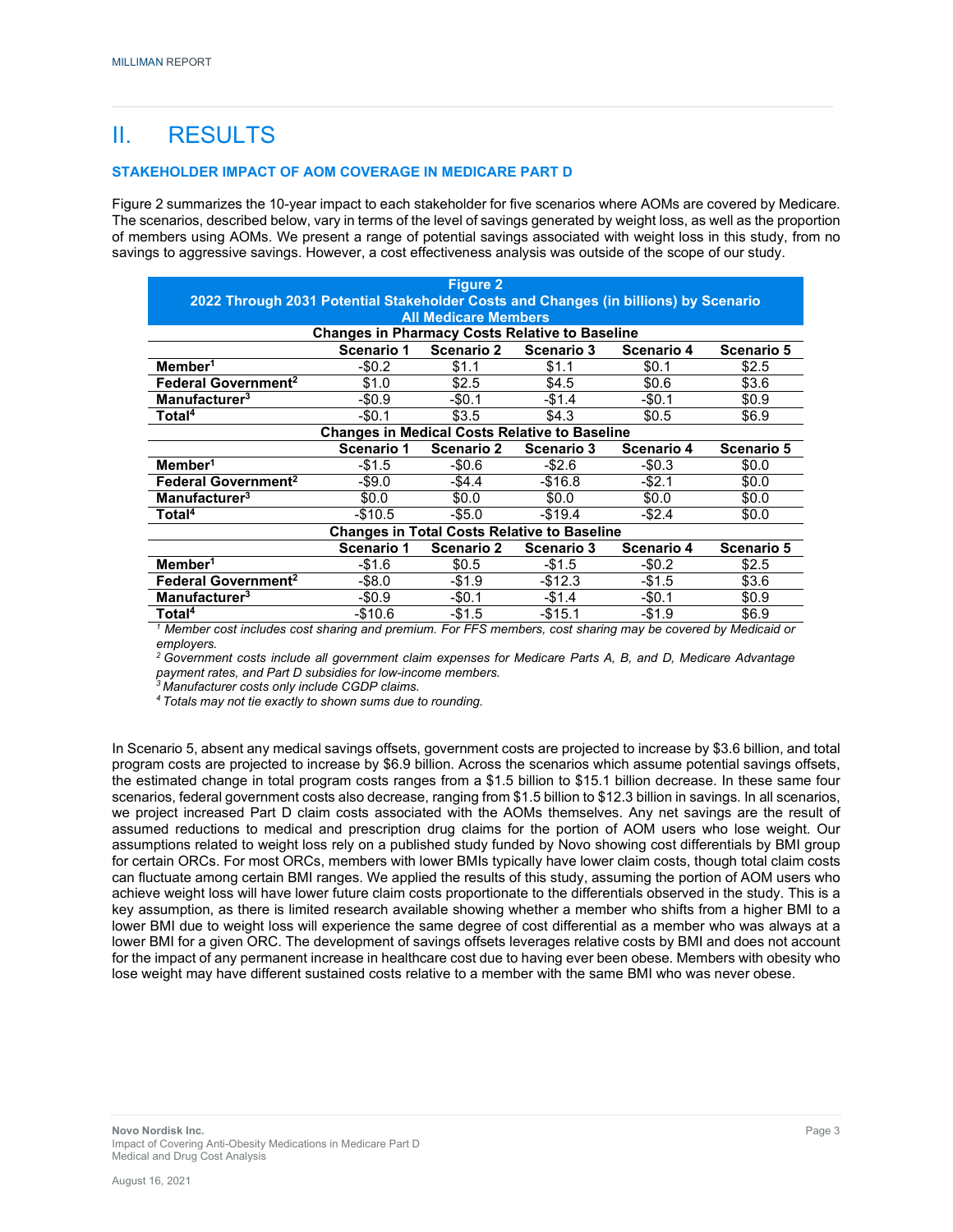Based on our assumed differences in future costs by ORC, members with osteoarthritis of the knee and heart failure with preserved ejection fraction (HFpEF) with sustained weight loss would have the greatest savings relative to the baseline. These two ORCs contribute the most toward overall savings due to their high cost differential among higher and lower BMI groups and their relative frequency within the Medicare population. Other ORCs with large differences in projected costs include obstructive sleep apnea, asthma, and musculoskeletal pain. Note, the primary study we relied on for savings by ORC does not address the Medicare population, but we assumed similar cost differentials by ORC and BMI among the commercial and Medicare populations, and applied those differentials to Medicare-specific costs and frequency within our data.

The sections below provide further detail on the impact of these scenarios on each of the three stakeholders who ultimately fund the Medicare program: the federal government, members, and manufacturers (in Part D). Appendices A and B include changes by stakeholder and by year and are split between medical and pharmacy costs. Appendix A shows these values in billions of dollars, while Appendix B shows these values on a per member per month (PMPM) basis.

#### **STAKEHOLDER IMPACT: FEDERAL GOVERNMENT**

Figure 3 shows the 10-year impact to federal government Medicare spending of mandating coverage of AOMs, in billions of dollars:

| 2022 Through 2031 Total Federal Government Medicare Costs and Changes (in billions) by Scenarios |                 | Figure 3<br><b>All Medicare Members</b> |            |                   |            |            |
|--------------------------------------------------------------------------------------------------|-----------------|-----------------------------------------|------------|-------------------|------------|------------|
|                                                                                                  | <b>Baseline</b> | Scenario 1                              | Scenario 2 | <b>Scenario 3</b> | Scenario 4 | Scenario 5 |
| <b>Pharmacy Costs</b>                                                                            | \$1,440.3       | \$1,441.3                               | \$1,442.7  | \$1,444.8         | \$1,440.9  | \$1,443.9  |
| <b>Change From Baseline - Pharmacy</b>                                                           | N/A             | \$1.0                                   | \$2.5      | \$4.5             | \$0.6      | \$3.6      |
| <b>Medical Costs</b>                                                                             | \$8.559.9       | \$8.550.9                               | \$8,555.5  | \$8.543.1         | \$8.557.8  | \$8,559.9  |
| <b>Change From Baseline - Medical</b>                                                            | N/A             | $-$ \$9.0                               | $-$4.4$    | $-$16.8$          | $-$ \$2.1  | \$0.0      |
| <b>Total Government Costs</b>                                                                    | \$10,000.2      | \$9.992.2                               | \$9,998.3  | \$9,987.9         | \$9.998.7  | \$10,003.8 |
| <b>Change From Baseline - Total</b>                                                              | N/A             | $-$ \$8.0                               | $-$1.9$    | $-$12.3$          | $-$1.5$    | \$3.6      |

*\* Totals may not tie exactly to shown sums due to rounding.*

There are numerous components of federal government funding. Across all five scenarios the impact to the government of AOM coverage is directionally consistent with the projected impact to total medical and pharmacy costs. However, the relative magnitudes for the individual components vary depending on the assumptions. Below we discuss each source of government funding:

- **Medicare FFS claims:** In Scenario 5, we project no changes to FFS claim costs. In Scenarios 1 through 4, we project a total decrease in claims for FFS (including Medigap) members. This is due to assumed medical savings offsets from the portion of members using AOMs who achieve weight loss. The level of the savings offset increases over time as a portion of members have achieved sustained weight loss, resulting in lower future medical claim costs. The differential between government costs in the baseline and in each scenario grows most quickly in Scenario 3, which assumes the highest AOM uptake percentage (4%). The high level of uptake in this scenario results in the highest projected number of members with sustained, as well as shortterm, weight loss.
- **Medicare Advantage bid and rebate:** The impact to these values is largely consistent with those described above for Medicare FFS. In addition to claim costs, which the federal government funds for FFS and Medigap members, the federal government also funds the administrative expenses and margin for the MAO and rebates for plans bidding below their benchmark payment rates.
- **Part D federal reinsurance:** In all scenarios, federal reinsurance is projected to increase. This represents the largest component of federal costs in Part D today and the largest portion of the total Part D cost increase. Due to the average cost of AOM medications and existing claim costs of potential AOM users, many of these claims are anticipated to fall within the catastrophic benefit phase where the government bears 80% of claim cost before rebates. The increases to federal reinsurance are most pronounced where uptake is higher, such as in Scenario 3.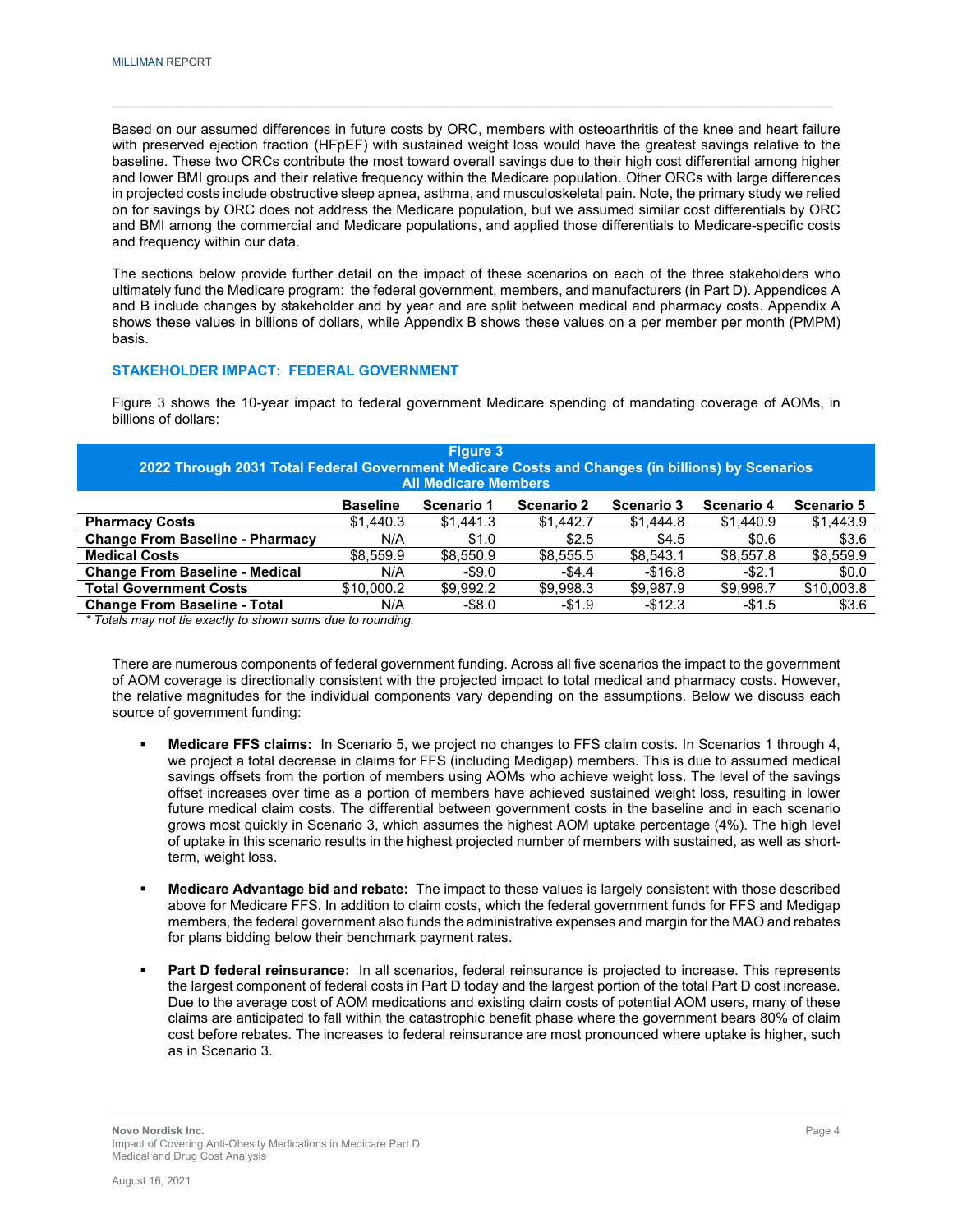- **Part D direct subsidy:** In all scenarios, direct subsidy payments increase initially due to increased cost of AOMs without any realized savings. In Scenario 5, which considers no savings offsets, we project direct subsidy payments to remain higher in all years. In Scenarios 1 through 4, the direct subsidy payments eventually decrease slightly relative to the baseline as the impacts of savings accumulate (generally within five years). The direct subsidy represents the government-funded portion of plan liability, which is highest in the earlier phases of the benefit. As members realize decreases in total claim costs due to weight loss, direct subsidy payments decrease over time relative to the baseline, but the impact is relatively small.
- **Low income cost sharing subsidies (LICS):** The direction and magnitude of LICS changes among the scenarios are generally consistent with the dynamics of Part D member cost sharing described below. Overall, LICS increases to cover additional cost sharing paid on the new AOM claims.
- **Low income premium subsidies (LIPS):** The direction and magnitude of LIPS changes among the scenarios are generally consistent with the dynamics of Part D member premium described below. For both LICS and LIPS, the government impact is smaller than the member impact, as the government only covers a portion of costs for low-income (LI) members.

Federal government costs in Figure 3 encompass Medicare program spending only, thus, exclude medical claim costs associated with members who are dually eligible for Medicare and Medicaid. If AOM coverage results in savings to member cost sharing for medical costs (as seen in Figure 4 below), a portion of this savings would be realized by the federal and state government through lower subsidies for dual eligible members. Medical cost sharing for these beneficiaries is typically fully covered by the government through Medicaid. Part D subsidies for dual eligible members are captured in the government totals above, as they are Medicare, rather than Medicaid, costs. In 2019, there were about 11 million dual eligible beneficiaries out of the total 60 million Medicare lives.

#### **STAKEHOLDER IMPACT: MEMBERS**

Figure 4 shows the impact on member premium and cost sharing on a PMPM basis, broken out by medical and pharmacy benefit. The total member impact in billions of dollars can be seen in Figure 2 above.

|                            | 2022 Through 2031 Member Costs and Changes (PMPM) by Scenario |                                                           | <b>Figure 4</b>                                     |                                                            |            |            |
|----------------------------|---------------------------------------------------------------|-----------------------------------------------------------|-----------------------------------------------------|------------------------------------------------------------|------------|------------|
|                            |                                                               |                                                           | <b>All Medicare Members</b><br><b>Pharmacy PMPM</b> |                                                            |            |            |
|                            | <b>Baseline</b>                                               | Scenario 1                                                | Scenario 2                                          | Scenario 3                                                 | Scenario 4 | Scenario 5 |
| <b>Member Premium</b>      | \$29.80                                                       | \$29.85                                                   | \$29.87                                             | \$29.95                                                    | \$29.83    | \$29.88    |
| <b>Member Cost Sharing</b> | \$60.10                                                       | \$60.03                                                   | \$60.20                                             | \$60.12                                                    | \$60.09    | \$60.39    |
| Total                      | \$89.90                                                       | \$89.88                                                   | \$90.07                                             | \$90.07                                                    | \$89.91    | \$90.27    |
|                            |                                                               |                                                           |                                                     | <b>Changes in Pharmacy Costs PMPM Relative to Baseline</b> |            |            |
| <b>Member Premium</b>      | N/A                                                           | \$0.04                                                    | \$0.07                                              | \$0.14                                                     | \$0.02     | \$0.08     |
| <b>Member Cost Sharing</b> | N/A                                                           | $-$0.07$                                                  | \$0.10                                              | \$0.02                                                     | $-$0.01$   | \$0.29     |
| Total                      | N/A                                                           | $-$0.03$                                                  | \$0.17                                              | \$0.17                                                     | \$0.01     | \$0.36     |
|                            |                                                               |                                                           | <b>Medical PMPM</b>                                 |                                                            |            |            |
| <b>Member Premium</b>      | \$280.05                                                      | \$279.97                                                  | \$280.01                                            | \$279.90                                                   | \$280.03   | \$280.05   |
| <b>Member Cost Sharing</b> | \$105.17                                                      | \$105.08                                                  | \$105.13                                            | \$105.02                                                   | \$105.15   | \$105.17   |
| <b>Total</b>               | \$385.21                                                      | \$385.05                                                  | \$385.14                                            | \$384.92                                                   | \$385.18   | \$385.21   |
|                            |                                                               | <b>Changes in Medical Costs PMPM Relative to Baseline</b> |                                                     |                                                            |            |            |
| <b>Member Premium</b>      | N/A                                                           | $-$0.08$                                                  | $-$0.04$                                            | $-$0.15$                                                   | $-$0.02$   | \$0.00     |
| <b>Member Cost Sharing</b> | N/A                                                           | $-$0.08$                                                  | $-$0.03$                                            | $-$0.15$                                                   | $-$0.02$   | \$0.00     |
| Total                      | N/A                                                           | $-$0.17$                                                  | $-$0.07$                                            | $-$0.30$                                                   | -\$0.04    | \$0.00     |
|                            |                                                               | <b>Medical and Pharmacy Combined PMPM</b>                 |                                                     |                                                            |            |            |
| <b>Member Premium</b>      | \$309.85                                                      | \$309.81                                                  | \$309.88                                            | \$309.85                                                   | \$309.86   | \$309.93   |
| <b>Member Cost Sharing</b> | \$165.27                                                      | \$165.11                                                  | \$165.33                                            | \$165.14                                                   | \$165.23   | \$165.55   |
| Total                      | \$475.12                                                      | \$474.92                                                  | \$475.21                                            | \$474.99                                                   | \$475.09   | \$475.48   |
|                            |                                                               | <b>Changes in Total Costs PMPM Relative to Baseline</b>   |                                                     |                                                            |            |            |
| <b>Member Premium</b>      | N/A                                                           | $-$0.04$                                                  | \$0.03                                              | $-$0.01$                                                   | \$0.00     | \$0.08     |
| <b>Member Cost Sharing</b> | N/A                                                           | $-$0.15$                                                  | \$0.07                                              | $-$0.13$                                                   | $-$0.03$   | \$0.29     |
| Total                      | N/A                                                           | $-$0.19$                                                  | \$0.10                                              | $-$0.13$                                                   | $-$0.03$   | \$0.36     |

*\* Totals may not tie exactly to shown sums due to rounding.*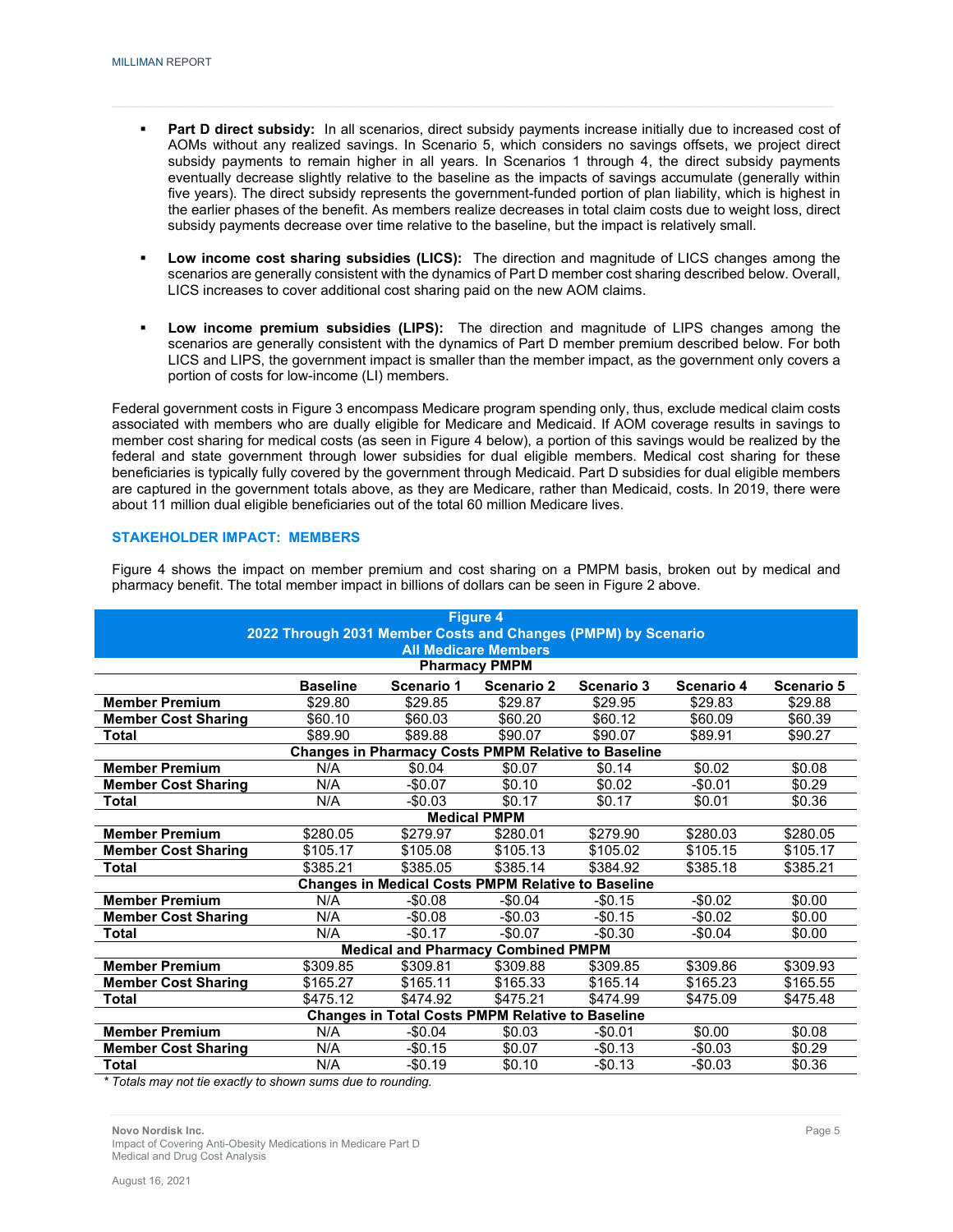For medical costs, the combination of changes to member premiums and member cost sharing result in savings of up to \$0.30 PMPM. Any decreases in premium and cost sharing are driven by projected savings for AOM users who achieve and sustain weight loss either long-term or for a shorter term. If weight loss results in decreased total claim costs, member premiums and cost sharing would decrease in turn. Medical savings are most significant in aggregate in Scenarios 1 and 3 where savings and uptake, respectively, are assumed to be higher than our moderate assumptions. FFS members without Medigap have the greatest potential for savings, as they pay a higher proportion of total claim costs. For Medigap members, cost sharing only decreases slightly, if at all, as the vast majority of their cost sharing is already filled in by their Medigap plans in the baseline. Note, for medical costs we did not attempt to quantify the portion of cost sharing or premium that may be subsidized by employers or Medicaid for FFS members. A portion of any medical savings may flow to these entities.

The impact to pharmacy costs is generally reversed from medical costs—in four of the five scenarios, total member costs increase. Member premiums increase relative to the baseline in all scenarios to cover the increase in net plan liability resulting in the coverage of AOM products. This increase may be partially offset in some scenarios if members who achieve weight loss have a corresponding reduction in Part D claims spending. This potential savings for members achieving weight loss is most impactful in Scenario 1 where savings is highest. However, in three of the five scenarios total cost sharing still increases slightly due to the cost sharing associated with the new AOM claims.

If medical cost offsets are achieved, member cost sharing increases are larger in the earlier years of the projection, as members using AOMs will have more Part D claims with fewer savings offsets. However, in later years, once more AOM users have achieved weight loss, member cost sharing could eventually become lower relative to the baseline due to savings offsets. In Scenarios 1 and 3, this dynamic is more pronounced, resulting in overall lower member cost sharing over the 10-year period. Note, for Part D costs, Figure 4 only includes costs actually funded by the member and does not include premium or cost-sharing subsidies from the government. LIPS and LICS are both accounted for in the changes to the federal government costs in Figure 3 above.

There are differences among members who use AOMs with respect to their costs and potential for long-term savings. Within the cohort of members projected to use AOMs, we anticipate 22% of users will achieve weight loss, with half of the 22% regaining weight within three years of using an AOM, and the other half achieving sustained weight loss. In summary, we model four cohorts of members:

- Group 1: Members who do not use an AOM
- Group 2: Members who use an AOM but do not achieve weight loss
- Group 3: Members who use an AOM and achieve weight loss, but regain the loss within three years<br>
Stoup 4: Members who use an AOM and achieve sustained weight loss
- Group 4: Members who use an AOM and achieve sustained weight loss

Each of these subsets may experience different cost changes. Group 1 does not use AOMs and therefore has no expected claim cost impact. However, Group 1 is still affected by changes in total premium, which are spread across all members. Among AOM users, Group 2 would experience increased cost sharing in the year they are projected to use an AOM. Group 3 would have higher cost sharing in the year they use an AOM, but could potentially have a net cost-sharing decrease for the subsequent two years, prior to regaining the lost weight. Lastly, Group 4 would be similar to Group 3, but these members would maintain sustained weight loss and therefore could potentially achieve the greatest degree of savings. Figure 8, in the Methodology and Assumptions section below, demonstrates this development.

#### **STAKEHOLDER IMPACT: MANUFACTURERS**

|                                             |                 | <b>Total Manufacturer Costs and Changes (in billions) by Scenarios</b> | Figure 5<br><b>All Medicare Members</b> |            |            |            |
|---------------------------------------------|-----------------|------------------------------------------------------------------------|-----------------------------------------|------------|------------|------------|
|                                             | <b>Baseline</b> | Scenario 1                                                             | <b>Scenario 2</b>                       | Scenario 3 | Scenario 4 | Scenario 5 |
| <b>Total</b>                                | \$174.3         | \$173.4                                                                | \$174.2                                 | \$172.9    | \$174.1    | \$175.2    |
| <b>Total Change</b><br><b>From Baseline</b> | N/A             | $-$0.9$                                                                | $-$0.1$                                 | $-$1.4$    | $-50.1$    | \$0.9      |

Figure 5 shows the impact on manufacturer costs in billions, specifically related to the CGDP.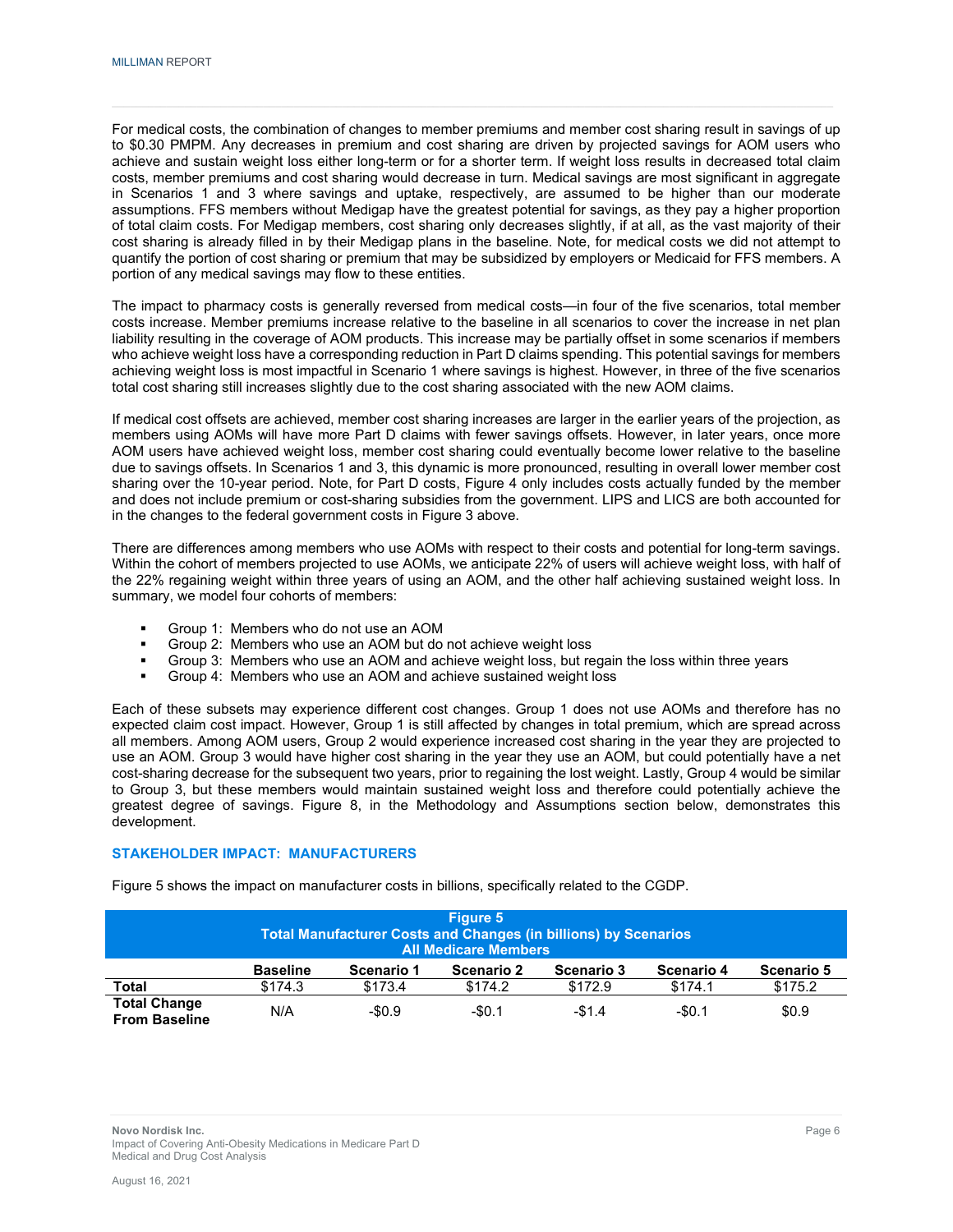Consistent with the other increases in stakeholder costs observed above, manufacturer costs increase in Scenario 5. However, in Scenarios 1 through 4, manufacturer costs decrease as the impact of assumed Part D cost savings resulting from weight loss is high enough to offset the increase in CGDP from brand AOM claims. This is dependent on the degree of savings assumed and is due to fewer beneficiaries reaching the coverage gap as they use fewer drugs associated with ORCs. The impact by manufacturer will be variable—manufacturers of brand AOM products will absorb all increases in CGDP, resulting from the increased use of their products by non-low-income (NLI) members. Other manufacturers could experience some savings if fewer claims for their products are paid during the coverage gap. Note, Figure 5 excludes any sales revenue or rebate payments made by AOM manufacturers, as well as any reductions in revenue due to fewer sales of drugs used to treat ORCs for all manufacturers.

#### **ADDITIONAL CONSIDERATIONS**

The following considerations relate to the concept of requiring AOM coverage in Part D:

 *AOM use may evolve over time***:** Often with newly covered classes or ground-breaking therapies, coverage and utilization do not reach a steady state until several years later. This can be due to a variety of factors including (but not limited to) rapid improvement in contractual arrangements, from the plan sponsor and pharmacy benefit manager (PBM) perspective, and physician education. This can cause large swings in both the distribution among competing products within a class, but also in overall uptake of the therapies. For simplicity, our analysis assumed constant utilization in all years (with any assumed savings building gradually over time for users achieving sustained weight loss), but savings could be lower if uptake is initially lower, such as in Scenario 4.

AOM utilization may be influenced by future launches in the space. There are currently AOM products in the pipeline that show initial promise of greater efficacy.<sup>[3](#page-9-0)</sup> If newer products are more efficacious, this could increase utilization. Greater efficacy could produce greater total savings, if it results in a larger proportion of users with medical and drug cost offsets. This would be somewhat dampened if the cost of a new treatment is significantly more than the current average cost, or if a new treatment is required to be used for a longer period of time.

To the extent a competitor launches a product with similar efficacy, there may be increased competition among branded products, which could drive the overall cost of AOMs down.

- *Plan behavioral responses***:** Our analysis includes the cost impact of AOM claims and potential corresponding medical and drug cost savings offsets, but it does not include any additional stakeholder behavioral responses. Mandatory coverage of AOMs may cause other changes to stakeholder and plan sponsor behavior that may have secondary impacts. The considerations below represent some of the potential changes:
	- *Formulary coverage and utilization management strategies:* Plan sponsors and PBMs will likely analyze AOM coverage, including any potential cost offsets as they make formulary and other utilization management decisions. Given that the existing Part D formulary rules only mandate covering two drugs within each class, formulary design will likely focus on covering the products that optimize efficacy and financial results. For products that are on formulary, plans will also need to make tiering decisions.
		- Generic AOMs are relatively inexpensive compared to brand AOMs and would likely be on tiers 1 or 2, resulting in copays under \$20 for most plans. However, generics may not always be the lowest-cost option for plans—if rebates are large enough, plans may prefer coverage of brand AOMs.
		- For brands, the 30-day cost assumed in our analysis would make these products eligible for the specialty tier, which has a coinsurance benefit. Specialty tier placement could stymie patient utilization given that the cost sharing to begin therapy would be great.

AOM products would likely have utilization management criteria attached to them to prevent unwarranted access and to encourage use of the lower net cost products on formulary. Formulary management is much more likely in the PDP space, where plan sponsors would not benefit nearly as much from any potential claim savings offsets. Total savings in Scenarios 1 through 4 could be lower if PDPs are able to limit AOM use beyond the assumptions used in our analysis.

<span id="page-9-0"></span><sup>3</sup> Pilitsi, E. et al. (October 23, 2018). Pharmacotherapy of obesity: Available medications and drugs under investigation. *Metabolism Clinical and Experimental*. Retrieved May 25, 2021, fro[m http://website60s.com/upload/files/vol-92-a18.pdf.](http://website60s.com/upload/files/vol-92-a18.pdf)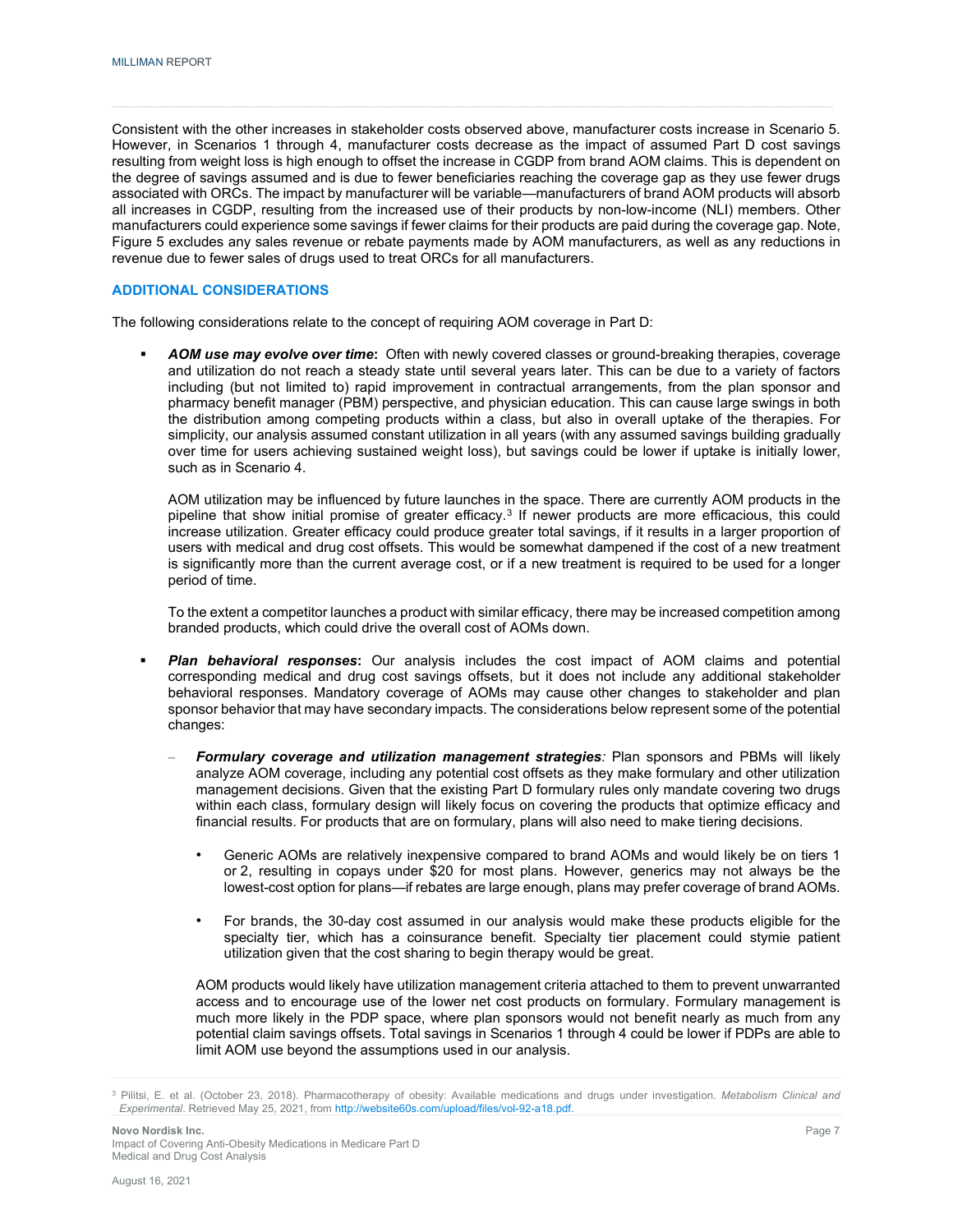- *Less focus on nonpharmaceutical weight loss approaches:* Both MA plans and members may focus less on and provide leaner benefits for nonpharmaceutical weight loss approaches if AOMs are covered through Part D. As a result, MAOs may choose to reduce their supplemental benefits if Part D coverage is achieving similar goals. Plans would also need to consider the selection advantages and disadvantages those benefits provide when determining coverage changes in addition to the first-level financial impacts.
- *Enhanced benefit designs will be impacted differently***:** The modeling in this report assumes the Part D defined standard benefit design, which, after the deductible, is a coinsurance benefit. Therefore, members are consistently charged a percentage of the point-of-sale cost, rather than a copay. However, a vast majority of members in Part D, especially NLI members, are enrolled in non-defined standard plans, which typically have copays for generics and many non-specialty brand products. As discussed above, the cost of brand AOM products would make them eligible for the specialty tier, which has a coinsurance benefit, even for enhanced plan designs. The large differential between brand and generic cost sharing a patient sees may further incentivize generic use for enhanced plans, though a manufacturer may be able to use rebates to buy down the brand coverage to a preferred brand tier.
- *Savings offsets, if any, benefit all stakeholders on average:* To the extent savings offsets occur, as modeled in Scenarios 1 through 4, the savings will flow to all stakeholders including the member, federal government, and manufacturers (to the extent savings occur for pharmacy costs). Therefore, the total savings will not directly flow to members via premium decrease or cost sharing reductions, but will also serve to lower government and manufacturer liabilities. As discussed above, the impact on manufacturers for CGDP liability will vary greatly by manufacturers, and some manufacturers, such as those who manufacture brand AOMs, may see increases in liability.
- *AOM coverage may warrant risk adjustment model changes***:** Adjustments are regularly made to the CMS risk adjustment model to update the relative impact of different disease states on overall member claim costs. The coverage of AOMs in Part D may require a reevaluation of the obesity diagnosis and recalibration of the model.

Classes with utilization of both brand and generic products may have more variable risk adjustment results. The risk score model does not consider actual drug utilization and is calibrated based on overall Part D costs, including a mix of brand and generic users. As such, the risk score coefficients will be appropriate on average, but may underpay plans for brand utilizers while overpaying for generic utilizers. This may be something plans analyze and consider when choosing which AOM products to cover on formulary.

 *Different plan types and market segments will be impacted differently***:** The impact of AOM coverage may vary by plan type and market segment. PDP plans tend to focus more on net drug cost when considering product coverage and utilization management decisions and they do not benefit from any medical cost offsets. This may lead to stricter coverage and a higher prevalence of utilization management programs than in MAPD plans where plan costs could benefit if medical cost offsets result from AOM use. The timing of potential offsets may play a key role in their evaluation as well. If savings are not realized in the short term, a member's future plan may benefit from a prior plan's AOM coverage, lessening the incentives for plan coverage of AOMs. The individual market may also be impacted differently from employer group waiver plans (EGWPs). EGWPs tend to have more open formularies with much richer benefits, typically copays, as well as having better member retention than the individual market due to employer subsidies. This may result in higher use of AOMs given fewer access constraints and lower point-of-sale costs for patients in EGWPs relative to the individual market, as well as more long-term benefits from medical cost offsets for EGWPs given higher retention.

#### **AOM MEMBER PROFILES AND AOM PRODUCT COST**

We summarized data from Milliman's 2019 *Consolidated Health Cost Guidelines™* Sources Database (CHSD) to develop a patient profile for those likely to use an AOM if AOMs were to become a Part D-covered class. We summarized members who fit the following criteria and used those members as our set of potential AOM Part D users:

- 1. Had at least one diagnosis code for obesity on one of their claim records.
- 2. Had at least one claim for a non-GLP-1 diabetic medication and no GLP-1 medication claims.
- 3. Both of the above.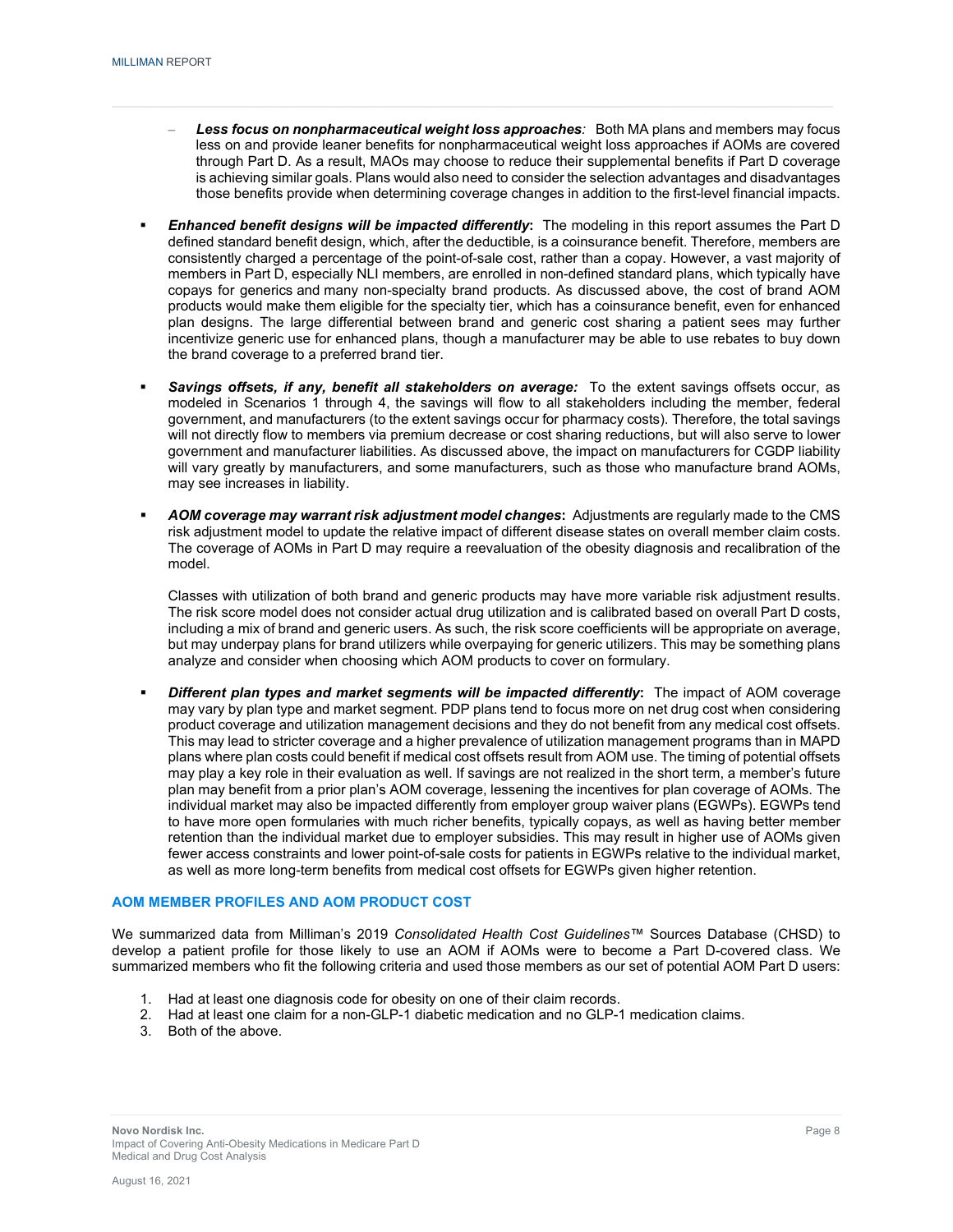| <b>Annual Scripts and Claim Costs for Potential Part D AOM Users</b><br>2019 Consolidated Health Cost Guidelines Sources Database | <b>Figure 6</b> |                           |
|-----------------------------------------------------------------------------------------------------------------------------------|-----------------|---------------------------|
|                                                                                                                                   | <b>Scripts</b>  | <b>Part D Claim Costs</b> |
| <b>10th Percentile</b>                                                                                                            | 12              | \$51                      |
| 25th Percentile                                                                                                                   | 30              | \$233                     |
| <b>50th Percentile</b>                                                                                                            | 56              | \$1,035                   |
| <b>75th Percentile</b>                                                                                                            | 87              | \$4.144                   |
| 90th Percentile                                                                                                                   | 119             | \$8.324                   |
| Average                                                                                                                           | 62              | \$3912                    |

For these members, Figure 6 summarizes their annual number of scripts and claim costs.

As Figure 6 suggests, the average claim costs for a potential AOM member are significantly higher than the median as the distribution of members is skewed by a relatively small frequency of high-cost claimants. Members identified via an obesity diagnosis tended to be less costly when compared to those identified using the non-GLP-1 diabetic medication criteria. As expected, those members who both had an obesity diagnosis code and were using a non-GLP-1 diabetic medication had significantly higher claim costs than either cohort that only met one of the criteria. We also summarize the medical costs for both FFS and Medicare Advantage members likely to use AOMs in Appendices C1 and C2, respectively.

Under mandated AOM coverage, patients would have incremental costs associated with the AOMs. Absent offsetting savings, this results in an increase in Part D claim costs. Figure 7 summarizes the modeled incremental impact on annual use and claim costs for AOM users.

|                         | <b>Figure 7</b><br><b>Annual Claim Cost by Product Type*</b><br><b>Part D AOM Patients</b> |                     |
|-------------------------|--------------------------------------------------------------------------------------------|---------------------|
| <b>AOM Product Type</b> | <b>Incremental Annual Gross Claim Cost</b>                                                 | <b>Market Share</b> |
| <b>Branded AOM</b>      | \$3.445                                                                                    | 21%                 |
| Generic AOM             | \$40                                                                                       | 79%                 |
| <b>Average / Total</b>  | \$755                                                                                      | 100%                |

**\****Members taking any AOM are assumed to use four scripts on average, annually.*

The market share distribution shown in Figure 7 is consistent across all non-baseline scenarios. This distribution between generic and brand AOM medications results in an average increase of \$755 in annual claim costs per AOM user, though as Figure 7 shows, the impact is variable depending on whether a patient uses a brand or generic product. Given the large cost differential between generic and brand AOM medications, variance from this assumed distribution in practice could have a material impact on the results in this report. To the extent the distribution in Figure 7 shifts to a greater proportion of brand medications, projected government costs could increase.

In addition to the different costs associated with brand and generic AOMs, members will experience different cost-sharing impacts depending on three critical variables:

- *Benefit design***:** As discussed previously, branded AOM products would be eligible for the specialty tier, which has coinsurance ranging from 25% to 33% in the initial coverage phase. However, plans are permitted to place brands on lower tiers, which could result in lower cost sharing (copay of up to \$100) or higher cost sharing (coinsurance of up to 50% is permitted on the non-preferred brand tier), depending on the plan.
- *AOM claim timing***:** Depending on when AOM claims occur during the year, a member may be in any one of the four Part D benefit phases. This dynamic can produce wide differences in the actual cost sharing attributable to AOM claims as the percentage of claim costs varies widely, from 100% in the deductible to as little as 5% in the catastrophic phase. Therefore, the cost sharing due to AOM claims will depend significantly on other claim costs and when they occur in the Part D benefit in relation to the AOM claims.
- *Income status***:** The changes in patient cost sharing due to AOM coverage vary by income status as LI members have a significant percentage of their cost sharing subsidized through the LICS program. The increase in cost sharing is more substantial for NLI members because their cost sharing is not subsidized as it is for LI members' Part D-covered drugs.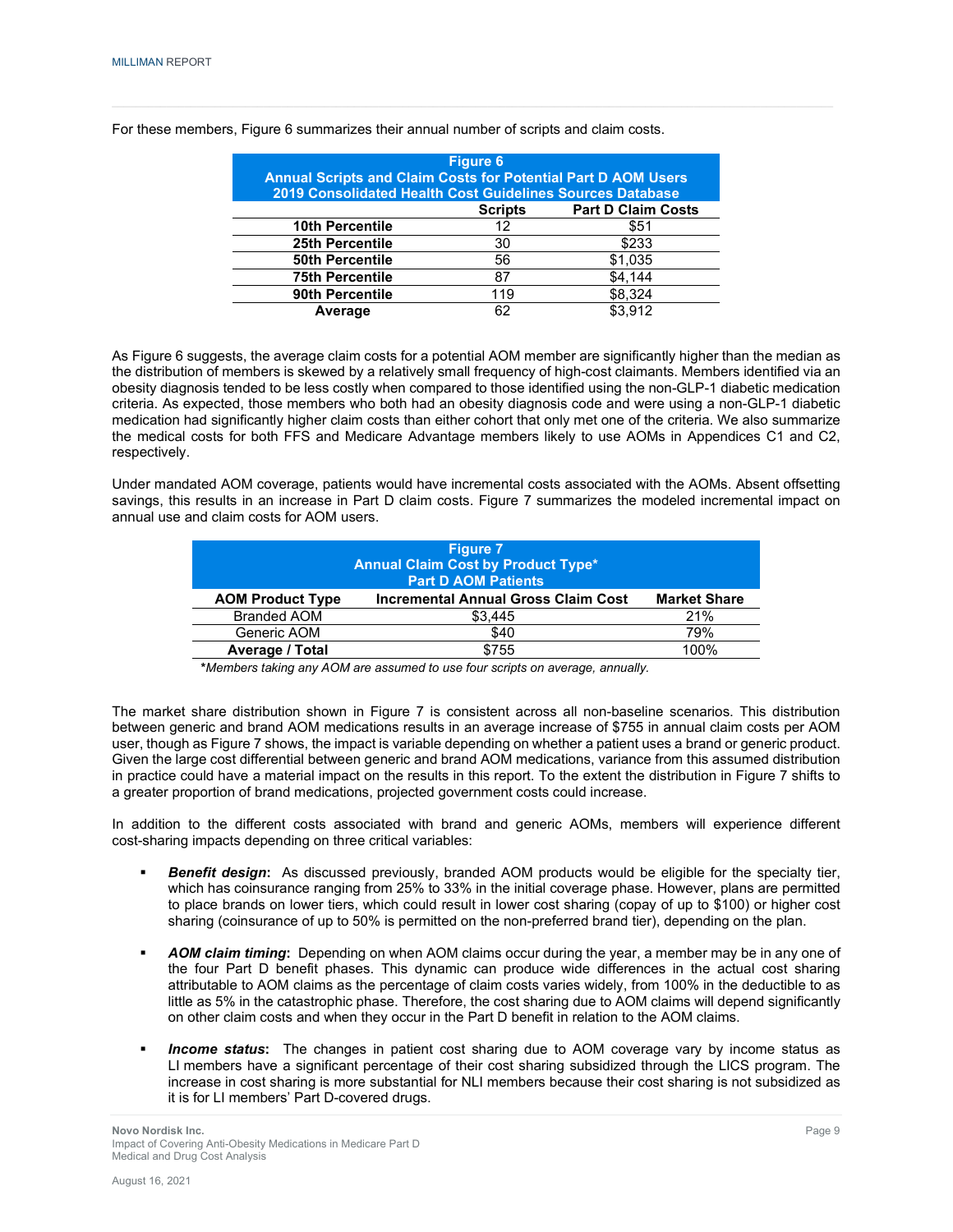### III. BACKGROUND

#### **MEDICARE BENEFIT STRUCTURE**

#### **Medicare fee-for-service (Medicare FFS)**

Medicare FFS is the traditional Part A and B medical coverage offered through the federal government. Part A provides coverage for inpatient hospital stays, while Part B covers outpatient and professional services. Under the FFS benefit, the member must fulfill a Part A deductible (\$1,484 in 2021), followed by \$0 cost sharing for days 1 through 60 and a copay for days 61 and beyond. Members must also fulfill a Part B deductible (\$203 in 2021), followed by 20% coinsurance on all future Part B costs. The member does not have a maximum out-of-pocket (MOOP) limit, therefore, there is no cap to member spend. There are about 38 million beneficiaries with traditional FFS benefits in 2021, though the majority of these beneficiaries receive supplemental coverage from Medigap, employers, or Medicaid.

#### **Medigap**

Medigap policies, also known as Medicare Supplement, are sold by private companies and provide coverage to supplement member cost sharing beyond traditional Medicare FFS coverage. We estimate about 16 million beneficiaries are enrolled in a Medigap plan in 2021. There are 10 standardized Medigap benefit designs, with the majority of members enrolled in Plans F, G, and N, all of which cover a vast majority of FFS cost sharing. Note, Plan C and Plan F cover the Part B deductible, but as of 2020, new members may not enroll in plans covering the Part B deductible. In our analysis, we assume an average benefit design, developed using projected enrollment by plan in each year, for Medigap members.

#### **Medicare Advantage (MA)**

MA plans are offered through a Medicare Advantage organization (MAO) as an alternative to traditional FFS. MA plans currently cover about 26 million enrollees and are growing each year as a percentage of the Medicare-eligible population. In MA, Part C provides combined Part A and B coverage, and most plans also include Part D coverage of prescription drugs. MA plans typically offer enhanced benefits above and beyond traditional FFS through decreased cost sharing and supplemental benefits not covered under FFS. MA plans are also required to include a MOOP—this limit cannot exceed \$7,550 in 2021.

#### **Prescription drug (Part D)**

Prescription drug coverage is available through Medicare Part D, either via an MA plan with drug coverage included (MAPD) or a standalone prescription drug plan (PDP). All Part D plans are offered by private insurance companies, which participate in a competitive bidding process. CMS defines a standard benefit design; plans can offer alternative designs that are either enhanced relative to the defined standard benefit or are actuarially equivalent to the standard benefit. About 49 million beneficiaries are enrolled in Part D.

#### **MEDICARE FUNDING COMPONENTS**

Medicare is funded by the federal government through the Hospital Insurance (HI) Trust Fund and the Supplementary Medical Insurance (SMI) Trust Fund, which together fund Parts A, B, and D, as well as Medicare program administration costs. The various Medicare benefit structures discussed above each have unique funding mechanisms:

- **Medicare FFS**: Medicare FFS is fully funded by the federal government through the Hospital Insurance (HI) and Supplementary Medical Insurance (SMI) trusts. The government pays providers directly for the majority of claim costs, according to an established fee schedule. The only other stakeholders involved in directly paying costs are members, through cost sharing and Part B premiums.
- **Medicare Advantage**: The government pays private MA plans a capitated amount per enrollee to provide all Part A and B benefits. MAOs must submit an MA bid to CMS. The bid must cover the costs for traditional Part A and Part B benefits, as well as administrative costs and margin. The bid is compared to a risk-adjusted benchmark published by CMS at a county level. If the bid is lower than the benchmark (which is typical), the plan receives a rebate from the government to offer enhanced benefits.
- **Medigap**: Medigap policies are also sold by private insurance companies. Medicare beneficiaries enrolled in Medigap plans still receive traditional FFS benefits, but the Medigap policy serves as supplemental coverage to cover a majority of traditional FFS cost sharing. Prescription drug coverage is excluded. Each insurer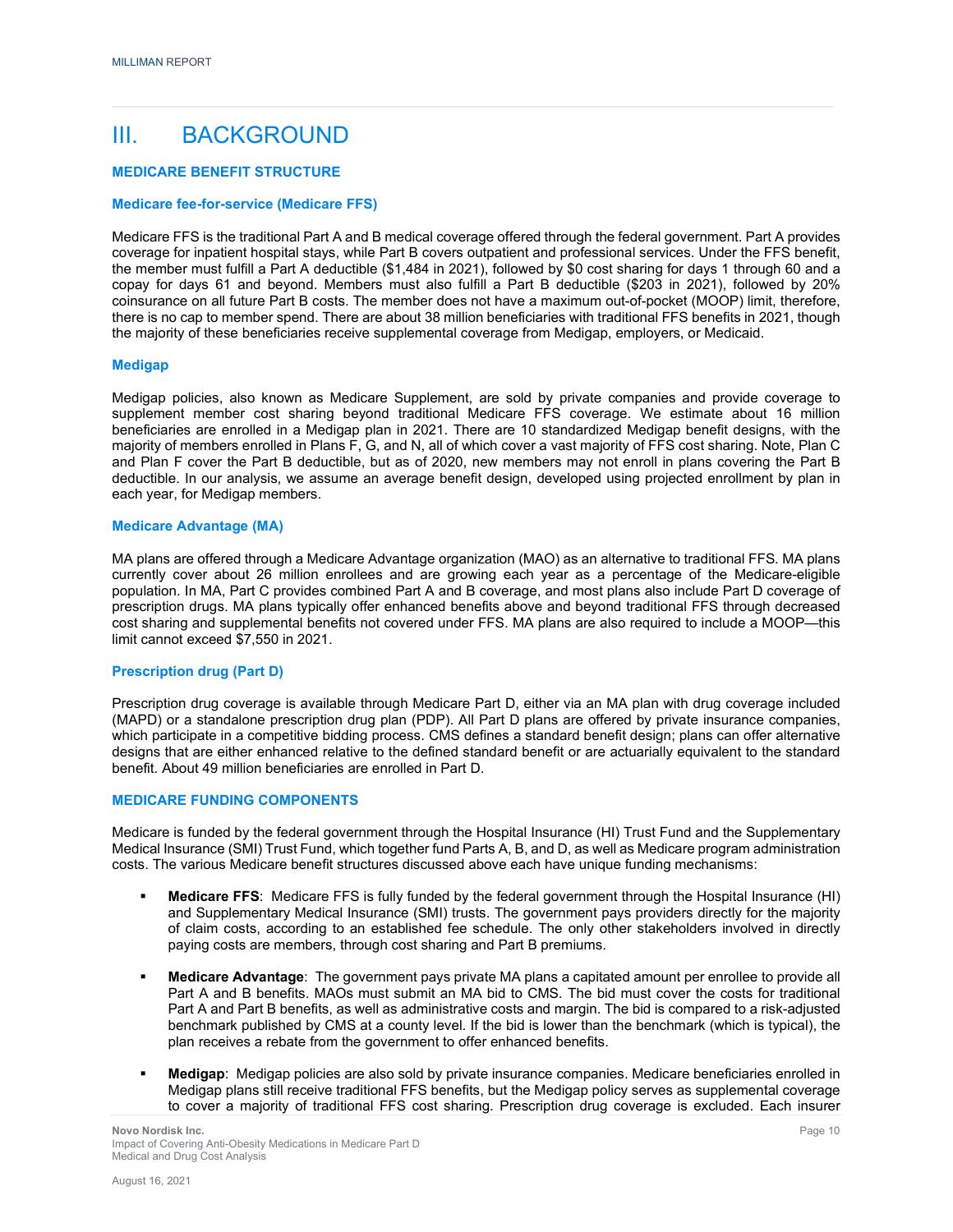charges premium to cover the costs of this supplemental medical coverage, plus administrative expenses and margin.

- **Medicare Part D:** The Part D program is ultimately funded by members, the federal government, and pharmaceutical manufacturers. Costs are divided into the following components:
	- *Member cost sharing:* The portion of total cost sharing paid out-of-pocket by members (exclusive of government subsidies).
	- *Member premium:* The portion of total member premiums paid out-of-pocket by members (exclusive of government subsidies). For the purpose of our analysis, we focus on basic premium, though plans with enhanced benefits also have additional supplemental premium.
	- *National average reinsurance (NAR):* The portion of claims paid by the federal government in the catastrophic phase. The government pays 80% of claims in this phase.
	- *National average direct subsidy (NADS):* The estimated direct subsidy paid from the federal government to plans. This covers the portion of the plan bid amount not funded by premium.
	- *Low-income cost-sharing (LICS) subsidies:* The portion of total cost sharing subsidized by the federal government for low-income (LI) members.
	- *Low-income premium subsidies (LIPS):* The portion of total member premiums paid by the federal government. The magnitude of both LICS and LIPS subsidies varies based on a member's income level and institutional status.
	- *Manufacturer liability:* The portion of claims paid by pharmaceutical manufacturers through the Coverage Gap Discount Program (CGDP).

#### **PART D FORMULARY COVERAGE**

In Part D, formularies include coverage of at least two distinct products within each therapeutic class, unless only a single product is available. Plans must cover all therapeutic classes apart from those that are specifically disallowed, such that a formulary's design does not specifically discourage the enrollment of any group of beneficiaries.

Currently, the Part D program excludes "agents when used for anorexia, weight loss, or weight gain (even if used for a non-cosmetic purpose (i.e., morbid obesity))," as well as products aimed to treat erectile dysfunction, promote fertility, and more.<sup>[4](#page-13-0)</sup> These groups of products are referred to as non-Part D drugs. Plan sponsors are only able to cover these types of drugs on enhanced plan designs, and the claims are not adjudicated within the typical Part D design framework. This means that, after patient cost sharing is determined, the plan sponsor must cover the remaining costs without CGDP or reinsurance dollars offsetting those costs as they typically would for a Part D drug, and non-Part D costs do not accumulate within the Part D benefit drug spend. With the exception of generic erectile dysfunction products and a few highly competitive regional markets, coverage of any non-Part D drugs is rare due to premium pressures and plan sponsor concerns regarding anti-selection.

Though current regulations exclude coverage of the drug classes mentioned above, changes in required coverage from CMS are not unprecedented. There have been a few significant statutory and regulatory changes in formulary requirements over the history of the program, including:

- **Transition to coverage of benzodiazepines and barbiturates (2013)**
- Allowance for step therapy between Part B and D for MAPD plans (2019)<br>■ Clarification that products intended to treat AIDS wasting and cachexia are
- Clarification that products intended to treat AIDS wasting and cachexia are Part D-covered (2008)

One factor that could lead regulatory agencies to consider changing coverage restrictions of the AOM class in the future is that coverage of effective AOM therapies could drive offsets in medical costs. Though additional coverage of new medications in a vacuum produces additional costs to Part D, if AOMs are effective at producing weight loss, and such, weight loss reduces medical and drug costs associated with obesity, then there could be net savings to the Medicare program.

<span id="page-13-0"></span><sup>4</sup> CMS (January 15, 2016). Medicare Prescription Drug Benefit Manual: Chapter 6 – Part D Drugs and Formulary Requirements. Retrieved May 25, 2021, from [https://www.cms.gov/Medicare/Prescription-Drug-Coverage/PrescriptionDrugCovContra/Downloads/Part-D-Benefits-Manual-Chapter-6.pdf.](https://www.cms.gov/Medicare/Prescription-Drug-Coverage/PrescriptionDrugCovContra/Downloads/Part-D-Benefits-Manual-Chapter-6.pdf)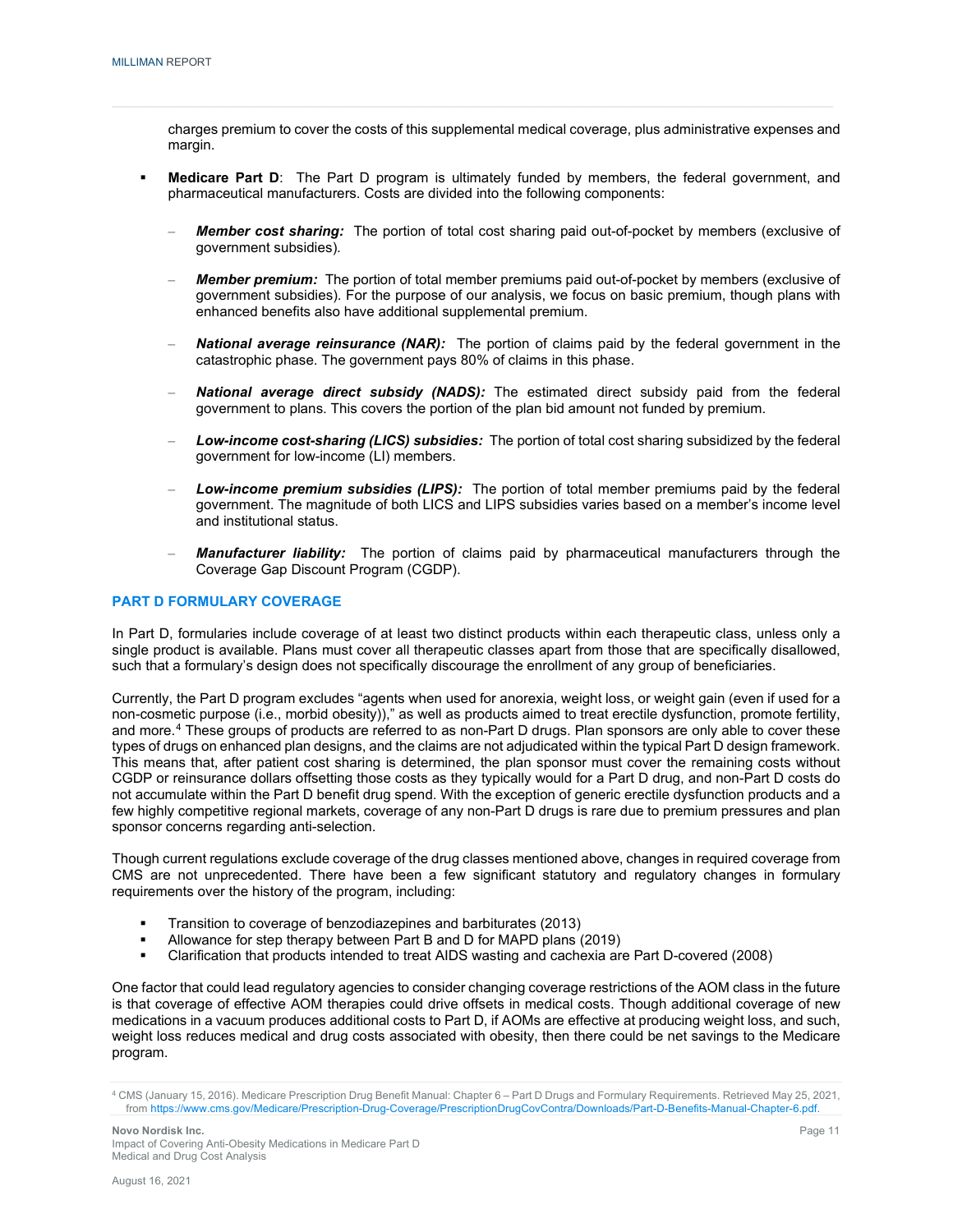### IV. METHODOLOGY AND ASSUMPTIONS

We used Milliman's Part D Analysis and Rating Tool (DART) and Standard Medicare Advantage Rating Tool (SMART) to estimate costs for the Part D and Parts A and B markets, respectively, by stakeholder. These models are designed to project historical claim data forward for the purpose of creating Medicare Advantage and PDP bids. All projection estimates for Part D and Part C were based on individual market data. The results of this report assume members enrolled in employer group waiver plans (EGWPs) have baseline costs and impacts as a result of AOM coverage that are similar to individual members.

#### **PART D METHODOLOGY**

The manual rates, adjustment factors, assumed demographics, and risk scores in the Milliman Medicare Part D pricing models are based on Medicare Part D experience, including over 95 million member months across 34 U.S. regions and Puerto Rico. The underlying data reflects a nationwide, individual market population. Our model relies on separate LI and NLI claim samples, allowing for detailed claim-level adjudication and summaries by product type and distribution channel. All Part D results assume a defined standard benefit design. We estimated the defined standard parameters for years beyond 2022 using the parameters projected in the 2020 Medicare Trustees report.

For 2021, we calibrated to published 2021 national average amounts, using the manual rate data described above with trend and generic pipeline adjustments projected to 2021. We adjusted the data to average contracting non-benefit expense assumptions from Milliman's Medicare Part D Contract Survey, which surveyed Part D plan sponsors on the assumptions underlying 2021 Part D bid development.

For 2022 and future years, we began with our 2021 projection, and we applied annual trends to gross costs and the Part D benefit parameters, using information from the 2020 Medicare Trustees report. To estimate the low-income premium subsidy, we assumed that, on average, 95% of LI premiums are paid by the government through premium subsidies. We projected the mix of NLI and LI members consistent with the 2020 Medicare Trustees report. For all future years, we assume the safe harbor for Part D manufacturer rebates remains as it currently stands under the Anti-Kickback Statute. For all years and in all scenarios, we assume there are no structural changes to the Part D program or benefit design.

For all non-baseline scenarios, overall utilization is projected to increase as a result of members filling AOM prescriptions. We assumed formularies would cover a mix of brand and generic AOMs. The determination of the uptake of AOM use and scripts per utilizer assumptions are discussed below.

The patient profiles of potential AOM patients were developed from a Milliman database, the 2019 CHSD, to model expected AOM utilization. We identified members that may potentially use an AOM if they met the following criteria:

- 1. Had at least one diagnosis code for obesity on one of their claim records.
- 2. Had at least one claim for a non-GLP-1 diabetic drug product.
- 3. Both of the above.

Leveraging the patient profile information summarized from the CHSD and other assumptions (described in more detail below), we modified the baseline projection for all years to integrate the additional costs from AOM coverage for each of the five scenarios. The impact of AOM spend was considered both in the total claim cost development and in the adjudication of member claims throughout the various Part D benefit phases. The ultimate level of additional costs varied depending on the scenario.

In some scenarios, we also assume a savings for pharmacy costs for members projected to use an AOM and also lose weight. The development of the assumptions related to the savings projection are outlined below.

#### **MEDICAL COST METHODOLOGY**

The manual rates, adjustment factors, assumed demographics, and risk scores in the Milliman Medicare medical pricing models are based on Medicare Part C and FFS experience, including over 45 million member months across 34 U.S. regions. The Medicare FFS population is based on members and claim cost data from the 2018 Medicare 5% Sample, while the Medicare Advantage population is based on Milliman's 2019 CHSD database. We segmented the population between members with and without obesity based on diagnosis codes for obesity.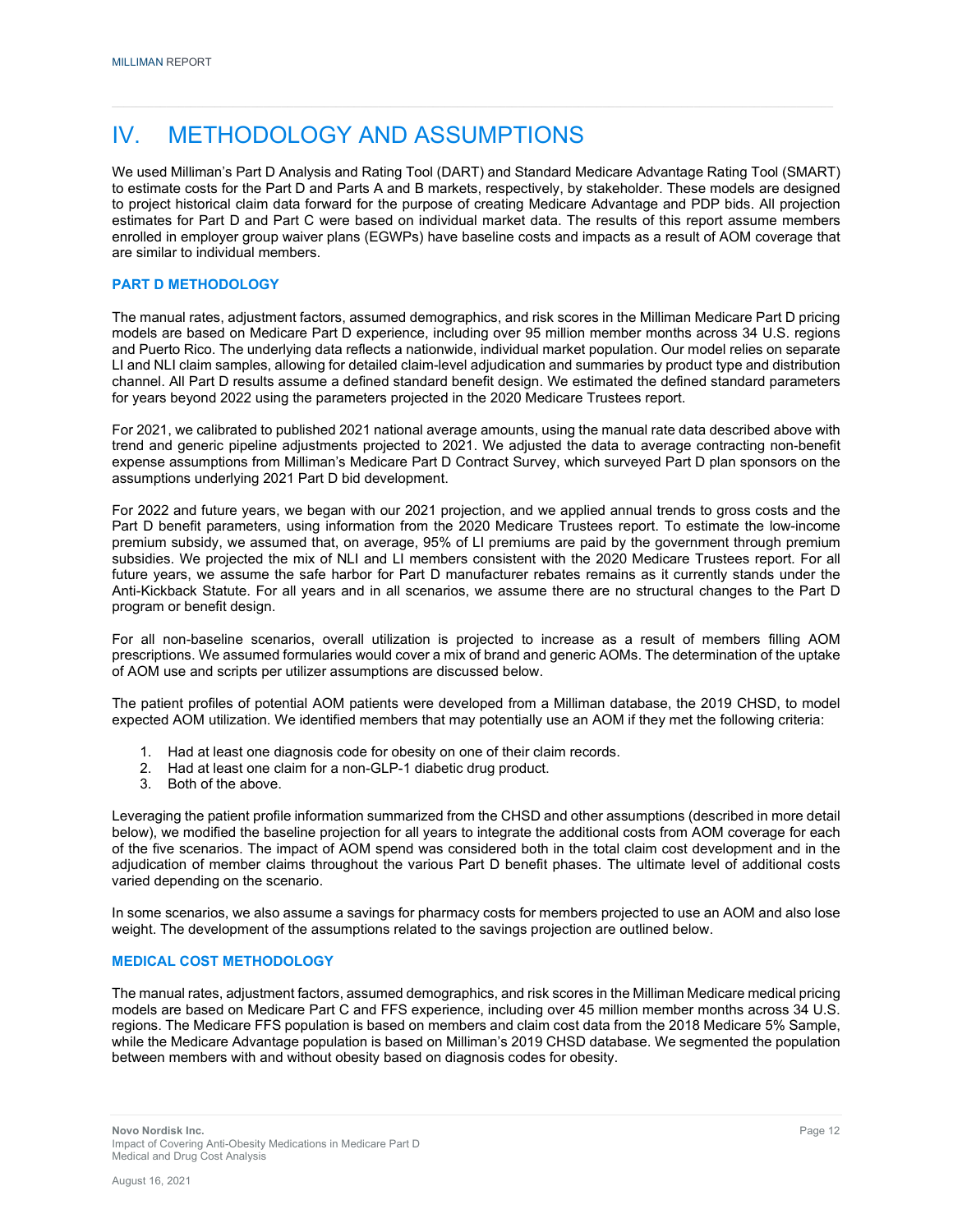For 2022 and future years, we applied annual trends to gross costs using information from the 2020 Medicare Trustees report, separated by service category. For Medicare FFS members, we assumed a member cost-sharing percentage across all years consistent with the actuarial equivalent cost-sharing percentages published in CMS's Medicare Advantage Part C Bid Pricing Tools (BPTs). For Medicare Advantage members, we based assumed cost sharing on average 2021 Medicare Advantage plan designs, projected forward to future years based on historical cost-sharing trends by service category. For Medigap members, we assumed an average cost sharing based on the mix of members enrolled in each type of Medigap plan. For future years, we assumed membership would gradually shift from Plan F to Plan G, as new members are no longer able to enroll in Plan F.

For overall market results, we assumed membership growth rates in the FFS and Medicare Advantage populations consistent with the 2020 Trustees report. For the Medigap population, we assumed a consistent increase in membership over the projection period in line with historical trends. Medicare Advantage and Medigap projections include an adjustment to member premium for administrative expense and margin of 12.3% and 17.5%, respectively. The impact of administrative expenses and margin extend to the portion of government costs associated with the Part C bid for Medicare Advantage. Medicare Advantage projections also include estimates for projected non-Medicare covered costs consistent with levels reported by the Medicare Payment Advisory Commission (MedPAC) in its 2021 Report to the Congress.[5](#page-15-0)

#### **KEY ASSUMPTIONS**

Critical to each of the scenarios presented in this report are key assumptions related to the potential AOM market makeup in Part D and related projected levels of savings for members who lose weight. The following list details these assumptions:

- *AOM class uptake***:** We developed assumptions based on research provided by Novo and studies on obesity prevalence from the Centers for Disease Control and Prevention (CDC). Our moderate uptake scenarios assume about 1.6% of Medicare Part D members will use an AOM. We assume a consistent level of uptake in all years of the projection. This estimate relies on an overall obesity assumption in Part D. We assume an obesity prevalence consistent with recent public reports<sup>6</sup> estimating rates of obesity in Medicare aged individuals. We assume about 43% of this population has obesity. The high and low uptake scenarios use an assumption of 4.0% and 0.5% uptake, respectively.
- *AOM class market share distribution***:** Based on research from Novo, we assumed the market share consistent with Figure 6 above.
- *AOM price and rebate levels***:** We assume an average annual cost of \$755 across all AOMs. For brand products, we assume an average wholesale acquisition cost (WAC) of about \$860 per 30-day script and rebates equal to 31% of WAC in 2022, consistent with the average level for manufacturer rebates observed in Part D. Consistent with historical trends, we project an increase to rebates as a percentage of gross brand costs for both AOM and non-AOM products over the 10-year horizon. For generic products, we assume a unit cost of \$10 per 30-day script and no rebates. For WAC prices, we relied on Medi-Span prices as of April 12, 2021.
- *Distribution of income status among AOM users***:** We assume the proportion of LI AOM users is consistent with the overall national percentage of LI members in Part D for each year. It may be that a higher percentage of AOM users would be LI due to differences in the frequency of obesity and diabetes between the income statuses. We conducted a sensitivity test assuming a higher LI percentage of AOM users and ultimately the impact of even a 10% increase in the LI percentage of AOM users would yield very similar results with respect to the changes in Part D costs.
- *AOM scripts per utilizer***:** Based on the 2018 CHSD, Milliman research, and discussion with Novo, we observed about three scripts per member using an AOM. Assuming adherence would be similar to the commercial market for AOMs while accounting for higher scripts per utilizer on newer brand products, we assume AOM patients will fill four scripts annually on average. As with most medications, the number of scripts per AOM utilizer would vary, from members who only take a single script to members maintaining adherence until weight loss goals are achieved. Figure 8 below demonstrates a simplified two-point distribution of AOM patients who discontinue therapy after one script versus using an AOM product for six months.

<span id="page-15-0"></span><sup>5</sup> MedPAC (March 2021). Report to the Congress: Medicare Payment Policy. Retrieved May 25, 2021, from http://medpac.gov/docs/defaultsource/reports/mar21\_medpac\_report\_to\_the\_congress\_sec.pdf.

<span id="page-15-1"></span><sup>6</sup> CDC (February 2020). Prevalence of Obesity and Severe Obesity Among Adults: United States, 2017–2018. Retrieved May 25, 2021, from https://www.cdc.gov/nchs/products/databriefs/db360.htm.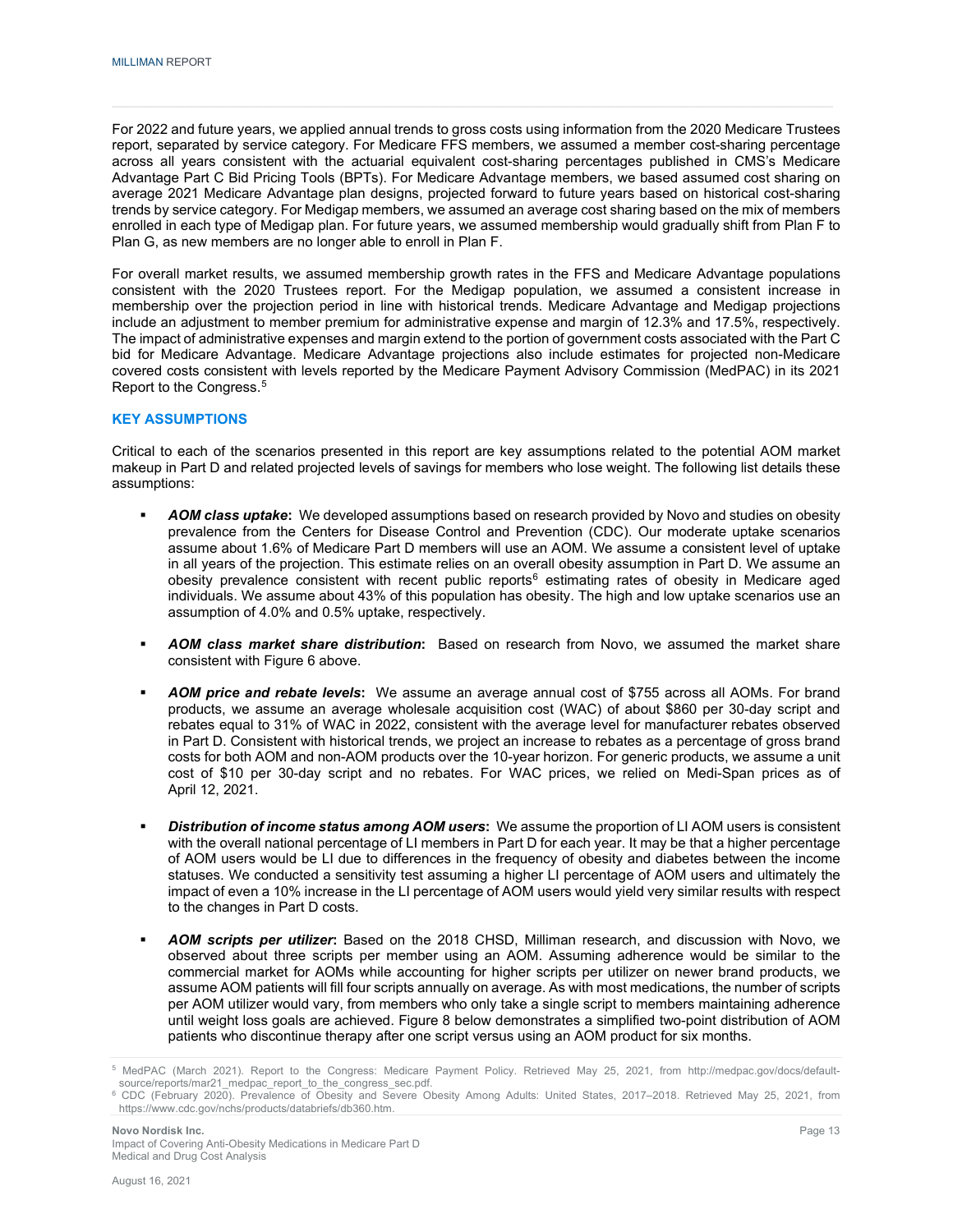- *Weight loss for an AOM user***:** Among patients who lose weight, we assume an average weight loss of 10%. We observed ranges of 5% to 12% weight loss achieved through the use of AOMs observed in a literature review.<sup>[7](#page-16-0),[8](#page-16-1)</sup> We assume 50% of patients who use for a treatment duration longer than one or two scripts will achieve weight loss.<sup>[9](#page-16-2),[10](#page-16-3)</sup>
- *Magnitude and timeframe of average weight regain***:** Of the 22% of patients who use an AOM and lose weight, we assume 50% of those patients regain the weight within three years of beginning an AOM treatment, while the other 50% of patients sustain the 10% weight loss. $^{\rm 11}$  $^{\rm 11}$  $^{\rm 11}$

|                            | <b>Figure 8</b><br><b>Assumed Distribution of AOM Patient Type</b> |                                     |
|----------------------------|--------------------------------------------------------------------|-------------------------------------|
| <b>Patient Stay Length</b> | <b>Patient Weight Loss</b>                                         | <b>Regain Weight In Three Years</b> |
| 2 Script (60%)             | None (60%)                                                         | None (60%)                          |
|                            | None (18%)                                                         | None (18%)                          |
| 7 Script (40%)             | 10% Loss (11%)                                                     | Full Regain (11%)                   |
|                            | 10% Loss (11%)                                                     | No Regain (11%)                     |

Figure 8 demonstrates the interaction of the three assumptions detailed above.

- *Obesity-related conditions (ORC) considered for savings offsets***:** We relied on a study funded by Novo reporting one-, two-, and three-year cost relativities by ORC*[12](#page-16-5)* to identify patients who may potentially have changes in their claim costs as the result of weight change. The application of this study to our analysis has two primary limitations: the literature does not specifically address the over 65 population, and the medical costs for patients that lose weight are assumed to decrease in proportion to BMI (as there is limited research available specifically relating weight loss to future healthcare costs). While the average age of the populations in the study are below the average Medicare enrollee, our results consider the frequencies of patients with each ORC specifically within Medicare when considering the magnitude of savings offsets. We assume the cost differential by BMI for ORCs is similar between the commercial and Medicare markets.
- *BMI distribution within ORCs***:** We applied weight loss to groups of members using a distribution of members in BMI bands above a BMI of 30. $^{13}$  $^{13}$  $^{13}$  This distribution informs the resulting average BMI of those who use AOMs. In Scenarios where savings offsets are assumed, this BMI distribution when combined with the one-, two-, and three-year cost relativities described above, informs the relative cost changes within each ORC. The BMI distributions within each ORC are based on research from commercial populations. Though we apply these distributions to the Medicare populations as a proxy due to the lack of Medicare-specific data, the distribution among ORCs is ultimately derived using Medicare specific data such that the frequency of members with a given ORC reflect a Medicare population.
- *Magnitude and timeframe of savings offsets due to weight loss***:** Any offsets to the costs of covering AOMs will come from medical cost savings due to weight loss. It is difficult to predict how healthcare spending may be impacted by the use of AOMs in the Medicare population, and there is limited research available on the topic. We put a range around total potential impact by assuming no cost offsets at all (Scenario 5), as well as scenarios with high and low potential claim savings (Scenarios 1 and 2, respectively). We base our savings assumptions on the relative percentage change in overall costs for year 1, year 2, and year 3 and beyond by ORC relative to baseline costs. For members who are projected to regain weight by year 3, we assume no savings relative to their baseline costs for year 3 and beyond.

As discussed in the results section, the modeled savings offsets due to weight loss rely on the correlation in healthcare costs for patients with higher and lower BMIs observed in our literature review, rather than a change in healthcare costs for patients who lower their BMI. We assume AOM users who successfully lose weight will have lower future healthcare costs similar to the proportion of costs by BMI band in the study we relied on, as

<span id="page-16-0"></span><sup>7</sup> Chen, F. et al. (October 2019). Ten-year Medicare budget impact of increased coverage for anti-obesity intervention. J Med Econ. Funded by Novo Nordisk. Retrieved May 25, 2021, from https://pubmed.ncbi.nlm.nih.gov/31378108/.

<span id="page-16-1"></span><sup>8</sup> Shin, J.H. & Gadde, K.M. (2013). Clinical utility of phentermine/topiramate (Qsymia) combination for the treatment of obesity. *Diabetes Metab Syndr Obes.* Retrieved May 25, 2021, fro[m https://www.ncbi.nlm.nih.gov/pmc/articles/PMC3626409/.](https://www.ncbi.nlm.nih.gov/pmc/articles/PMC3626409/)

<span id="page-16-3"></span><span id="page-16-2"></span> $9$  Ibid.

<sup>&</sup>lt;sup>10</sup> Saxenda. Benefits of Saxenda. Retrieved May 25, 2021, from https://www.saxenda.com/about-saxenda/benefits-of-

saxenda.html?campaign=000870211&modal=isi.

<sup>11</sup> Chen, F. et al. op cit.

<span id="page-16-6"></span><span id="page-16-5"></span><span id="page-16-4"></span> $12$  Ibid.  $13$  |bid.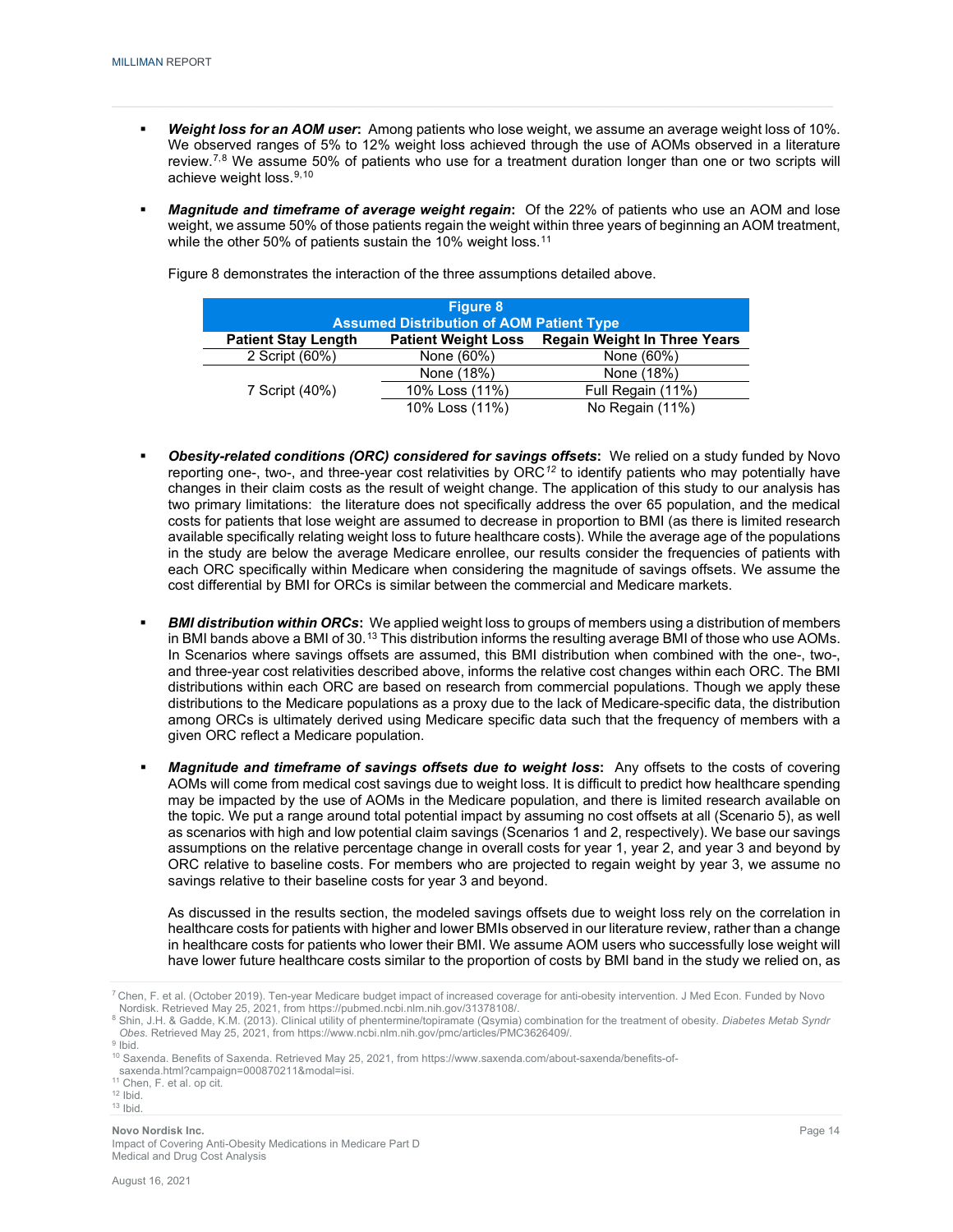we were unable to find published research that showed the direct impact of AOM use on healthcare spending in the Medicare market. If weight loss does not produce as large of a cost differential as the reported differentials in costs by BMI group, our savings estimates in Scenarios 1 through 4 would be lower.

 *Service category distribution of savings offsets***:** In Scenarios 1 through 4, we leveraged the distribution in savings and additional costs as developed in the "Ten-year Medicare Budget Impact of Increased Coverage for Anti-Obesity Intervention"[14](#page-17-0) report to distribute the total savings amount across different service categories. We combine the resulting savings by ORC from the assumed weight loss with the distribution of cost changes by service category as shown in Figure 2a of that report. We did not consider the impact of potential side effects of AOMs or the associated costs of side effects, which we expect to have minimal impact on Medicare claim costs.

Figure 9 shows the total net savings and the distribution of net savings offsets (excluding the cost of the AOM) by service category. These savings are not applicable to Scenario 5, which assumes no change in healthcare spending associated with AOM use.

|                      | <b>Figure 9</b><br><b>Projected PMPM Net Savings Offsets Resulting From AOM Use</b><br><b>Assumed Monthly Savings Following AOM Use</b><br><b>All Medicare Members</b> |            |
|----------------------|------------------------------------------------------------------------------------------------------------------------------------------------------------------------|------------|
|                      | High                                                                                                                                                                   | Low        |
| IP                   | $-$17.7$                                                                                                                                                               | $-$ \$8.5  |
| ΟP                   | $-$206.7$                                                                                                                                                              | $-$98.6$   |
| Other - Medical      | \$89.2                                                                                                                                                                 | \$42.5     |
| <b>Total Medical</b> | $-$135.2$                                                                                                                                                              | $-$64.5$   |
| Rx                   | $-$134.3$                                                                                                                                                              | $-$ \$63.9 |
| <b>Grand Total</b>   | $-$269.4$                                                                                                                                                              | $-$128.3$  |

<span id="page-17-0"></span><sup>14</sup> Chen, F. et al. op cit.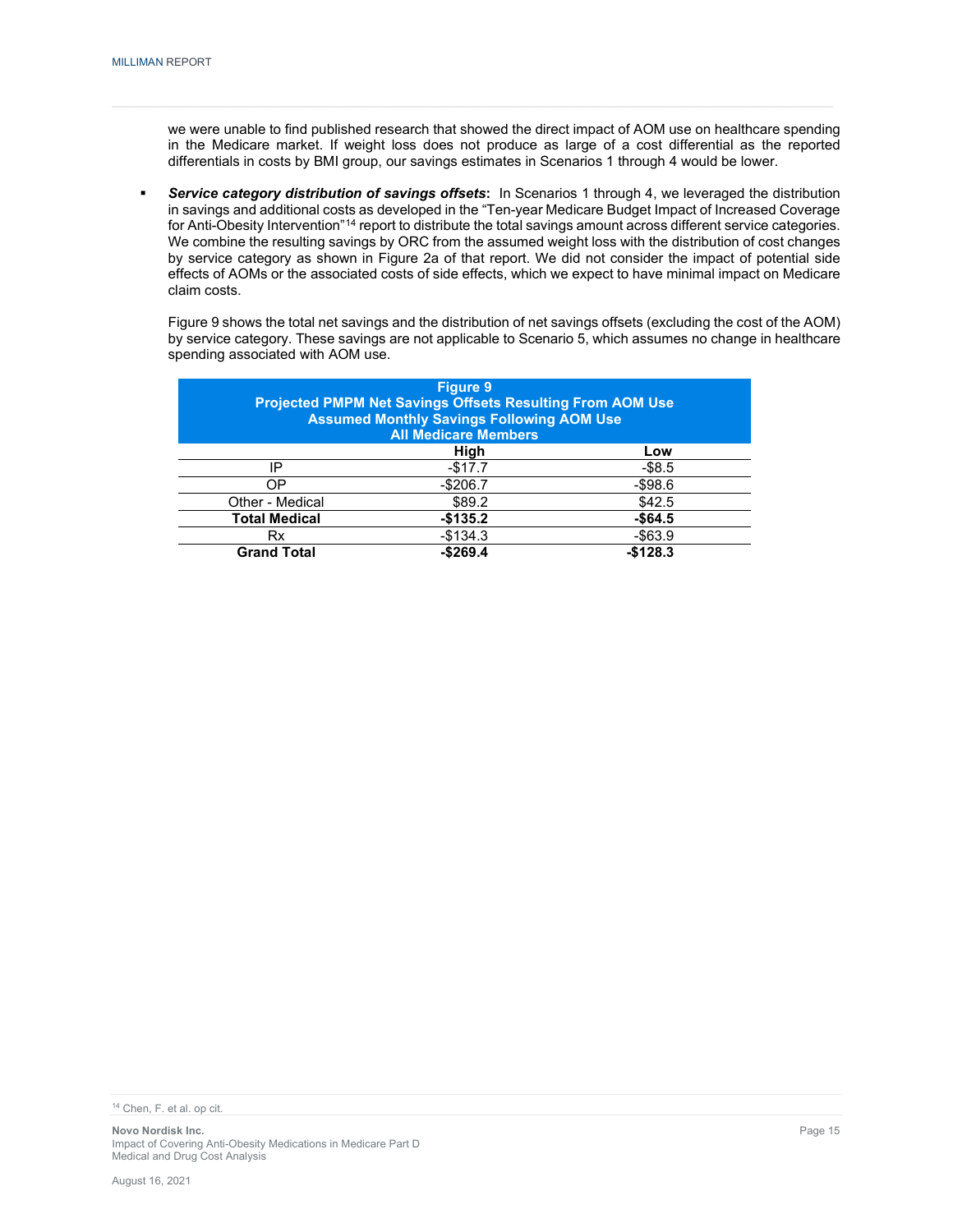# V. CAVEATS, LIMITATIONS AND QUALIFICATIONS

This report was developed to provide Novo Nordisk with estimates of the combined medical and pharmacy costs of AOM coverage under Medicare Part D. This information may not be appropriate, and should not be used, for other purposes. This report is intended for Novo Nordisk. Novo Nordisk may share this information with external parties with Milliman's prior written consent. We do not intend this information to benefit any third party receiving this work product. Any third-party recipient of this report desiring professional guidance should not rely upon Milliman's work product, but should engage qualified professionals for advice appropriate to its specific needs. Any releases of this report to a third party should be in its entirety.

Milliman has developed certain models to estimate the values included in this report. The intent of the models was to estimate projected Parts A, B, and D claim costs, including member cost sharing, plan liability, and government funding. We have reviewed the models, including their inputs, calculations, and outputs, for consistency, reasonableness, and appropriateness to the intended purpose and in compliance with generally accepted actuarial practice and relevant actuarial standards of practice (ASOP).

The models rely on data and information as input to the models. We have relied upon certain data and information provided by Novo, as well as publicly available information, for this purpose and accepted it without audit. To the extent that the data and information provided is not accurate, or is not complete, the values provided in this report may likewise be inaccurate or incomplete. The models, including all input, calculations, and output, may not be appropriate for any other purpose.

Actual results will certainly vary for specific stakeholders due to differences in demographics, trends, discount arrangements, formulary, utilization patterns, and rebate arrangements, among other factors.

Katie Holcomb and Jake Klaisner are actuaries for Milliman, members of the American Academy of Actuaries, and meet the qualification standards of the Academy to render the actuarial opinion contained herein. To the best of their knowledge and belief, this information is complete and accurate and has been prepared in accordance with generally recognized and accepted actuarial principles and practices.

This report outlines the review and opinions of the authors and not necessarily those of Milliman. Milliman does not endorse any public policy or advocacy position on matters discussed in this report. The terms of Milliman's Master Services Agreement with Novo Nordisk, effective February 28, 2019, apply to this document and its use.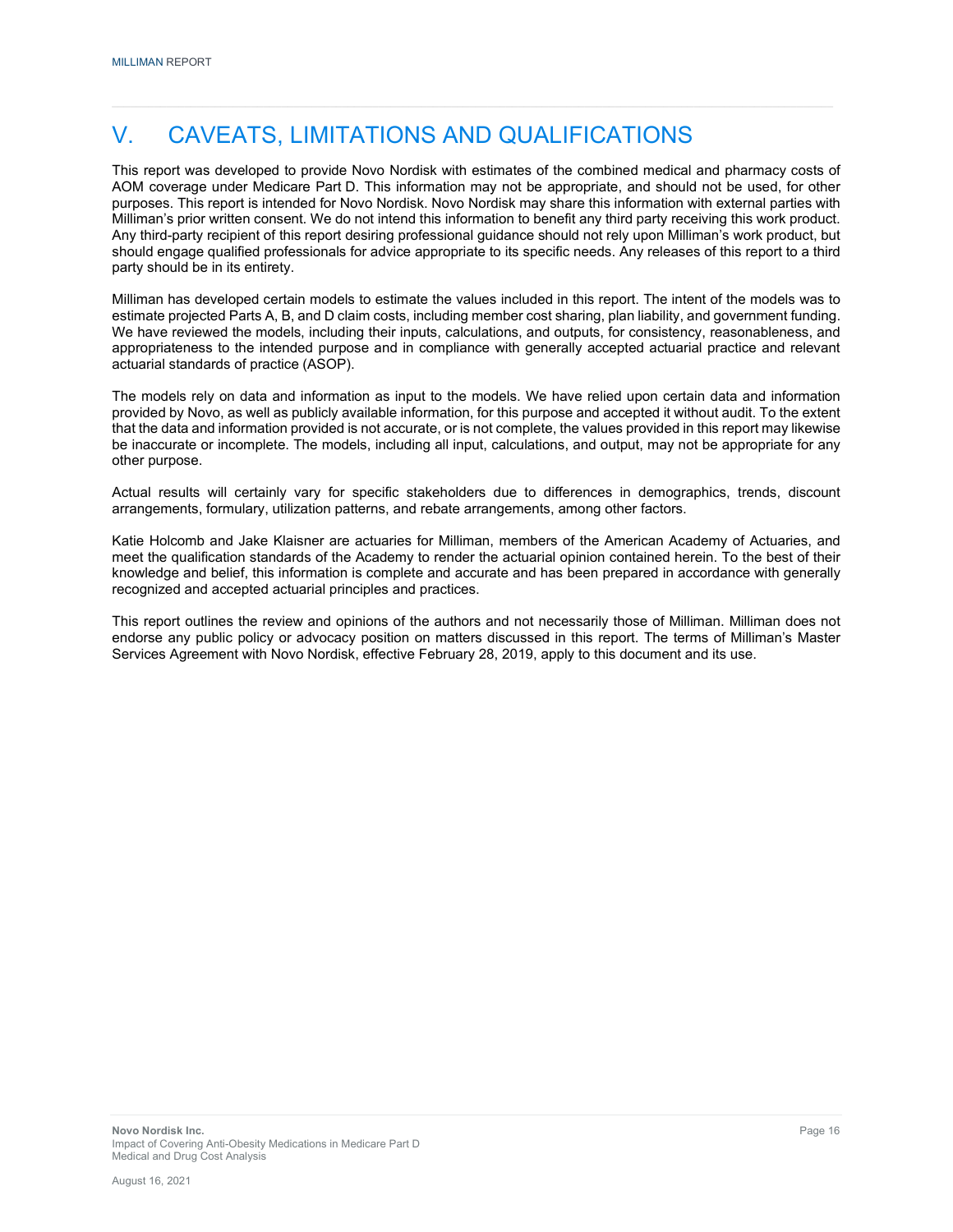APPENDICES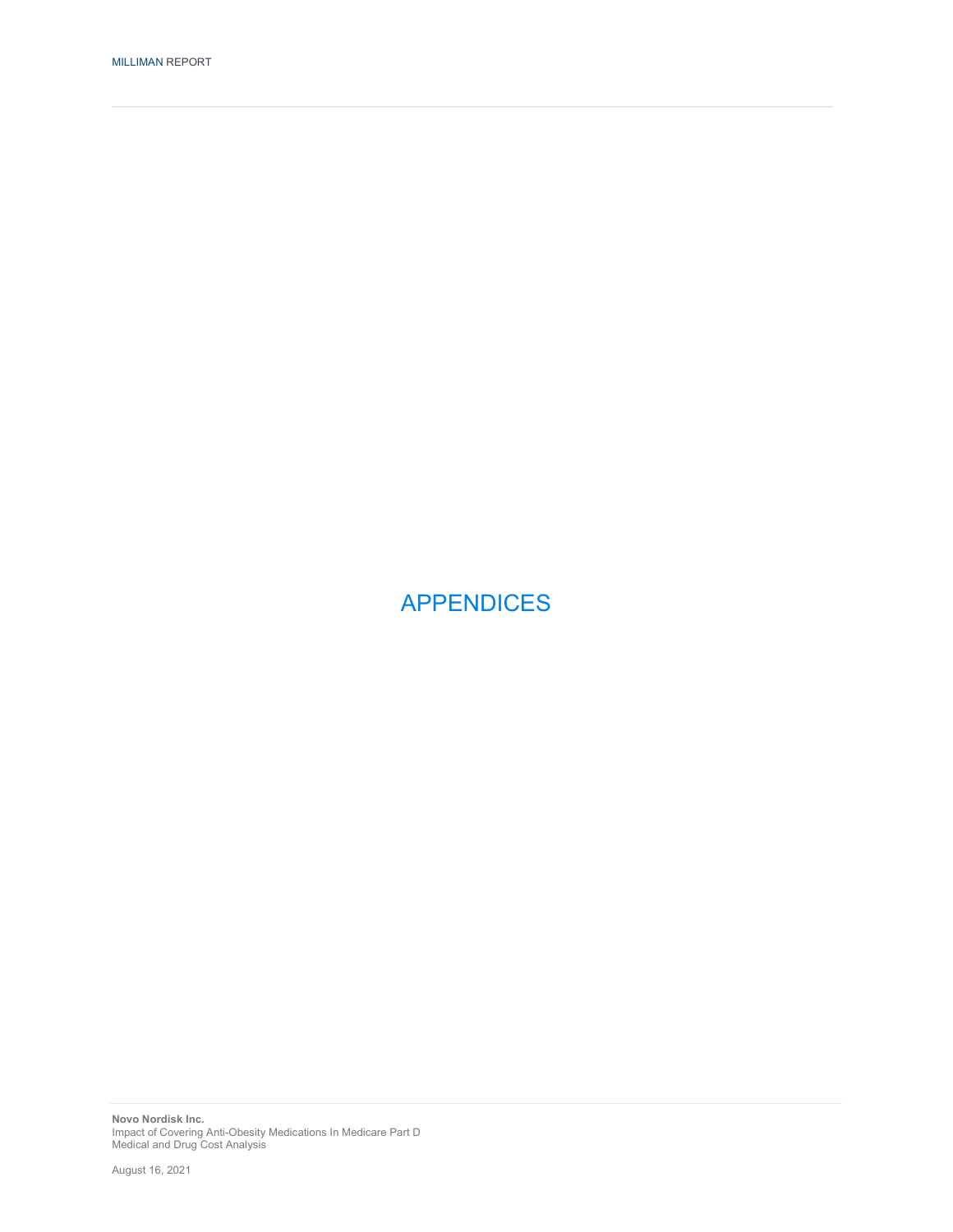|                           |           |           |           | 2022 - 2031 Total Stakeholder Costs and Changes (in billions) - Baseline | <b>Appendix A1</b><br><b>Novo Nordisk Inc.</b> | <b>Medicare FFS and Medicare Advantage Members</b> |           |           |           |           |            |
|---------------------------|-----------|-----------|-----------|--------------------------------------------------------------------------|------------------------------------------------|----------------------------------------------------|-----------|-----------|-----------|-----------|------------|
|                           |           |           |           |                                                                          | <b>Total Stakeholder Costs</b>                 |                                                    |           |           |           |           |            |
|                           | 2022      | 2023      | 2024      | 2025                                                                     | 2026                                           | 2027                                               | 2028      | 2029      | 2030      | 2031      | Total      |
| Member                    | \$289.6   | \$309.3   | \$330.9   | \$353.8                                                                  | \$377.3                                        | \$403.1                                            | \$430.4   | \$457.9   | \$499.3   | \$531.0   | \$3,982.6  |
| <b>Federal Government</b> | \$755.6   | \$806.5   | \$857.0   | \$908.2                                                                  | \$963.5                                        | \$1,022.4                                          | \$1,084.3 | \$1,142.5 | \$1,193.2 | \$1,267.1 | \$10,000.2 |
| Manufacturer              | \$12.1    | \$13.3    | \$14.5    | \$15.6                                                                   | \$16.4                                         | \$17.6                                             | \$19.0    | \$20.2    | \$21.9    | \$23.7    | \$174.3    |
| Total                     | \$1,057.3 | \$1,129.2 | \$1,202.4 | \$1,277.5                                                                | \$1,357.2                                      | \$1,443.1                                          | \$1,533.7 | \$1,620.6 | \$1,714.4 | \$1,821.8 | \$14,157.1 |
|                           |           |           |           |                                                                          | <b>Medical Costs</b>                           |                                                    |           |           |           |           |            |
| <b>Member</b>             | \$244.7   | \$261.1   | \$279.1   | \$298.5                                                                  | \$319.0                                        | \$341.1                                            | \$364.3   | \$388.0   | \$424.7   | \$451.3   | \$3,371.8  |
| <b>Federal Government</b> | \$651.4   | \$693.7   | \$735.6   | \$778.6                                                                  | \$826.5                                        | \$876.2                                            | \$928.2   | \$976.6   | \$1,015.7 | \$1,077.3 | \$8,559.9  |
| Manufacturer              | \$0.0     | \$0.0     | \$0.0     | \$0.0                                                                    | \$0.0                                          | \$0.0                                              | \$0.0     | \$0.0     | \$0.0     | \$0.0     | \$0.0      |
| Total                     | \$896.2   | \$954.9   | \$1.014.7 | \$1,077.                                                                 | \$1,145.5                                      | \$1,217.3                                          | \$1,292.5 | \$1,364.6 | \$1,440.4 | \$1,528.6 | \$11,931.7 |
|                           |           |           |           |                                                                          | <b>Pharmacy Costs</b>                          |                                                    |           |           |           |           |            |
| <b>Member</b>             | \$44.8    | \$48.2    | \$51.8    | \$55.3                                                                   | \$58.3                                         | \$62.0                                             | \$66.1    | \$69.9    | \$74.7    | \$79.8    | \$610.8    |
| <b>Federal Government</b> | \$104.2   | \$112.7   | \$121.4   | \$129.5                                                                  | \$137.0                                        | \$146.2                                            | \$156.    | \$165.9   | \$177.4   | \$189.8   | \$1,440.3  |
| Manufacturer              | \$12.1    | \$13.3    | \$14.5    | \$15.6                                                                   | \$16.4                                         | \$17.6                                             | \$19.0    | \$20.2    | \$21.9    | \$23.7    | \$174.3    |
| Total                     | \$161.2   | \$174.3   | \$187.7   | \$200.4                                                                  | \$211.7                                        | \$225.8                                            | \$241.2   | \$256.0   | \$274.0   | \$293.2   | \$2,225.4  |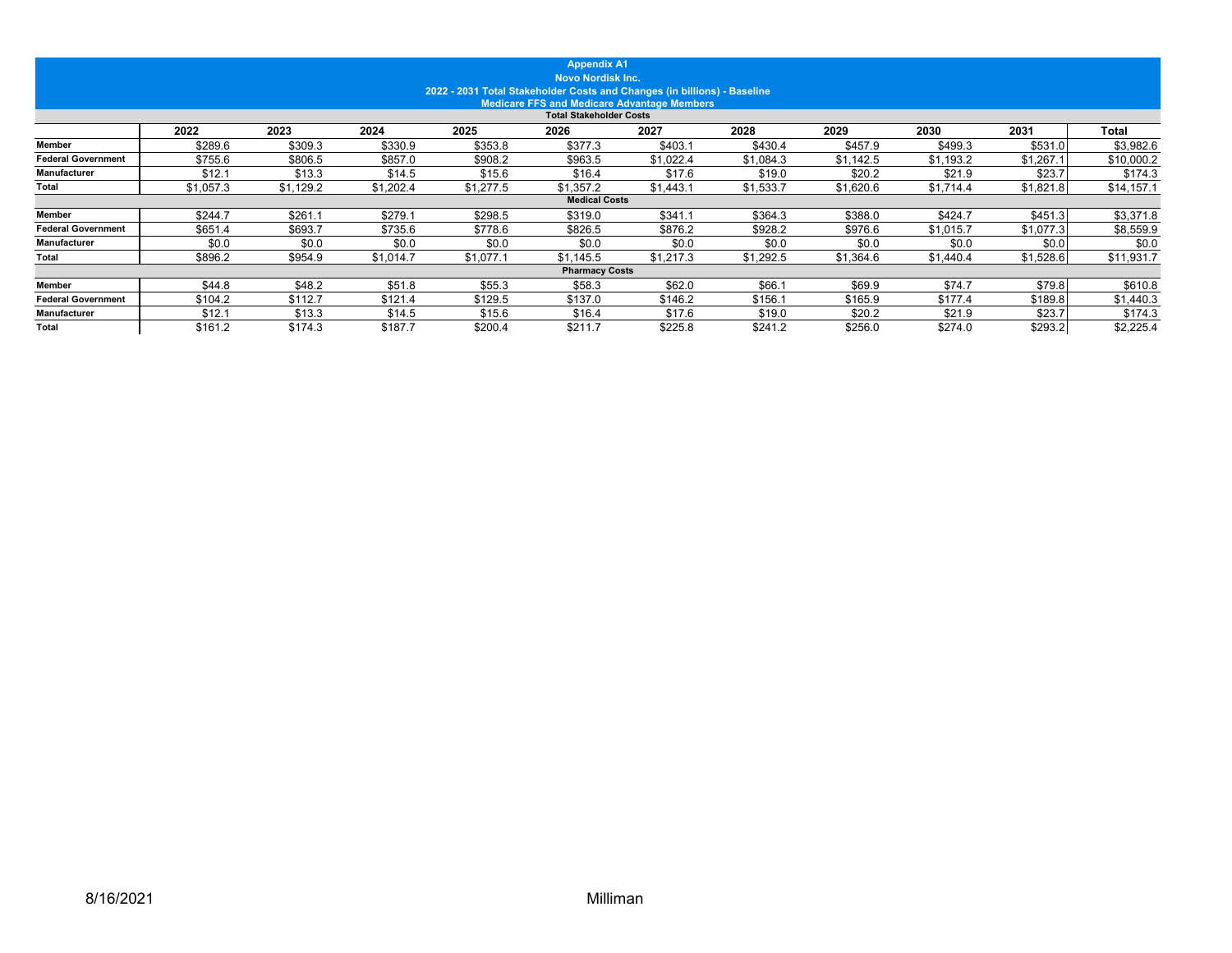|                           |           |           |           | 2022 - 2031 Total Stakeholder Costs and Changes (in billions) - Scenario 1 | <b>Appendix A2</b><br><b>Novo Nordisk Inc.</b> | <b>Medicare FFS and Medicare Advantage Members</b> |           |           |           |           |            |
|---------------------------|-----------|-----------|-----------|----------------------------------------------------------------------------|------------------------------------------------|----------------------------------------------------|-----------|-----------|-----------|-----------|------------|
|                           |           |           |           |                                                                            | <b>Total Stakeholder Costs</b>                 |                                                    |           |           |           |           |            |
|                           | 2022      | 2023      | 2024      | 2025                                                                       | 2026                                           | 2027                                               | 2028      | 2029      | 2030      | 2031      | Total      |
| Member                    | \$289.8   | \$309.5   | \$330.9   | \$353.8                                                                    | \$377.2                                        | \$402.9                                            | \$430.1   | \$457.5   | \$498.9   | \$530.4   | \$3,981.0  |
| <b>Federal Government</b> | \$755.9   | \$806.6   | \$856.9   | \$907.8                                                                    | \$962.9                                        | \$1,021.6                                          | \$1,083.1 | \$1,141.0 | \$1,191.3 | \$1,264.9 | \$9,992.2  |
| Manufacturer              | \$12.1    | \$13.4    | \$14.5    | \$15.5                                                                     | \$16.4                                         | \$17.5                                             | \$18.9    | \$20.0    | \$21.7    | \$23.4    | \$173.4    |
| Total                     | \$1,057.8 | \$1.129.4 | \$1,202.3 | \$1,277.2                                                                  | \$1,356.5                                      | \$1,442.0                                          | \$1,532.1 | \$1,618.6 | \$1,711.9 | \$1,818.7 | \$14,146.5 |
|                           |           |           |           |                                                                            | <b>Medical Costs</b>                           |                                                    |           |           |           |           |            |
| Member                    | \$244.7   | \$261.1   | \$279.0   | \$298.4                                                                    | \$318.9                                        | \$341.0                                            | \$364.1   | \$387.7   | \$424.4   | \$450.9   | \$3,370.3  |
| <b>Federal Government</b> | \$651.4   | \$693.6   | \$735.3   | \$778.1                                                                    | \$825.8                                        | \$875.3                                            | \$927.0   | \$975.2   | \$1,014.0 | \$1,075.3 | \$8,550.9  |
| Manufacturer              | \$0.0     | \$0.0     | \$0.0     | \$0.0                                                                      | \$0.0                                          | \$0.0                                              | \$0.0     | \$0.0     | \$0.0     | \$0.0     | \$0.0      |
| Total                     | \$896.2   | \$954.7   | \$1.014.3 | \$1,076.5                                                                  | \$1,144.7                                      | \$1,216.2                                          | \$1,291.1 | \$1,362.9 | \$1,438.4 | \$1,526.2 | \$11,921.2 |
|                           |           |           |           |                                                                            | <b>Pharmacy Costs</b>                          |                                                    |           |           |           |           |            |
| <b>Member</b>             | \$45.0    | \$48.4    | \$51.9    | \$55.4                                                                     | \$58.3                                         | \$61.9                                             | \$66.0    | \$69.7    | \$74.5    | \$79.5    | \$610.7    |
| <b>Federal Government</b> | \$104.5   | \$113.0   | \$121.6   | \$129.7                                                                    | \$137.1                                        | \$146.3                                            | \$156.2   | \$165.8   | \$177.4   | \$189.6   | \$1,441.3  |
| Manufacturer              | \$12.1    | \$13.4    | \$14.5    | \$15.5                                                                     | \$16.4                                         | \$17.5                                             | \$18.9    | \$20.0    | \$21.7    | \$23.4    | \$173.4    |
| Total                     | \$161.7   | \$174.8   | \$188.0   | \$200.7                                                                    | \$211.8                                        | \$225.8                                            | \$241.0   | \$255.6   | \$273.5   | \$292.5   | \$2,225.3  |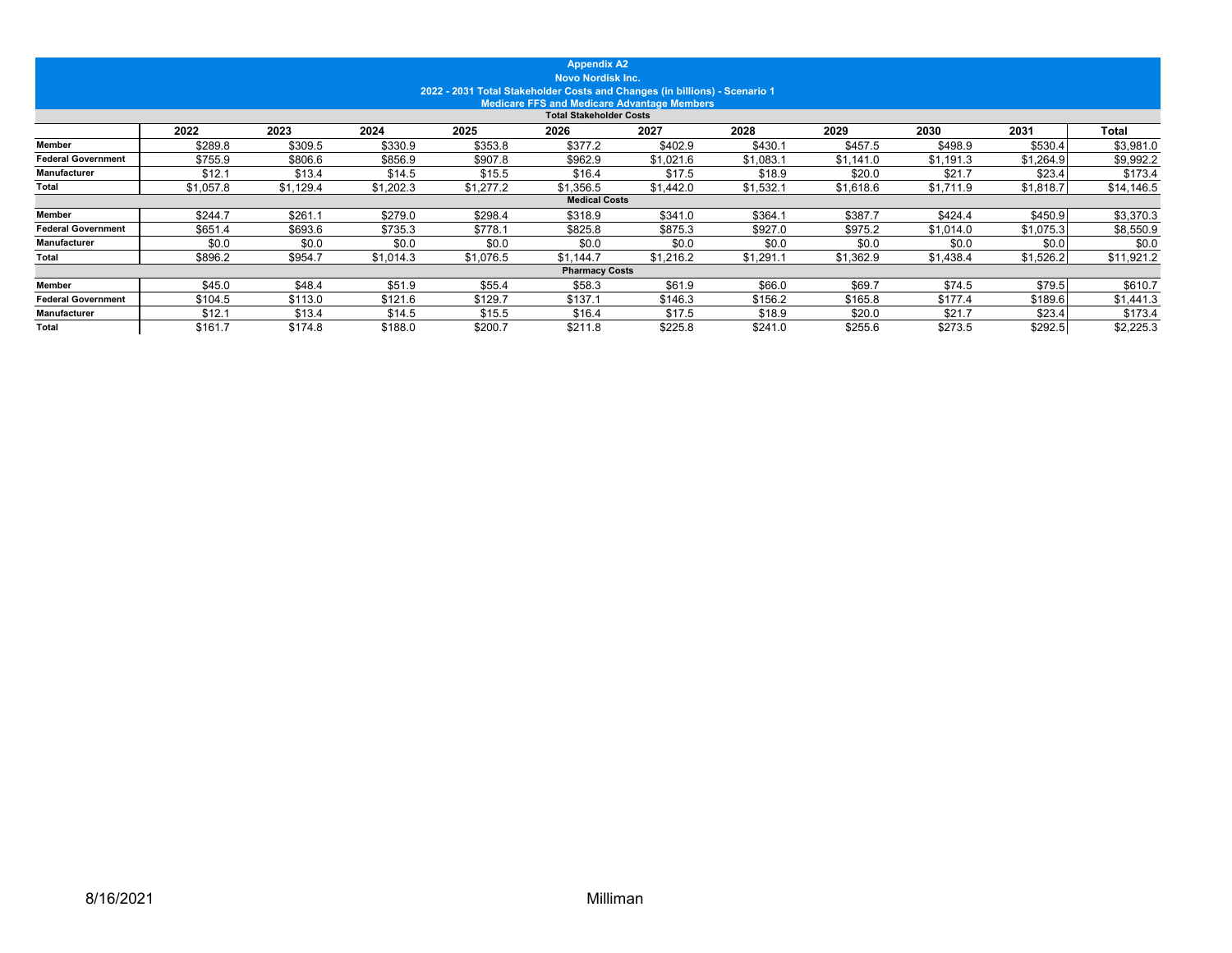|                           |           |           |           | 2022 - 2031 Total Stakeholder Costs and Changes (in billions) - Scenario 2 | <b>Appendix A3</b><br><b>Novo Nordisk Inc.</b> | <b>Medicare FFS and Medicare Advantage Members</b> |           |           |           |           |            |
|---------------------------|-----------|-----------|-----------|----------------------------------------------------------------------------|------------------------------------------------|----------------------------------------------------|-----------|-----------|-----------|-----------|------------|
|                           |           |           |           |                                                                            | <b>Total Stakeholder Costs</b>                 |                                                    |           |           |           |           |            |
|                           | 2022      | 2023      | 2024      | 2025                                                                       | 2026                                           | 2027                                               | 2028      | 2029      | 2030      | 2031      | Total      |
| Member                    | \$289.8   | \$309.5   | \$331.0   | \$353.9                                                                    | \$377.4                                        | \$403.1                                            | \$430.4   | \$457.8   | \$499.3   | \$530.9   | \$3,983.1  |
| <b>Federal Government</b> | \$755.9   | \$806.7   | \$857.1   | \$908.7                                                                    | \$963.3                                        | \$1,022.2                                          | \$1,084.0 | \$1,142.1 | \$1,192.6 | \$1,266.4 | \$9,998.3  |
| Manufacturer              | \$12.1    | \$13.4    | \$14.5    | \$15.6                                                                     | \$16.4                                         | \$17.6                                             | \$19.0    | \$20.2    | \$21.8    | \$23.6    | \$174.2    |
| Total                     | \$1,057.8 | \$1,129.5 | \$1,202.6 | \$1,277.6                                                                  | \$1,357.2                                      | \$1,443.0                                          | \$1,533.3 | \$1,620.7 | \$1,713.7 | \$1,820.9 | \$14,155.6 |
|                           |           |           |           |                                                                            | <b>Medical Costs</b>                           |                                                    |           |           |           |           |            |
| Member                    | \$244.7   | \$261.1   | \$279.0   | \$298.5                                                                    | \$319.0                                        | \$341.1                                            | \$364.2   | \$387.9   | \$424.5   | \$451.1   | \$3,371.2  |
| <b>Federal Government</b> | \$651.42  | \$693.7   | \$735.4   | \$778.3                                                                    | \$826.1                                        | \$875.7                                            | \$927.6   | \$976.0   | \$1,014.9 | \$1,076.4 | \$8,555.5  |
| Manufacturer              | \$0.0     | \$0.0     | \$0.0     | \$0.0                                                                      | \$0.0                                          | \$0.0                                              | \$0.0     | \$0.0     | \$0.0     | \$0.0     | \$0.0      |
| Total                     | \$896.2   | \$954.8   | \$1.014.5 | \$1,076.8                                                                  | \$1,145.1                                      | \$1,216.8                                          | \$1,291.8 | \$1,363.8 | \$1,439.5 | \$1,527.5 | \$11,926.7 |
|                           |           |           |           |                                                                            | <b>Pharmacy Costs</b>                          |                                                    |           |           |           |           |            |
| <b>Member</b>             | \$45.0    | \$48.4    | \$52.0    | \$55.5                                                                     | \$58.4                                         | \$62.1                                             | \$66.2    | \$69.9    | \$74.7    | \$79.8    | \$612.0    |
| <b>Federal Government</b> | \$104.5   | \$113.0   | \$121.6   | \$129.8                                                                    | \$137.2                                        | \$146.5                                            | \$156.3   | \$166.    | \$177.7   | \$190.0   | \$1,442.7  |
| Manufacturer              | \$12.1    | \$13.4    | \$14.5    | \$15.6                                                                     | \$16.4                                         | \$17.6                                             | \$19.0    | \$20.2    | \$21.8    | \$23.6    | \$174.2    |
| Total                     | \$161.7   | \$174.8   | \$188.1   | \$200.8                                                                    | \$212.1                                        | \$226.2                                            | \$241.5   | \$256.2   | \$274.2   | \$293.4   | \$2,229.0  |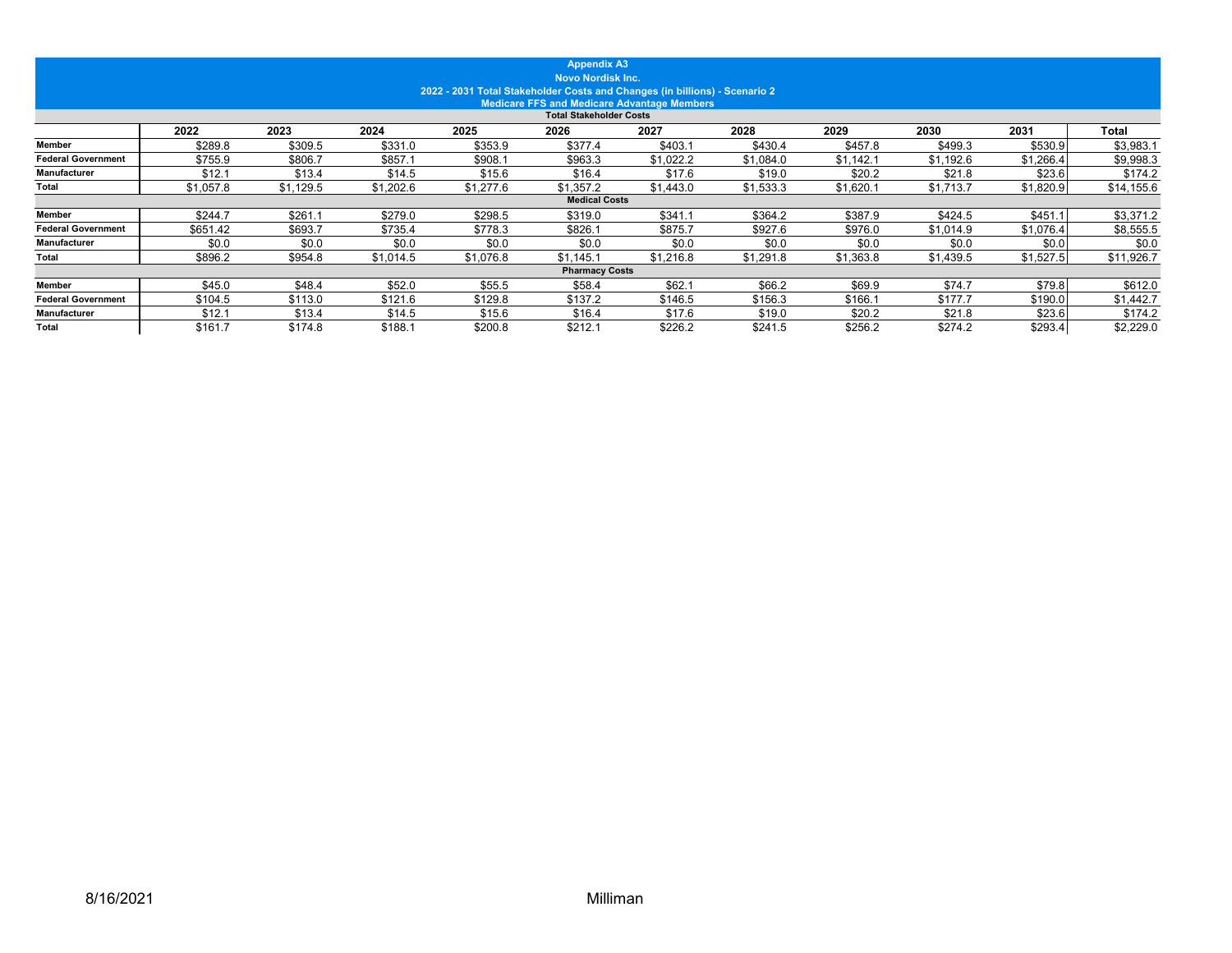|                           |           |           |           | 2022 - 2031 Total Stakeholder Costs and Changes (in billions) - Scenario 3 | <b>Appendix A4</b><br><b>Novo Nordisk Inc.</b> |                                                    |           |           |           |           |              |
|---------------------------|-----------|-----------|-----------|----------------------------------------------------------------------------|------------------------------------------------|----------------------------------------------------|-----------|-----------|-----------|-----------|--------------|
|                           |           |           |           |                                                                            |                                                | <b>Medicare FFS and Medicare Advantage Members</b> |           |           |           |           |              |
|                           |           |           |           |                                                                            | <b>Total Stakeholder Costs</b>                 |                                                    |           |           |           |           |              |
|                           | 2022      | 2023      | 2024      | 2025                                                                       | 2026                                           | 2027                                               | 2028      | 2029      | 2030      | 2031      | <b>Total</b> |
| <b>Member</b>             | \$290.1   | \$309.7   | \$331.7   | \$353.9                                                                    | \$377.3                                        | \$402.9                                            | \$430.0   | \$457.4   | \$498.6   | \$530.1   | \$3,981.1    |
| <b>Federal Government</b> | \$756.4   | \$806.9   | \$857.0   | \$907.7                                                                    | \$962.6                                        | \$1,021.                                           | \$1,082.5 | \$1,140.1 | \$1,190.2 | \$1,263.5 | \$9,987.9    |
| Manufacturer              | \$12.2    | \$13.4    | \$14.5    | \$15.6                                                                     | \$16.4                                         | \$17.5                                             | \$18.8    | \$19.9    | \$21.5    | \$23.2    | \$172.9      |
| <b>Total</b>              | \$1,058.6 | \$1,130.0 | \$1,202.6 | \$1,277.2                                                                  | \$1,356.2                                      | \$1,441.5                                          | \$1,531.3 | \$1,617.4 | \$1,710.3 | \$1,816.8 | \$14,142.0   |
|                           |           |           |           |                                                                            | <b>Medical Costs</b>                           |                                                    |           |           |           |           |              |
| <b>Member</b>             | \$244.7   | \$261.    | \$279.0   | \$298.3                                                                    | \$318.8                                        | \$340.9                                            | \$364.0   | \$387.6   | \$424.2   | \$450.7   | \$3,369.2    |
| <b>Federal Government</b> | \$651.4   | \$693.5   | \$735.0   | \$777.6                                                                    | \$825.1                                        | \$874.4                                            | \$926.0   | \$974.0   | \$1,012.5 | \$1,073.6 | \$8,543.1    |
| Manufacturer              | \$0.0     | \$0.0     | \$0.0     | \$0.0                                                                      | \$0.0                                          | \$0.0                                              | \$0.0     | \$0.0     | \$0.0     | \$0.0     | \$0.0        |
| <b>Total</b>              | \$896.2   | \$954.5   | \$1,013.9 | \$1,076.0                                                                  | \$1,143.9                                      | \$1,215.3                                          | \$1,289.9 | \$1,361.5 | \$1,436.7 | \$1,524.3 | \$11,912.3   |
|                           |           |           |           |                                                                            | <b>Pharmacy Costs</b>                          |                                                    |           |           |           |           |              |
| <b>Member</b>             | \$45.3    | \$48.6    | \$52.1    | \$55.6                                                                     | \$58.5                                         | \$62.0                                             | \$66.7    | \$69.8    | \$74.5    | \$79.4    | \$612.0      |
| <b>Federal Government</b> | \$105.0   | \$113.4   | \$122.0   | \$130.1                                                                    | \$137.5                                        | \$146.7                                            | \$156.5   | \$166.    | \$177.7   | \$189.9   | \$1,444.8    |
| Manufacturer              | \$12.2    | \$13.4    | \$14.5    | \$15.6                                                                     | \$16.4                                         | \$17.5                                             | \$18.8    | \$19.9    | \$21.5    | \$23.2    | \$172.9      |
| <b>Total</b>              | \$162.4   | \$175.5   | \$188.6   | \$201.3                                                                    | \$212.3                                        | \$226.2                                            | \$241.4   | \$255.9   | \$273.6   | \$292.5   | \$2,229.7    |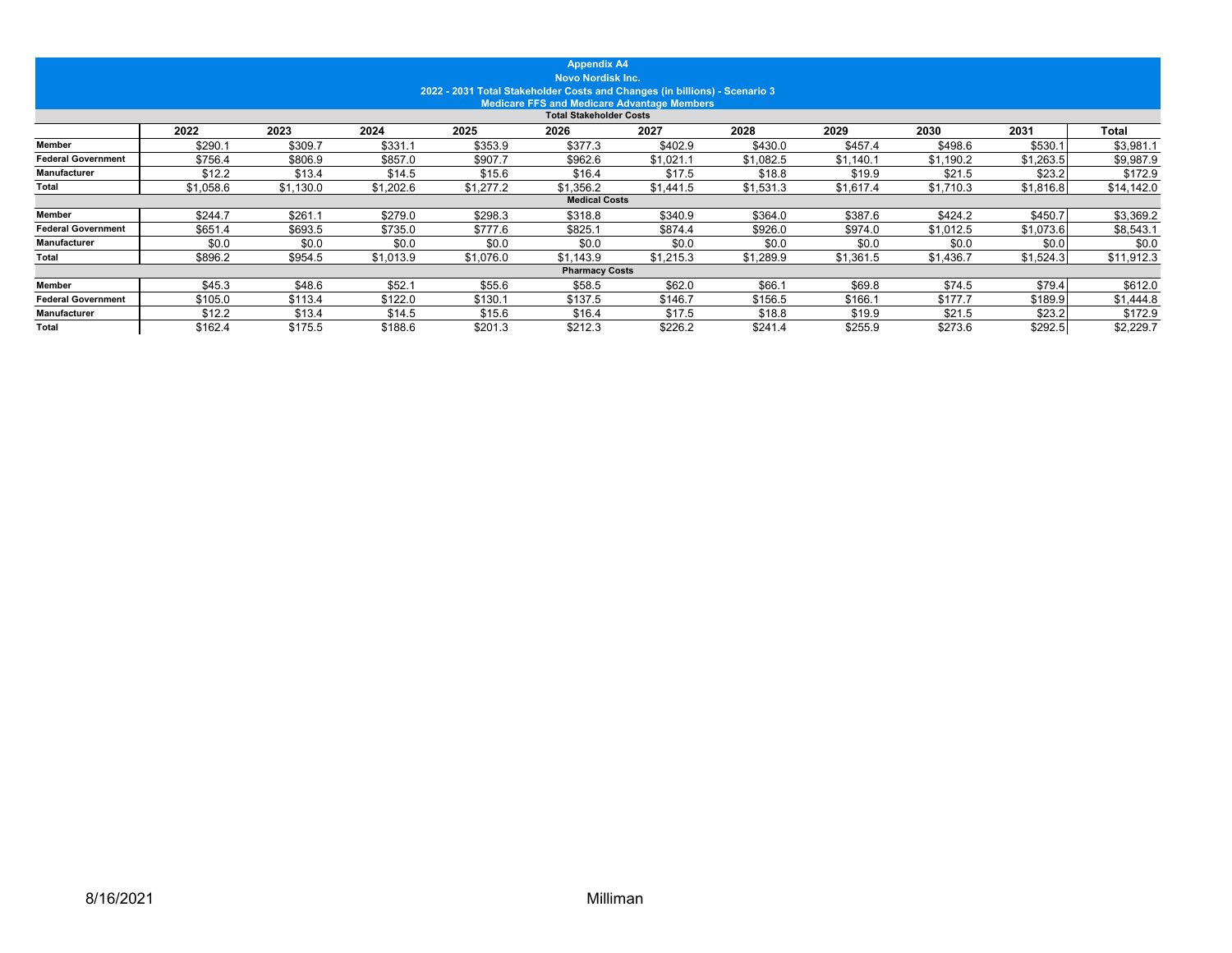|                           |           |           |           | 2022 - 2031 Total Stakeholder Costs and Changes (in billions) - Scenario 4 | <b>Appendix A5</b><br><b>Novo Nordisk Inc.</b> |                                                    |           |           |           |           |            |
|---------------------------|-----------|-----------|-----------|----------------------------------------------------------------------------|------------------------------------------------|----------------------------------------------------|-----------|-----------|-----------|-----------|------------|
|                           |           |           |           |                                                                            | <b>Total Stakeholder Costs</b>                 | <b>Medicare FFS and Medicare Advantage Members</b> |           |           |           |           |            |
|                           | 2022      | 2023      | 2024      | 2025                                                                       | 2026                                           | 2027                                               | 2028      | 2029      | 2030      | 2031      | Total      |
| Member                    | \$289.6   | \$309.4   | \$330.9   | \$353.8                                                                    | \$377.3                                        | \$403.1                                            | \$430.3   | \$457.8   | \$499.2   | \$530.9   | \$3,982.4  |
| <b>Federal Government</b> | \$755.7   | \$806.5   | \$857.0   | \$908.                                                                     | \$963.4                                        | \$1,022.3                                          | \$1,084.1 | \$1,142.2 | \$1,192.8 | \$1,266.6 | \$9,998.7  |
| Manufacturer              | \$12.1    | \$13.3    | \$14.5    | \$15.6                                                                     | \$16.4                                         | \$17.6                                             | \$19.0    | \$20.2    | \$21.8    | \$23.6    | \$174.1    |
| Total                     | \$1,057.5 | \$1,129.3 | \$1,202.4 | \$1,277.5                                                                  | \$1,357.1                                      | \$1,442.9                                          | \$1,533.4 | \$1,620.2 | \$1,713.9 | \$1,821.2 | \$14,155.2 |
|                           |           |           |           |                                                                            | <b>Medical Costs</b>                           |                                                    |           |           |           |           |            |
| <b>Member</b>             | \$244.7   | \$261.1   | \$279.0   | \$298.5                                                                    | \$319.0                                        | \$341.1                                            | \$364.3   | \$387.9   | \$424.6   | \$451.2   | \$3,371.4  |
| <b>Federal Government</b> | \$651.4   | \$693.7   | \$735.6   | \$778.5                                                                    | \$826.3                                        | \$876.0                                            | \$927.9   | \$976.3   | \$1,015.3 | \$1,076.8 | \$8,557.8  |
| Manufacturer              | \$0.0     | \$0.0     | \$0.0     | \$0.0                                                                      | \$0.0                                          | \$0.0                                              | \$0.0     | \$0.0     | \$0.0     | \$0.0     | \$0.0      |
| Total                     | \$896.2   | \$954.8   | \$1.014.6 | \$1,077.0                                                                  | \$1,145.3                                      | \$1,217.1                                          | \$1,292.2 | \$1,364.2 | \$1,439.9 | \$1,528.0 | \$11,929.3 |
|                           |           |           |           |                                                                            | <b>Pharmacy Costs</b>                          |                                                    |           |           |           |           |            |
| <b>Member</b>             | \$44.9    | \$48.3    | \$51.8    | \$55.3                                                                     | \$58.3                                         | \$62.0                                             | \$66.1    | \$69.9    | \$74.6    | \$79.7    | \$610.9    |
| <b>Federal Government</b> | \$104.3   | \$112.8   | \$121.5   | \$129.6                                                                    | \$137.1                                        | \$146.3                                            | \$156.2   | \$165.9   | \$177.5   | \$189.8   | \$1,440.9  |
| Manufacturer              | \$12.1    | \$13.3    | \$14.5    | \$15.6                                                                     | \$16.4                                         | \$17.6                                             | \$19.0    | \$20.2    | \$21.8    | \$23.6    | \$174.1    |
| Total                     | \$161.3   | \$174.4   | \$187.8   | \$200.5                                                                    | \$211.8                                        | \$225.9                                            | \$241.2   | \$256.0   | \$274.0   | \$293.1   | \$2,225.9  |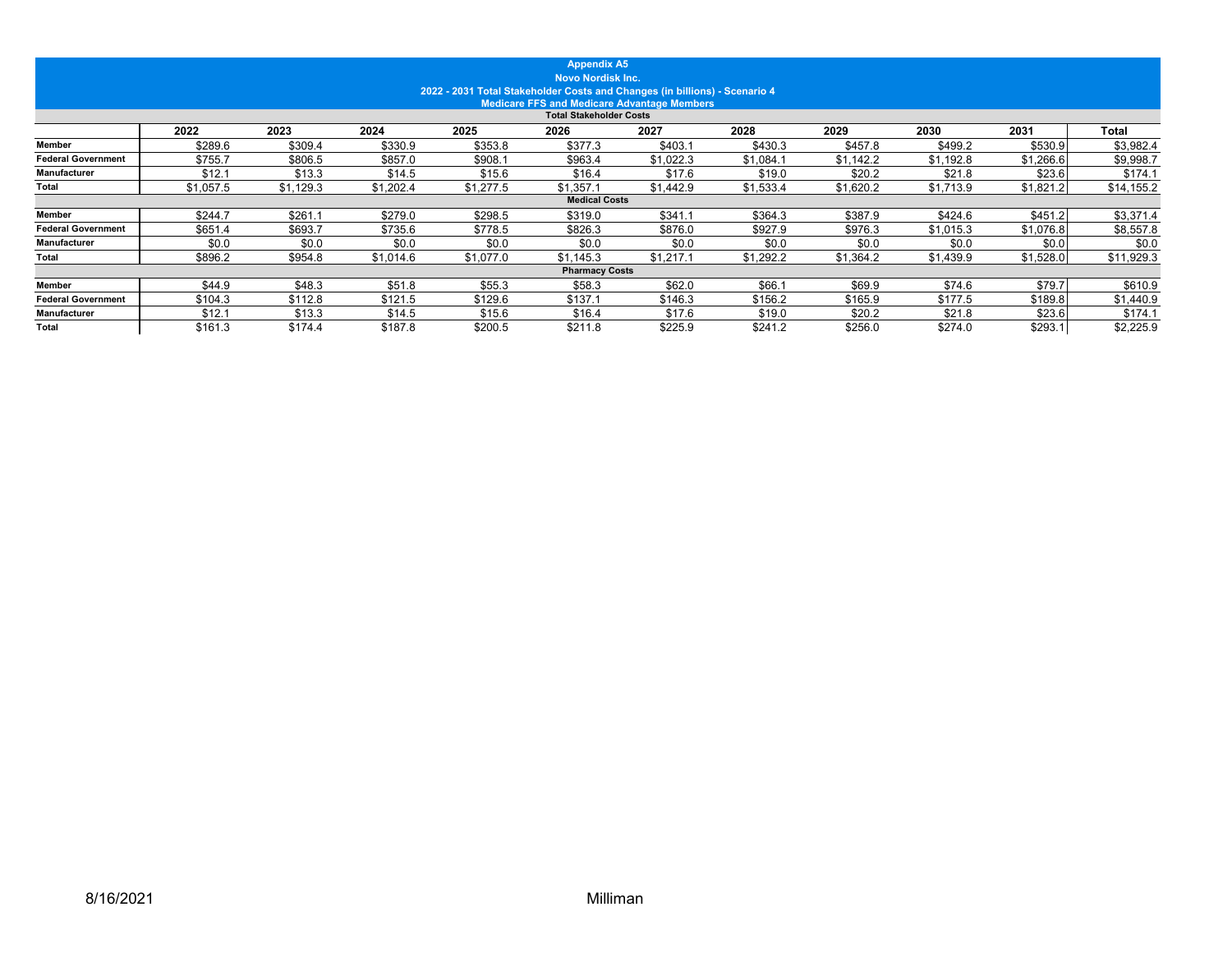|                           |           |           |           | 2022 - 2031 Total Stakeholder Costs and Changes (in billions) - Scenario 5 | <b>Appendix A6</b><br><b>Novo Nordisk Inc.</b> | <b>Medicare FFS and Medicare Advantage Members</b> |           |           |           |           |            |
|---------------------------|-----------|-----------|-----------|----------------------------------------------------------------------------|------------------------------------------------|----------------------------------------------------|-----------|-----------|-----------|-----------|------------|
|                           |           |           |           |                                                                            | <b>Total Stakeholder Costs</b>                 |                                                    |           |           |           |           |            |
|                           | 2022      | 2023      | 2024      | 2025                                                                       | 2026                                           | 2027                                               | 2028      | 2029      | 2030      | 2031      | Total      |
| Member                    | \$289.8   | \$309.5   | \$331.1   | \$354.0                                                                    | \$377.6                                        | \$403.3                                            | \$430.6   | \$458.7   | \$499.6   | \$531.3   | \$3,985.1  |
| <b>Federal Government</b> | \$755.9   | \$806.8   | \$857.3   | \$908.5                                                                    | \$963.8                                        | \$1,022.8                                          | \$1,084.7 | \$1,142.9 | \$1,193.6 | \$1,267.5 | \$10,003.8 |
| Manufacturer              | \$12.1    | \$13.4    | \$14.5    | \$15.6                                                                     | \$16.5                                         | \$17.7                                             | \$19.1    | \$20.3    | \$22.0    | \$23.8    | \$175.2    |
| Total                     | \$1,057.8 | \$1,129.7 | \$1,202.9 | \$1.278.1                                                                  | \$1,357.8                                      | \$1,443.8                                          | \$1,534.4 | \$1,621.4 | \$1,715.2 | \$1,822.7 | \$14,164.0 |
|                           |           |           |           |                                                                            | <b>Medical Costs</b>                           |                                                    |           |           |           |           |            |
| <b>Member</b>             | \$244.7   | \$261.1   | \$279.1   | \$298.5                                                                    | \$319.0                                        | \$341.1                                            | \$364.3   | \$388.0   | \$424.7   | \$451.3   | \$3,371.8  |
| <b>Federal Government</b> | \$651.4   | \$693.7   | \$735.6   | \$778.6                                                                    | \$826.5                                        | \$876.2                                            | \$928.2   | \$976.6   | \$1,015.7 | \$1,077.3 | \$8,559.9  |
| Manufacturer              | \$0.0     | \$0.0     | \$0.0     | \$0.0                                                                      | \$0.0                                          | \$0.0                                              | \$0.0     | \$0.0     | \$0.0     | \$0.0     | \$0.0      |
| Total                     | \$896.2   | \$954.9   | \$1.014.7 | \$1,077.                                                                   | \$1,145.5                                      | \$1,217.3                                          | \$1,292.5 | \$1,364.6 | \$1,440.4 | \$1,528.6 | \$11,931.7 |
|                           |           |           |           |                                                                            | <b>Pharmacy Costs</b>                          |                                                    |           |           |           |           |            |
| <b>Member</b>             | \$45.0    | \$48.4    | \$52.0    | \$55.5                                                                     | \$58.5                                         | \$62.2                                             | \$66.3    | \$70.2    | \$75.0    | \$80.1    | \$613.3    |
| <b>Federal Government</b> | \$104.5   | \$113.0   | \$121.7   | \$129.9                                                                    | \$137.3                                        | \$146.6                                            | \$156.5   | \$166.3   | \$177.9   | \$190.2   | \$1,443.9  |
| Manufacturer              | \$12.1    | \$13.4    | \$14.5    | \$15.6                                                                     | \$16.5                                         | \$17.7                                             | \$19.1    | \$20.3    | \$22.0    | \$23.8    | \$175.2    |
| Total                     | \$161.7   | \$174.9   | \$188.2   | \$201.0                                                                    | \$212.3                                        | \$226.5                                            | \$241.9   | \$256.8   | \$274.8   | \$294.1   | \$2,232.3  |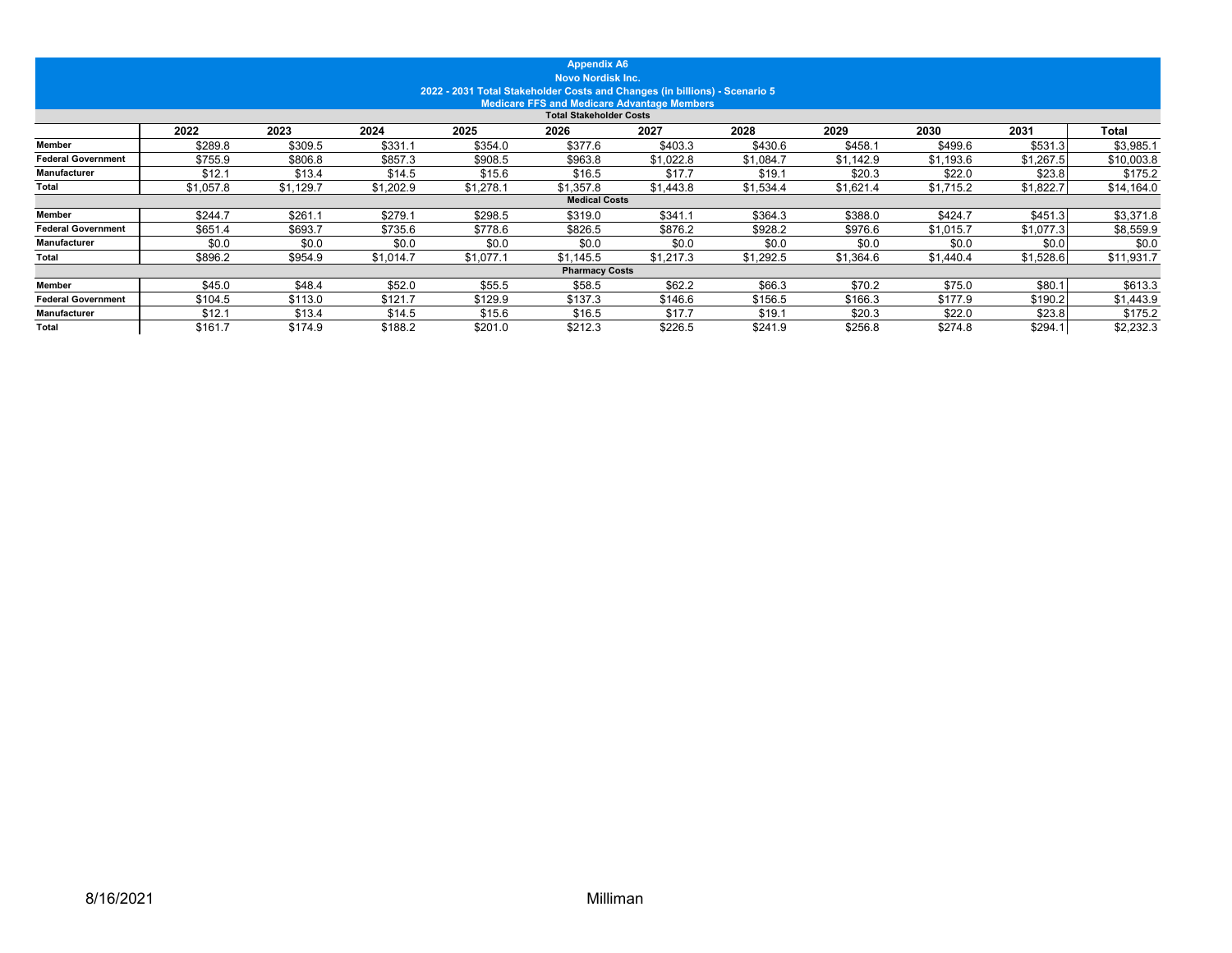|                           |           |           |           |           | <b>Appendix B1</b><br><b>Novo Nordisk Inc.</b>                                       |           |           |           |           |           |
|---------------------------|-----------|-----------|-----------|-----------|--------------------------------------------------------------------------------------|-----------|-----------|-----------|-----------|-----------|
|                           |           |           |           |           | 2022 - 2031 Total Stakeholder Costs and Changes PMPM - Baseline                      |           |           |           |           |           |
|                           |           |           |           |           | <b>Medicare FFS and Medicare Advantage Members</b><br><b>Total Stakeholder Costs</b> |           |           |           |           |           |
|                           | 2022      | 2023      | 2024      | 2025      | 2026                                                                                 | 2027      | 2028      | 2029      | 2030      | 2031      |
| <b>Member</b>             | \$383.4   | \$399.6   | \$417.2   | \$435.7   | \$453.9                                                                              | \$474.7   | \$496.6   | \$518.7   | \$555.2   | \$578.6   |
| <b>Federal Government</b> | \$995.5   | \$1,036.9 | \$1,076.1 | \$1.114.1 | \$1.155.2                                                                            | \$1.200.5 | \$1.247.8 | \$1.291.7 | \$1.326.4 | \$1,380.4 |
| <b>Manufacturer</b>       | \$20.0    | \$21.4    | \$22.6    | \$23.7    | \$24.4                                                                               | \$25.6    | \$27.0    | \$28.3    | \$29.9    | \$31.5    |
| Total                     | \$1,398.8 | \$1,457.9 | \$1,515.8 | \$1,573.4 | \$1,633.5                                                                            | \$1,700.9 | \$1,771.4 | \$1,838.7 | \$1,911.5 | \$1,990.5 |
|                           |           |           |           |           | <b>Medical Costs</b>                                                                 |           |           |           |           |           |
| <b>Member</b>             | \$309.53  | \$322.3   | \$336.5   | \$351.6   | \$367.4                                                                              | \$384.6   | \$402.6   | \$421.0   | \$453.4   | \$472.4   |
| <b>Federal Government</b> | \$823.8   | \$856.3   | \$887.0   | \$917.1   | \$951.7                                                                              | \$987.9   | \$1,025.8 | \$1,059.8 | \$1,084.4 | \$1,127.7 |
| Manufacturer              | \$0.0     | \$0.0     | \$0.0     | \$0.0     | \$0.0                                                                                | \$0.0     | \$0.0     | \$0.0     | \$0.0     | \$0.0     |
| Total                     | \$1,133.4 | \$1,178.6 | \$1,223.5 | \$1,268.7 | \$1,319.1                                                                            | \$1,372.5 | \$1,428.4 | \$1,480.8 | \$1,537.7 | \$1,600.1 |
|                           |           |           |           |           | <b>Pharmacy Costs</b>                                                                |           |           |           |           |           |
| <b>Member</b>             | \$73.8    | \$77.3    | \$80.7    | \$84.1    | \$86.6                                                                               | \$90.1    | \$93.9    | \$97.7    | \$101.8   | \$106.2   |
| <b>Federal Government</b> | \$171.6   | \$180.7   | \$189.1   | \$197.0   | \$203.5                                                                              | \$212.7   | \$222.0   | \$231.9   | \$242.0   | \$252.6   |
| Manufacturer              | \$20.0    | \$21.4    | \$22.6    | \$23.7    | \$24.4                                                                               | \$25.6    | \$27.0    | \$28.3    | \$29.9    | \$31.5    |
| <b>Total</b>              | \$265.4   | \$279.3   | \$292.3   | \$304.8   | \$314.4                                                                              | \$328.4   | \$343.0   | \$357.9   | \$373.7   | \$390.3   |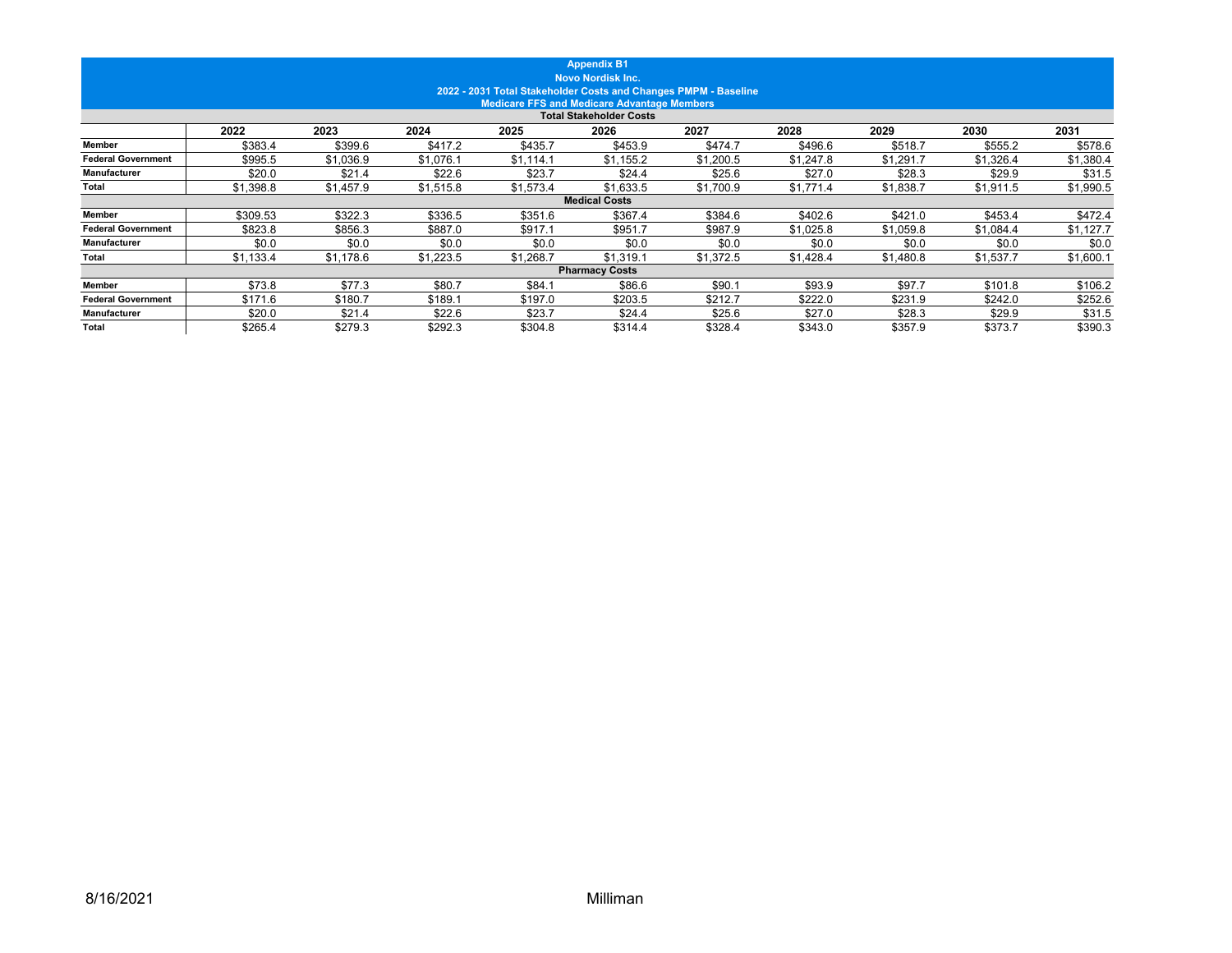|                           |           |           |           |           | <b>Appendix B2</b><br><b>Novo Nordisk Inc.</b>     |                                                                   |           |           |           |           |
|---------------------------|-----------|-----------|-----------|-----------|----------------------------------------------------|-------------------------------------------------------------------|-----------|-----------|-----------|-----------|
|                           |           |           |           |           | <b>Medicare FFS and Medicare Advantage Members</b> | 2022 - 2031 Total Stakeholder Costs and Changes PMPM - Scenario 1 |           |           |           |           |
|                           |           |           |           |           | <b>Total Stakeholder Costs</b>                     |                                                                   |           |           |           |           |
|                           | 2022      | 2023      | 2024      | 2025      | 2026                                               | 2027                                                              | 2028      | 2029      | 2030      | 2031      |
| <b>Member</b>             | \$383.7   | \$399.8   | \$417.3   | \$435.7   | \$453.8                                            | \$474.5                                                           | \$496.2   | \$518.3   | \$554.6   | \$577.9   |
| <b>Federal Government</b> | \$995.9   | \$1,037.2 | \$1.076.0 | \$1.113.8 | \$1.154.6                                          | \$1,199.6                                                         | \$1.246.5 | \$1.290.1 | \$1.324.4 | \$1,378.1 |
| <b>Manufacturer</b>       | \$20.0    | \$21.4    | \$22.6    | \$23.6    | \$24.3                                             | \$25.5                                                            | \$26.8    | \$28.0    | \$29.5    | \$31.1    |
| Total                     | \$1,399.7 | \$1,458.4 | \$1,515.9 | \$1,573.1 | \$1,632.7                                          | \$1,699.6                                                         | \$1,769.6 | \$1,836.4 | \$1,908.6 | \$1,987.0 |
|                           |           |           |           |           | <b>Medical Costs</b>                               |                                                                   |           |           |           |           |
| <b>Member</b>             | \$309.53  | \$322.3   | \$336.4   | \$351.5   | \$367.2                                            | \$384.4                                                           | \$402.4   | \$420.7   | \$453.1   | \$472.1   |
| <b>Federal Government</b> | \$823.8   | \$856.1   | \$886.6   | \$916.5   | \$950.9                                            | \$986.8                                                           | \$1,024.5 | \$1,058.2 | \$1,082.5 | \$1,125.6 |
| Manufacturer              | \$0.0     | \$0.0     | \$0.0     | \$0.0     | \$0.0                                              | \$0.0                                                             | \$0.0     | \$0.0     | \$0.0     | \$0.0     |
| Total                     | \$1,133.4 | \$1,178.4 | \$1,223.1 | \$1,268.0 | \$1,318.1                                          | \$1,371.2                                                         | \$1,426.9 | \$1,478.9 | \$1,535.6 | \$1,597.7 |
|                           |           |           |           |           | <b>Pharmacy Costs</b>                              |                                                                   |           |           |           |           |
| <b>Member</b>             | \$74.2    | \$77.6    | \$80.9    | \$84.2    | \$86.6                                             | \$90.0                                                            | \$93.8    | \$97.5    | \$101.6   | \$105.8   |
| <b>Federal Government</b> | \$172.1   | \$181.1   | \$189.4   | \$197.3   | \$203.7                                            | \$212.8                                                           | \$222.1   | \$231.9   | \$241.9   | \$252.5   |
| Manufacturer              | \$20.0    | \$21.4    | \$22.6    | \$23.6    | \$24.3                                             | \$25.5                                                            | \$26.8    | \$28.0    | \$29.5    | \$31.1    |
| <b>Total</b>              | \$266.3   | \$280.0   | \$292.8   | \$305.1   | \$314.6                                            | \$328.4                                                           | \$342.7   | \$357.4   | \$373.0   | \$389.4   |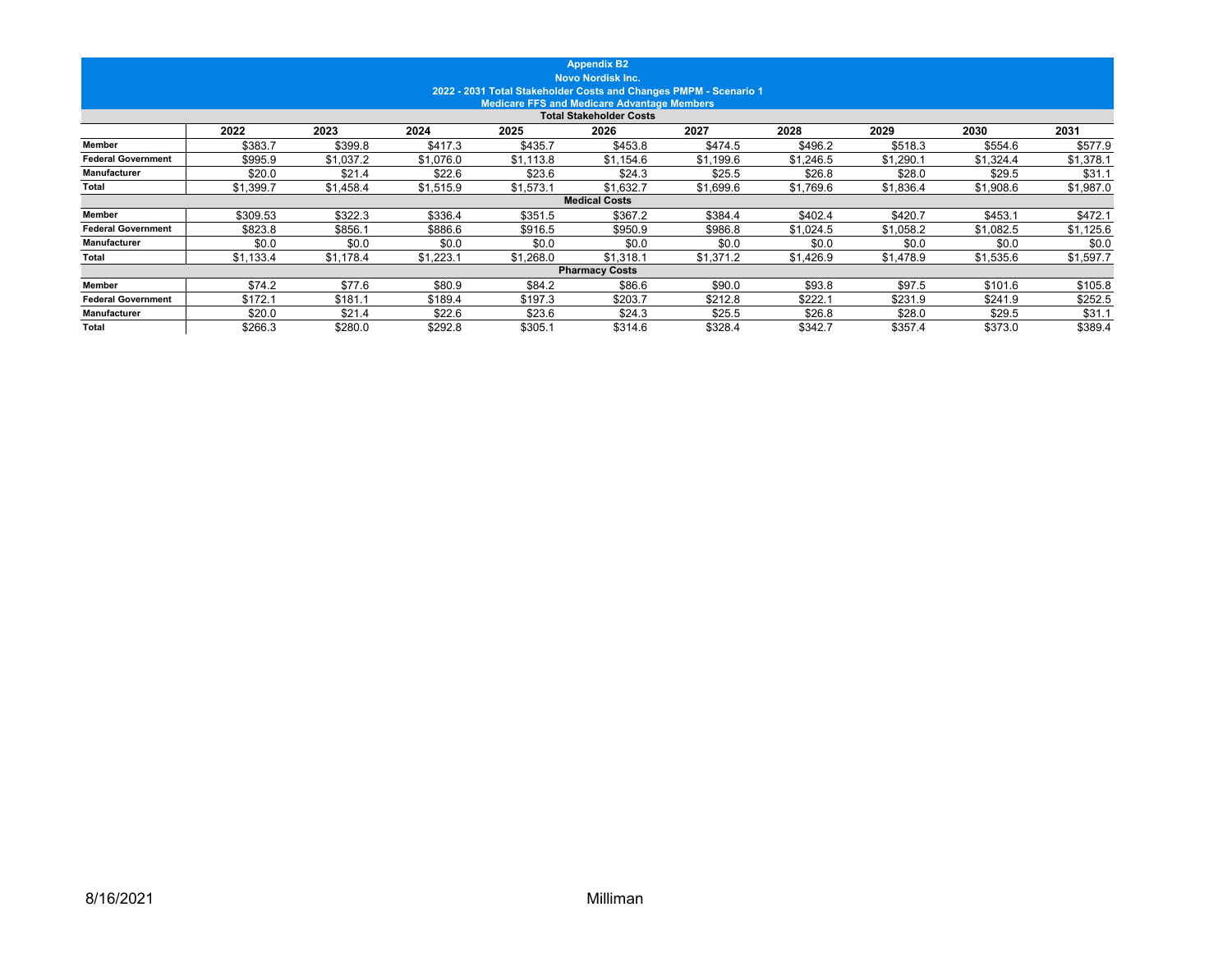|                           |           |           |           |           | <b>Appendix B3</b><br><b>Novo Nordisk Inc.</b>     | 2022 - 2031 Total Stakeholder Costs and Changes PMPM - Scenario 2 |           |           |           |           |
|---------------------------|-----------|-----------|-----------|-----------|----------------------------------------------------|-------------------------------------------------------------------|-----------|-----------|-----------|-----------|
|                           |           |           |           |           | <b>Medicare FFS and Medicare Advantage Members</b> |                                                                   |           |           |           |           |
|                           |           |           |           |           | <b>Total Stakeholder Costs</b>                     |                                                                   |           |           |           |           |
|                           | 2022      | 2023      | 2024      | 2025      | 2026                                               | 2027                                                              | 2028      | 2029      | 2030      | 2031      |
| <b>Member</b>             | \$383.7   | \$399.9   | \$417.4   | \$435.9   | \$454.1                                            | \$474.8                                                           | \$496.6   | \$518.7   | \$555.1   | \$578.5   |
| <b>Federal Government</b> | \$995.9   | \$1,037.3 | \$1.076.2 | \$1.114.1 | \$1.155.1                                          | \$1,200.3                                                         | \$1.247.5 | \$1.291.3 | \$1,325.8 | \$1,379.7 |
| <b>Manufacturer</b>       | \$20.0    | \$21.4    | \$22.6    | \$23.7    | \$24.4                                             | \$25.6                                                            | \$27.0    | \$28.2    | \$29.8    | \$31.4    |
| Total                     | \$1,399.7 | \$1,458.5 | \$1,516.2 | \$1,573.7 | \$1,633.6                                          | \$1,700.8                                                         | \$1,771.1 | \$1,838.2 | \$1,910.8 | \$1,989.5 |
|                           |           |           |           |           | <b>Medical Costs</b>                               |                                                                   |           |           |           |           |
| <b>Member</b>             | \$309.53  | \$322.3   | \$336.5   | \$351.5   | \$367.3                                            | \$384.5                                                           | \$402.5   | \$420.9   | \$453.2   | \$472.3   |
| <b>Federal Government</b> | \$823.8   | \$856.2   | \$886.8   | \$916.8   | \$951.3                                            | \$987.3                                                           | \$1,025.1 | \$1,059.0 | \$1,083.5 | \$1,126.8 |
| Manufacturer              | \$0.0     | \$0.0     | \$0.0     | \$0.0     | \$0.0                                              | \$0.0                                                             | \$0.0     | \$0.0     | \$0.0     | \$0.0     |
| Total                     | \$1,133.4 | \$1,178.4 | \$1,223.2 | \$1,268.3 | \$1,318.6                                          | \$1,371.9                                                         | \$1,427.7 | \$1,479.9 | \$1,536.8 | \$1,599.0 |
|                           |           |           |           |           | <b>Pharmacy Costs</b>                              |                                                                   |           |           |           |           |
| <b>Member</b>             | \$74.2    | \$77.6    | \$80.9    | \$84.3    | \$86.8                                             | \$90.3                                                            | \$94.1    | \$97.8    | \$101.9   | \$106.2   |
| <b>Federal Government</b> | \$172.1   | \$181.1   | \$189.5   | \$197.4   | \$203.8                                            | \$213.0                                                           | \$222.3   | \$232.3   | \$242.3   | \$252.9   |
| Manufacturer              | \$20.0    | \$21.4    | \$22.6    | \$23.7    | \$24.4                                             | \$25.6                                                            | \$27.0    | \$28.2    | \$29.8    | \$31.4    |
| <b>Total</b>              | \$266.3   | \$280.1   | \$293.0   | \$305.4   | \$315.0                                            | \$328.9                                                           | \$343.4   | \$358.3   | \$374.0   | \$390.5   |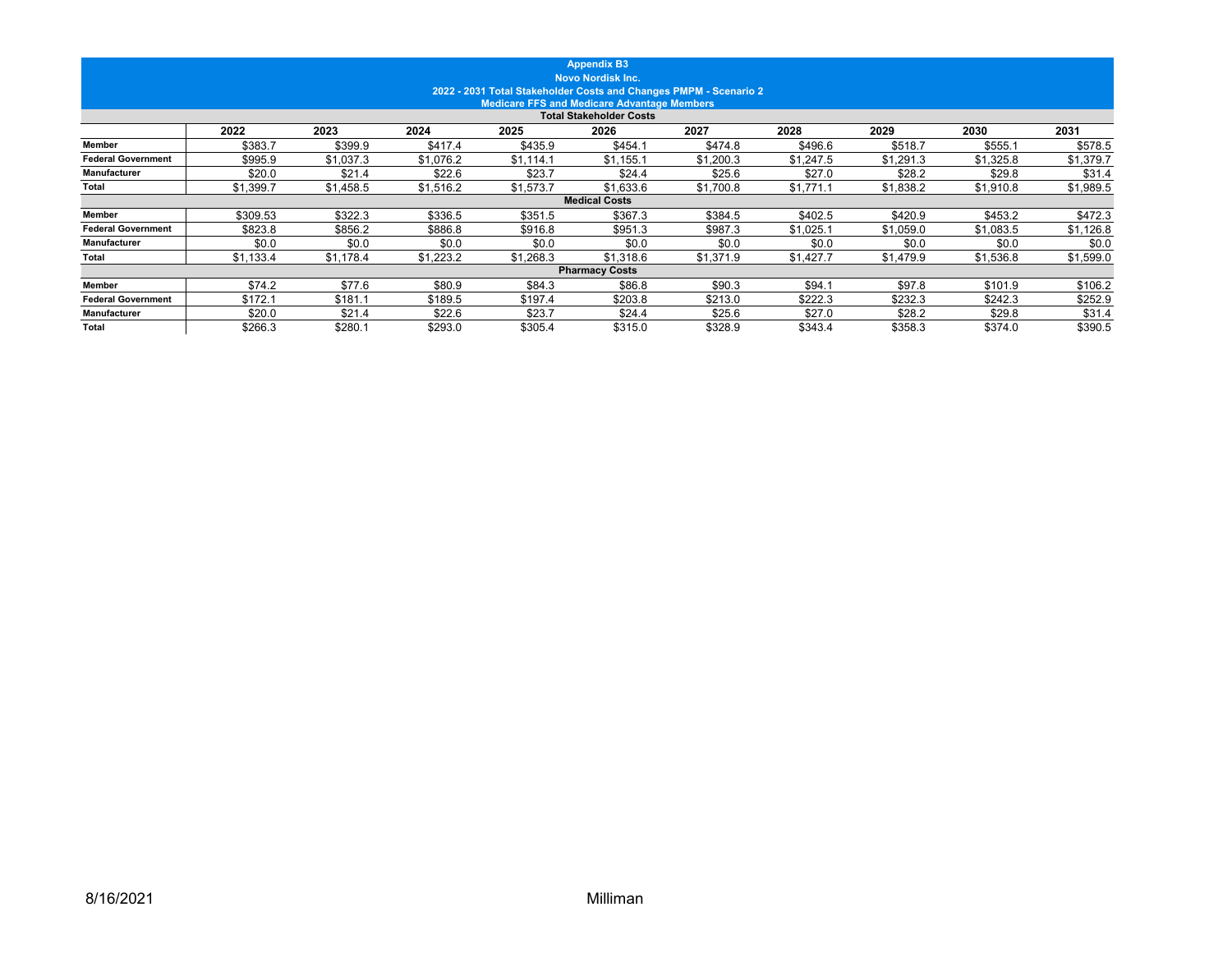|                           |           |           |           |                                                                   | <b>Appendix B4</b><br><b>Novo Nordisk Inc.</b>     |           |           |           |           |           |
|---------------------------|-----------|-----------|-----------|-------------------------------------------------------------------|----------------------------------------------------|-----------|-----------|-----------|-----------|-----------|
|                           |           |           |           | 2022 - 2031 Total Stakeholder Costs and Changes PMPM - Scenario 3 | <b>Medicare FFS and Medicare Advantage Members</b> |           |           |           |           |           |
|                           |           |           |           |                                                                   | <b>Total Stakeholder Costs</b>                     |           |           |           |           |           |
|                           | 2022      | 2023      | 2024      | 2025                                                              | 2026                                               | 2027      | 2028      | 2029      | 2030      | 2031      |
| <b>Member</b>             | \$384.2   | \$400.2   | \$417.6   | \$435.9                                                           | \$454.0                                            | \$474.5   | \$496.2   | \$518.1   | \$554.4   | \$577.6   |
| <b>Federal Government</b> | \$996.7   | \$1,037.7 | \$1.076.3 | \$1,113.8                                                         | \$1.154.4                                          | \$1.199.2 | \$1.245.9 | \$1.289.2 | \$1.323.3 | \$1,376.6 |
| <b>Manufacturer</b>       | \$20.1    | \$21.5    | \$22.6    | \$23.7                                                            | \$24.3                                             | \$25.5    | \$26.8    | \$27.9    | \$29.3    | \$30.8    |
| Total                     | \$1,400.9 | \$1,459.3 | \$1,516.4 | \$1,573.4                                                         | \$1,632.6                                          | \$1,699.2 | \$1,768.8 | \$1,835.2 | \$1,907.0 | \$1,985.0 |
|                           |           |           |           |                                                                   | <b>Medical Costs</b>                               |           |           |           |           |           |
| <b>Member</b>             | \$309.5   | \$322.2   | \$336.4   | \$351.4                                                           | \$367.1                                            | \$384.3   | \$402.2   | \$420.6   | \$452.8   | \$471.8   |
| <b>Federal Government</b> | \$823.8   | \$855.9   | \$886.2   | \$915.9                                                           | \$950.2                                            | \$985.9   | \$1,023.4 | \$1,056.9 | \$1,081.0 | \$1,123.8 |
| Manufacturer              | \$0.0     | \$0.0     | \$0.0     | \$0.0                                                             | \$0.0                                              | \$0.0     | \$0.0     | \$0.0     | \$0.0     | \$0.0     |
| Total                     | \$1,133.4 | \$1,178.1 | \$1,222.6 | \$1,267.3                                                         | \$1,317.3                                          | \$1,370.2 | \$1,425.6 | \$1,477.4 | \$1,533.8 | \$1,595.6 |
|                           |           |           |           |                                                                   | <b>Pharmacy Costs</b>                              |           |           |           |           |           |
| <b>Member</b>             | \$74.6    | \$78.0    | \$81.2    | \$84.5                                                            | \$86.8                                             | \$90.2    | \$93.9    | \$97.6    | \$101.5   | \$105.8   |
| <b>Federal Government</b> | \$172.9   | \$181.8   | \$190.0   | \$197.9                                                           | \$204.2                                            | \$213.3   | \$222.5   | \$232.3   | \$242.3   | \$252.8   |
| Manufacturer              | \$20.1    | \$21.5    | \$22.6    | \$23.7                                                            | \$24.3                                             | \$25.5    | \$26.8    | \$27.9    | \$29.3    | \$30.8    |
| <b>Total</b>              | \$267.5   | \$281.2   | \$293.8   | \$306.1                                                           | \$315.3                                            | \$329.0   | \$343.2   | \$357.7   | \$373.2   | \$389.4   |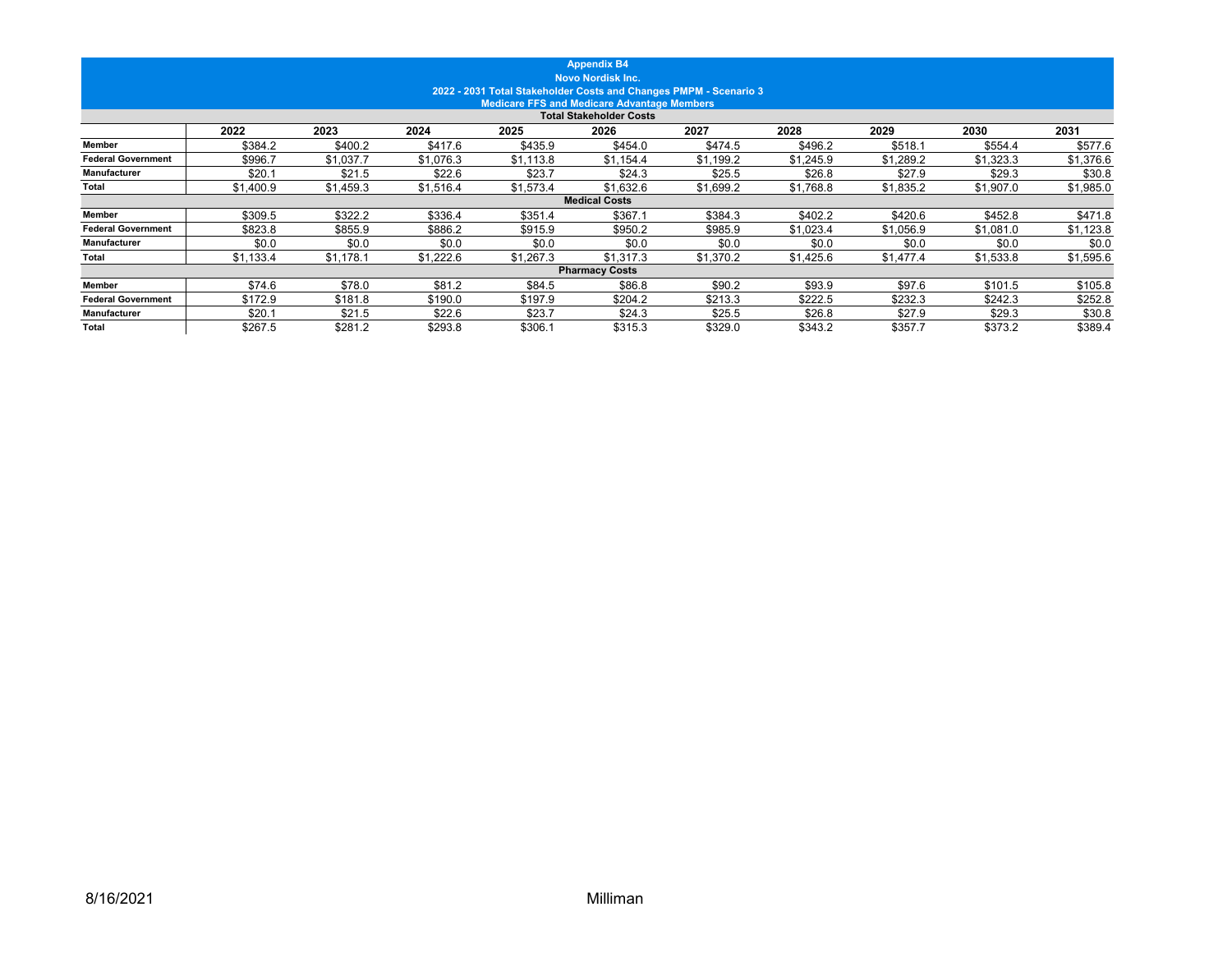|                           |           |           |           |                                                                   | <b>Appendix B5</b><br><b>Novo Nordisk Inc.</b>     |           |           |           |           |           |
|---------------------------|-----------|-----------|-----------|-------------------------------------------------------------------|----------------------------------------------------|-----------|-----------|-----------|-----------|-----------|
|                           |           |           |           | 2022 - 2031 Total Stakeholder Costs and Changes PMPM - Scenario 4 | <b>Medicare FFS and Medicare Advantage Members</b> |           |           |           |           |           |
|                           |           |           |           |                                                                   | <b>Total Stakeholder Costs</b>                     |           |           |           |           |           |
|                           | 2022      | 2023      | 2024      | 2025                                                              | 2026                                               | 2027      | 2028      | 2029      | 2030      | 2031      |
| <b>Member</b>             | \$383.5   | \$399.6   | \$417.2   | \$435.7                                                           | \$453.9                                            | \$474.7   | \$496.5   | \$518.6   | \$555.1   | \$578.5   |
| <b>Federal Government</b> | \$995.6   | \$1,037.0 | \$1,076.1 | \$1.114.0                                                         | \$1.155.1                                          | \$1.200.4 | \$1.247.6 | \$1.291.4 | \$1,326.0 | \$1,379.9 |
| <b>Manufacturer</b>       | \$20.0    | \$21.4    | \$22.6    | \$23.7                                                            | \$24.4                                             | \$25.6    | \$27.0    | \$28.2    | \$29.8    | \$31.4    |
| Total                     | \$1,399.1 | \$1,458.1 | \$1,515.9 | \$1,573.4                                                         | \$1,633.4                                          | \$1,700.7 | \$1,771.0 | \$1,838.2 | \$1,910.9 | \$1,989.8 |
|                           |           |           |           |                                                                   | <b>Medical Costs</b>                               |           |           |           |           |           |
| <b>Member</b>             | \$309.5   | \$322.3   | \$336.5   | \$351.6                                                           | \$367.3                                            | \$384.6   | \$402.6   | \$420.9   | \$453.3   | \$472.3   |
| <b>Federal Government</b> | \$823.8   | \$856.2   | \$886.9   | \$916.9                                                           | \$951.5                                            | \$987.6   | \$1,025.5 | \$1,059.4 | \$1,084.0 | \$1,127.3 |
| Manufacturer              | \$0.0     | \$0.0     | \$0.0     | \$0.0                                                             | \$0.0                                              | \$0.0     | \$0.0     | \$0.0     | \$0.0     | \$0.0     |
| Total                     | \$1,133.4 | \$1,178.5 | \$1,223.4 | \$1,268.5                                                         | \$1,318.9                                          | \$1,372.2 | \$1,428.0 | \$1,480.4 | \$1,537.3 | \$1,599.6 |
|                           |           |           |           |                                                                   | <b>Pharmacy Costs</b>                              |           |           |           |           |           |
| <b>Member</b>             | \$73.9    | \$77.4    | \$80.8    | \$84.2                                                            | \$86.6                                             | \$90.1    | \$93.9    | \$97.7    | \$101.8   | \$106.1   |
| <b>Federal Government</b> | \$171.8   | \$180.8   | \$189.2   | \$197.1                                                           | \$203.6                                            | \$212.8   | \$222.1   | \$232.0   | \$242.1   | \$252.6   |
| Manufacturer              | \$20.0    | \$21.4    | \$22.6    | \$23.7                                                            | \$24.4                                             | \$25.6    | \$27.0    | \$28.2    | \$29.8    | \$31.4    |
| <b>Total</b>              | \$265.7   | \$279.6   | \$292.5   | \$304.9                                                           | \$314.6                                            | \$328.5   | \$343.0   | \$357.9   | \$373.7   | \$390.2   |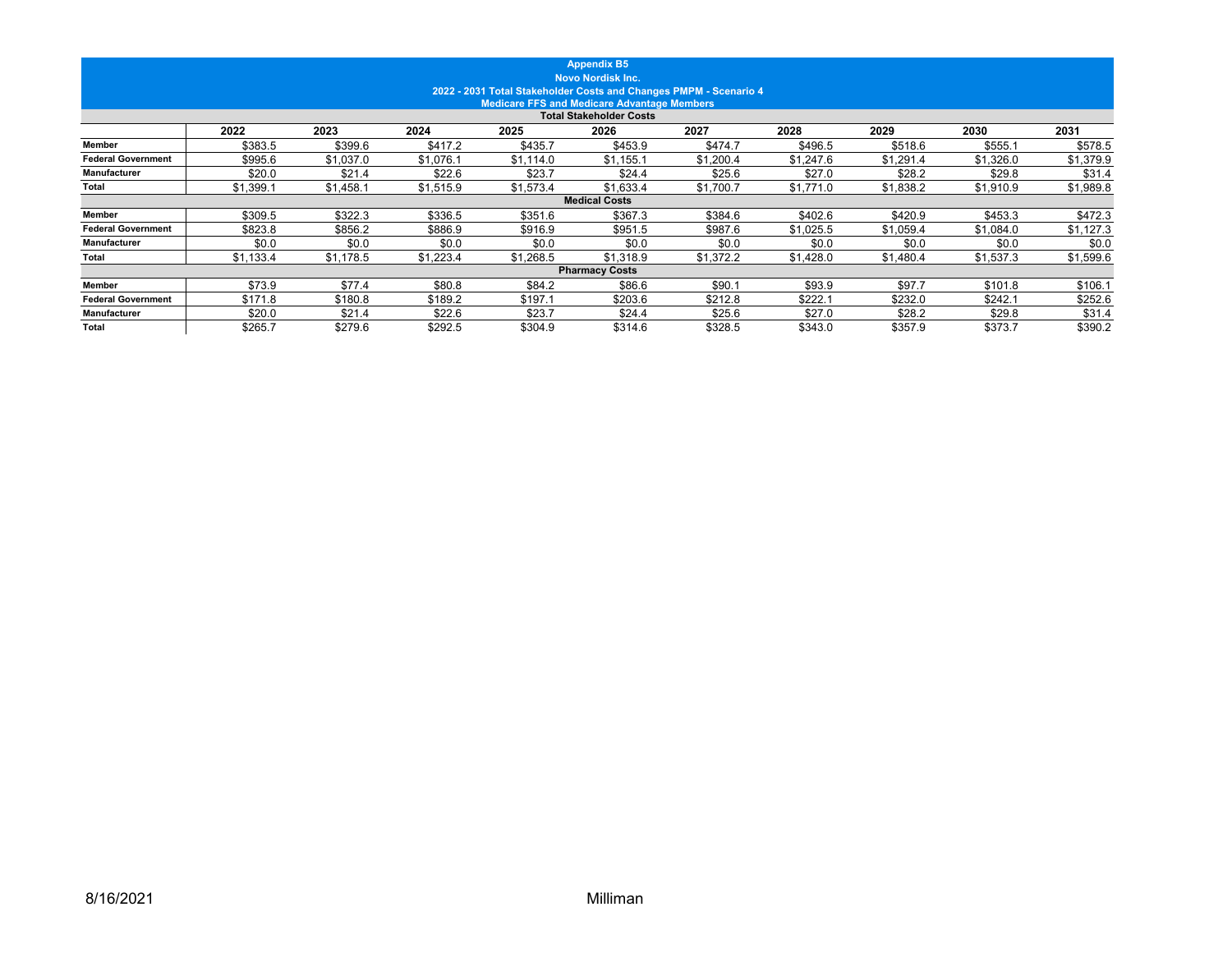|                           |           |           |           |           | <b>Appendix B6</b>                                                                            |           |           |           |           |           |
|---------------------------|-----------|-----------|-----------|-----------|-----------------------------------------------------------------------------------------------|-----------|-----------|-----------|-----------|-----------|
|                           |           |           |           |           | <b>Novo Nordisk Inc.</b><br>2022 - 2031 Total Stakeholder Costs and Changes PMPM - Scenario 5 |           |           |           |           |           |
|                           |           |           |           |           | <b>Medicare FFS and Medicare Advantage Members</b>                                            |           |           |           |           |           |
|                           |           |           |           |           | <b>Total Stakeholder Costs</b>                                                                |           |           |           |           |           |
|                           | 2022      | 2023      | 2024      | 2025      | 2026                                                                                          | 2027      | 2028      | 2029      | 2030      | 2031      |
| Member                    | \$383.7   | \$399.9   | \$417.5   | \$436.0   | \$454.3                                                                                       | \$475.1   | \$496.9   | \$519.1   | \$555.6   | \$579.0   |
| <b>Federal Government</b> | \$995.9   | \$1,037.4 | \$1,076.6 | \$1,114.6 | \$1.155.7                                                                                     | \$1.201.1 | \$1.248.3 | \$1.292.2 | \$1,327.0 | \$1,381.0 |
| <b>Manufacturer</b>       | \$20.0    | \$21.4    | \$22.6    | \$23.8    | \$24.5                                                                                        | \$25.8    | \$27.2    | \$28.4    | \$30.1    | \$31.7    |
| Total                     | \$1,399.7 | \$1,458.8 | \$1,516.7 | \$1,574.4 | \$1,634.5                                                                                     | \$1,701.9 | \$1,772.4 | \$1,839.8 | \$1,912.6 | \$1,991.6 |
|                           |           |           |           |           | <b>Medical Costs</b>                                                                          |           |           |           |           |           |
| <b>Member</b>             | \$309.5   | \$322.3   | \$336.5   | \$351.6   | \$367.4                                                                                       | \$384.6   | \$402.6   | \$421.0   | \$453.4   | \$472.4   |
| <b>Federal Government</b> | \$823.8   | \$856.3   | \$887.0   | \$917.1   | \$951.7                                                                                       | \$987.9   | \$1,025.8 | \$1,059.8 | \$1,084.4 | \$1,127.7 |
| Manufacturer              | \$0.0     | \$0.0     | \$0.0     | \$0.0     | \$0.0                                                                                         | \$0.0     | \$0.0     | \$0.0     | \$0.0     | \$0.0     |
| Total                     | \$1,133.4 | \$1,178.6 | \$1,223.5 | \$1,268.7 | \$1,319.1                                                                                     | \$1,372.5 | \$1,428.4 | \$1,480.8 | \$1,537.7 | \$1,600.1 |
|                           |           |           |           |           | <b>Pharmacy Costs</b>                                                                         |           |           |           |           |           |
| <b>Member</b>             | \$74.2    | \$77.6    | \$81.0    | \$84.5    | \$86.9                                                                                        | \$90.5    | \$94.3    | \$98.1    | \$102.2   | \$106.6   |
| <b>Federal Government</b> | \$172.1   | \$181.1   | \$189.6   | \$197.5   | \$204.0                                                                                       | \$213.2   | \$222.5   | \$232.5   | \$242.6   | \$253.2   |
| <b>Manufacturer</b>       | \$20.0    | \$21.4    | \$22.6    | \$23.8    | \$24.5                                                                                        | \$25.8    | \$27.2    | \$28.4    | \$30.1    | \$31.7    |
| <b>Total</b>              | \$266.3   | \$280.2   | \$293.2   | \$305.7   | \$315.4                                                                                       | \$329.4   | \$344.0   | \$359.0   | \$374.9   | \$391.5   |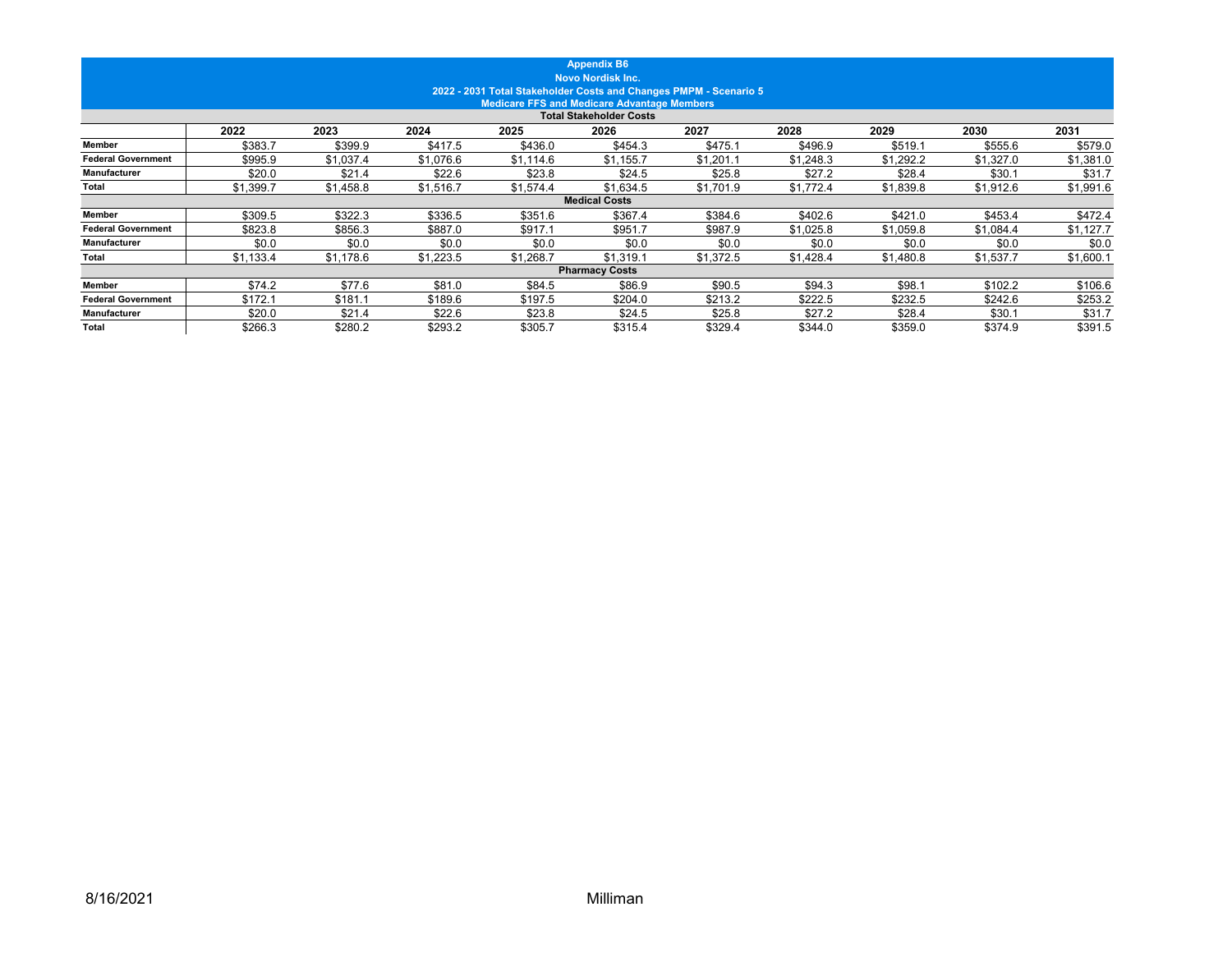|                        | <b>Appendix C2</b>                                       |                             |  |  |  |  |  |  |  |  |
|------------------------|----------------------------------------------------------|-----------------------------|--|--|--|--|--|--|--|--|
|                        | <b>Novo Nordisk Inc.</b>                                 |                             |  |  |  |  |  |  |  |  |
|                        | <b>Annual Claim Costs for Potential AOM Patients</b>     |                             |  |  |  |  |  |  |  |  |
|                        | <b>Medicare Advantage Members</b>                        |                             |  |  |  |  |  |  |  |  |
|                        | 2019 Consolidated Health Cost Guidelines Source Database |                             |  |  |  |  |  |  |  |  |
|                        | <b>Medical Claim Costs</b>                               | <b>Pharmacy Claim Costs</b> |  |  |  |  |  |  |  |  |
| 10th Percentile        | \$738                                                    | \$51                        |  |  |  |  |  |  |  |  |
| 25th Percentile        | \$1,565                                                  | \$233                       |  |  |  |  |  |  |  |  |
| <b>50th Percentile</b> | \$3,825                                                  | \$1,035                     |  |  |  |  |  |  |  |  |
| <b>75th Percentile</b> | \$11,489                                                 | \$4,144                     |  |  |  |  |  |  |  |  |
| 90th Percentile        | \$31,157                                                 | \$8,324                     |  |  |  |  |  |  |  |  |
| Average                | \$12,059                                                 | \$3,912                     |  |  |  |  |  |  |  |  |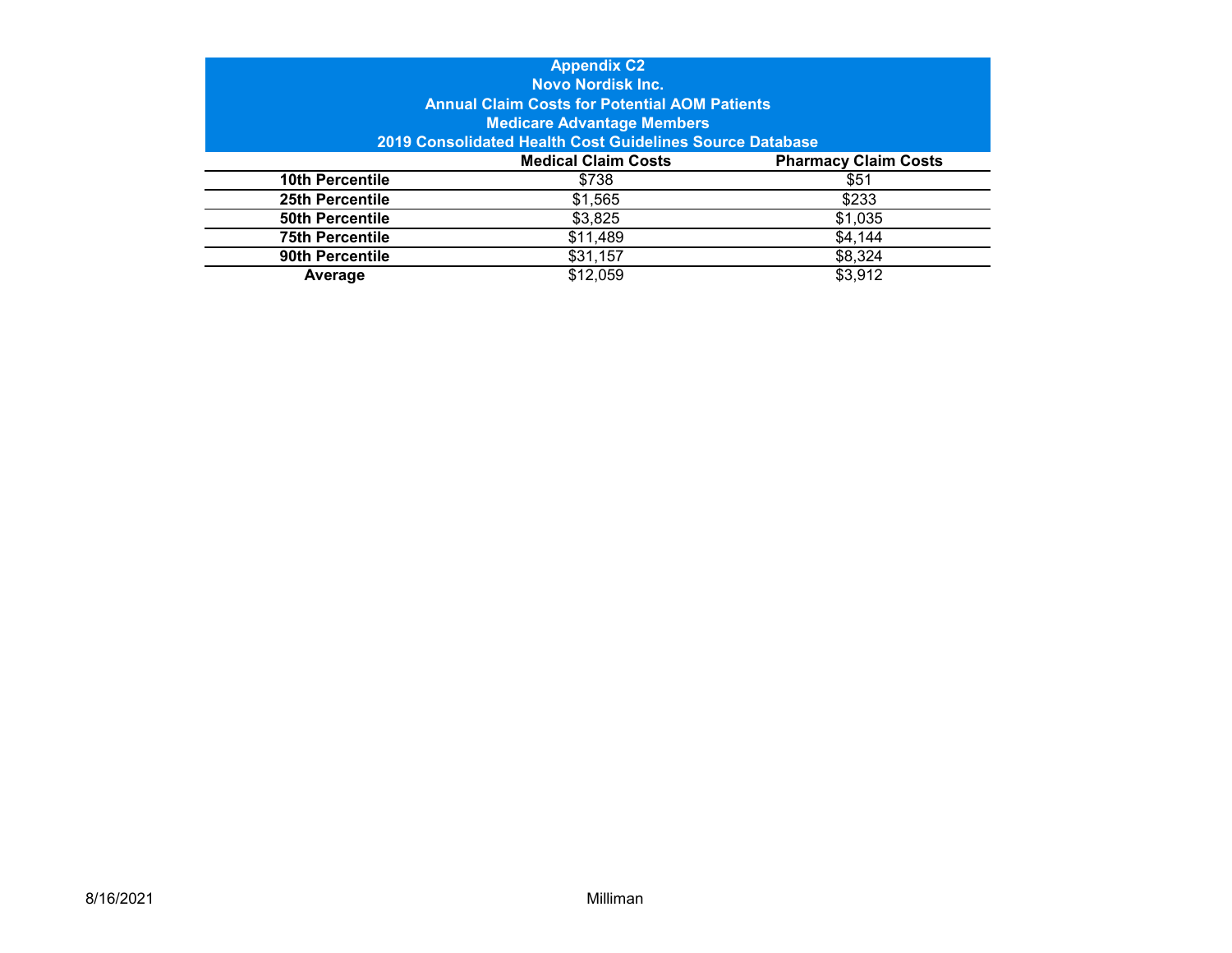|                        | <b>Appendix C1</b>                                   |  |  |  |  |  |  |  |
|------------------------|------------------------------------------------------|--|--|--|--|--|--|--|
|                        | <b>Novo Nordisk Inc.</b>                             |  |  |  |  |  |  |  |
|                        | <b>Annual Claim Costs for Potential AOM Patients</b> |  |  |  |  |  |  |  |
|                        | <b>Medicare FFS Members</b>                          |  |  |  |  |  |  |  |
|                        | 2018 Medicare 5% Sample Database                     |  |  |  |  |  |  |  |
|                        | <b>Medical Claim Costs</b>                           |  |  |  |  |  |  |  |
| <b>10th Percentile</b> | \$960.35                                             |  |  |  |  |  |  |  |
| 25th Percentile        | \$2,239.72                                           |  |  |  |  |  |  |  |
| <b>50th Percentile</b> | \$6,051.26                                           |  |  |  |  |  |  |  |
| <b>75th Percentile</b> | \$19,151.28                                          |  |  |  |  |  |  |  |
| 90th Percentile        | \$46,691.33                                          |  |  |  |  |  |  |  |
| \$17,733.64<br>Average |                                                      |  |  |  |  |  |  |  |